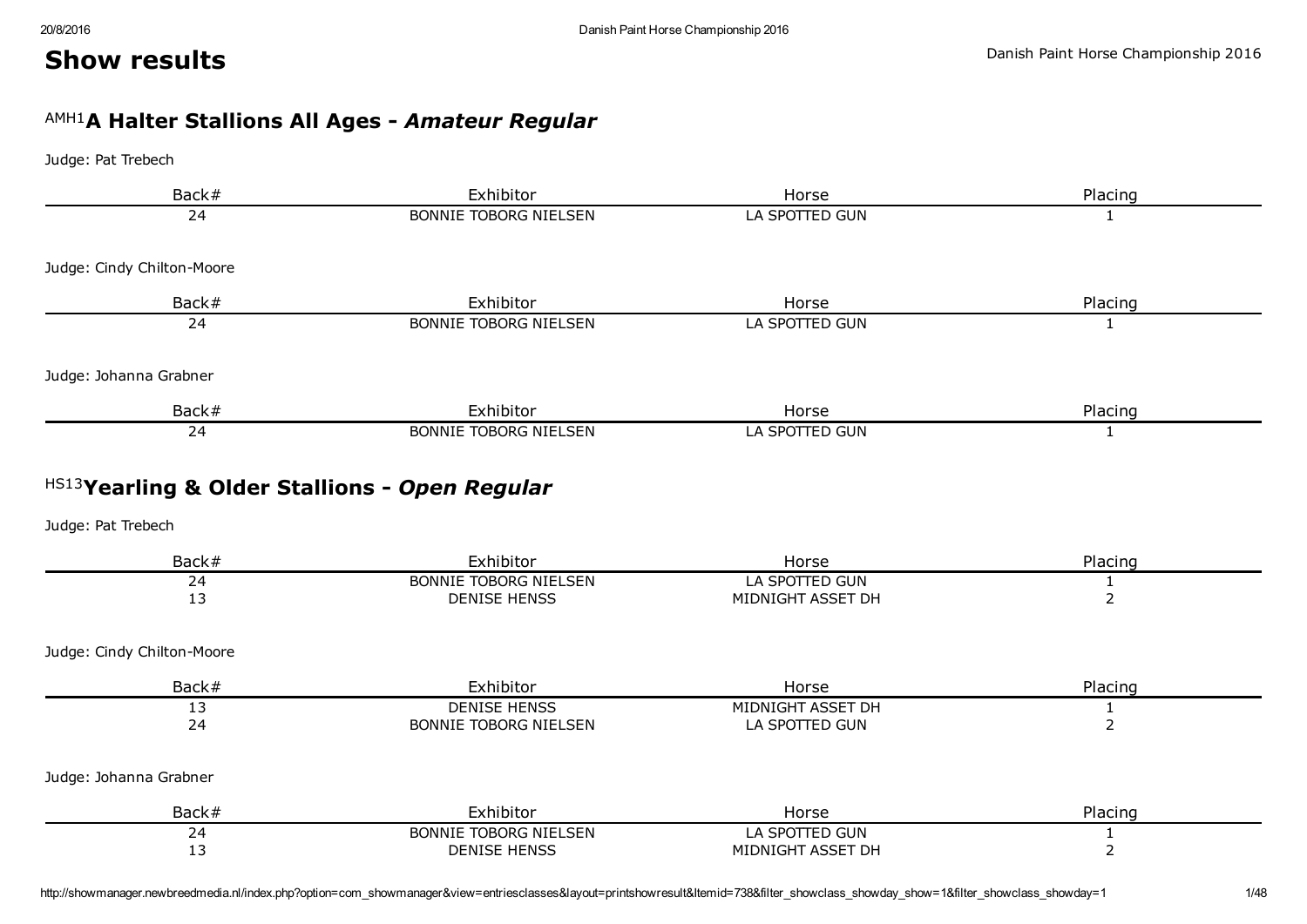# XG1 YSPB Geldings *Youth SPB*

Judge: Pat Trebech

| Back#                                                           | Exhibitor                     | Horse                       | Placing      |
|-----------------------------------------------------------------|-------------------------------|-----------------------------|--------------|
| 22                                                              | ANNE SJOENOV BORK             | NO DOUBT IM AMAZING         | 1            |
| Judge: Cindy Chilton-Moore                                      |                               |                             |              |
| Back#                                                           | Exhibitor                     | Horse                       | Placing      |
| 22                                                              | ANNE SJOENOV BORK             | NO DOUBT IM AMAZING         | $\mathbf{1}$ |
| Judge: Johanna Grabner                                          |                               |                             |              |
| Back#                                                           | Exhibitor                     | Horse                       | Placing      |
| 22                                                              | ANNE SJOENOV BORK             | NO DOUBT IM AMAZING         | 1            |
| ABS7 ASPB Geldings All Ages - Amateur SPB<br>Judge: Pat Trebech |                               |                             |              |
| Back#                                                           | Exhibitor                     | Horse                       | Placing      |
| $\overline{12}$                                                 | <b>ASTRID CELINE A GUNLEV</b> | ZIPSINVITATIONTOGOLD        | $\mathbf{1}$ |
| Judge: Cindy Chilton-Moore                                      |                               |                             |              |
| Back#                                                           | Exhibitor                     | Horse                       | Placing      |
| 12                                                              | <b>ASTRID CELINE A GUNLEV</b> | ZIPSINVITATIONTOGOLD        | 1            |
| Judge: Johanna Grabner                                          |                               |                             |              |
| Back#                                                           | Exhibitor                     | Horse                       | Placing      |
| 12                                                              | ASTRID CELINE A GUNLEV        | <b>ZIPSINVITATIONTOGOLD</b> | 1            |

# BGHA SPB Yearling & Older Geldings *Open SPB*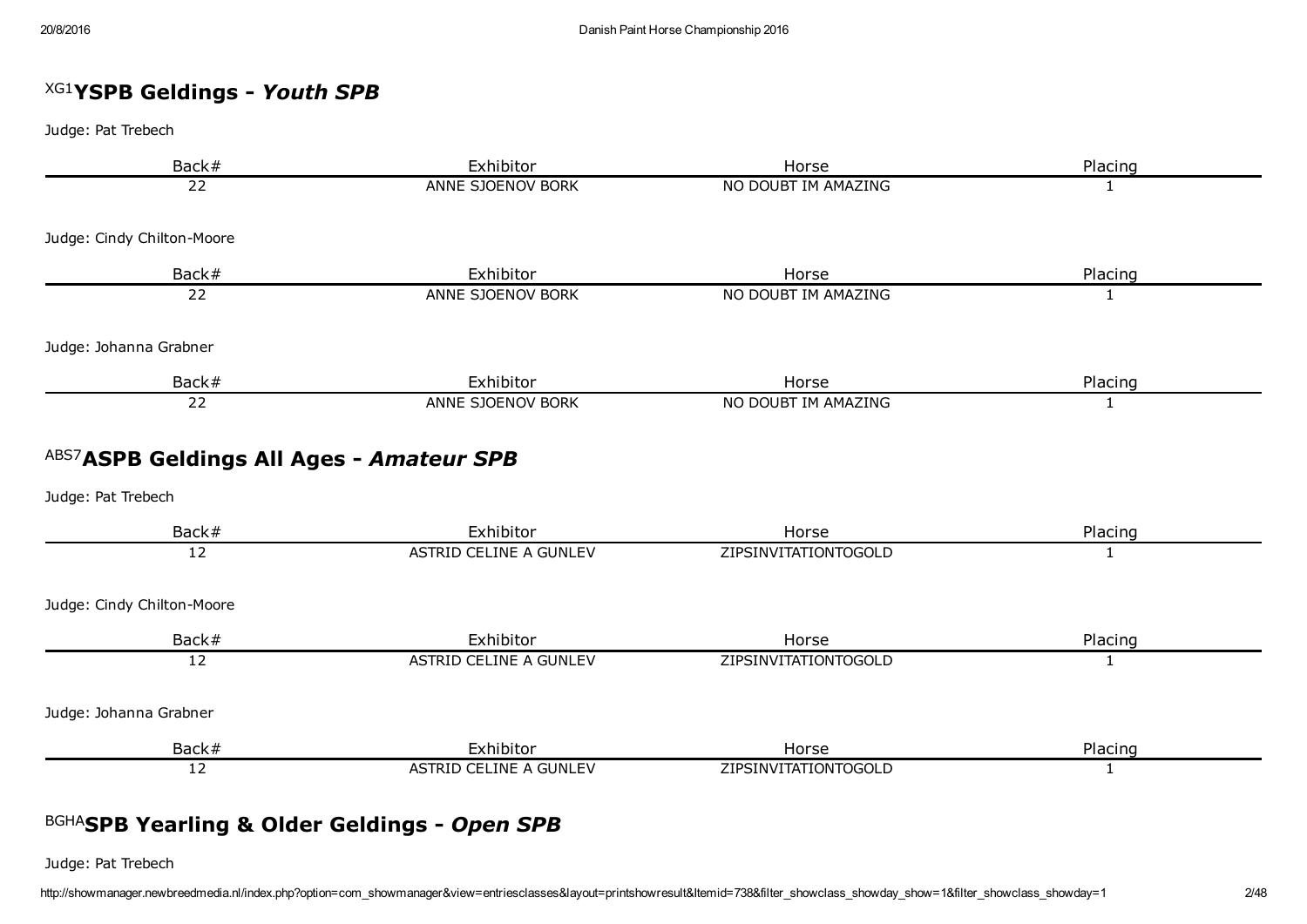| Back#                      | Exhibitor              | Horse                | Placing |
|----------------------------|------------------------|----------------------|---------|
| 12                         | ASTRID CELINE A GUNLEV | ZIPSINVITATIONTOGOLD |         |
| 22                         | ANNE SJOENOV BORK      | NO DOUBT IM AMAZING  |         |
| Judge: Cindy Chilton-Moore |                        |                      |         |
| Back#                      | Exhibitor              | Horse                | Placing |
| 12                         | ASTRID CELINE A GUNLEV | ZIPSINVITATIONTOGOLD |         |
| 22                         | ANNE SJOENOV BORK      | NO DOUBT IM AMAZING  |         |
| Judge: Johanna Grabner     |                        |                      |         |
| Back#                      | Exhibitor              | Horse                | Placing |
| 12                         | ASTRID CELINE A GUNLEV | ZIPSINVITATIONTOGOLD |         |
| 22                         | ANNE SJOENOV BORK      | NO DOUBT IM AMAZING  |         |

# YG1 Y Halter Geldings All Ages *Youth Regular*

Judge: Pat Trebech

| Back#                      | Exhibitor          | Horse                        | Placing |
|----------------------------|--------------------|------------------------------|---------|
| 38                         | SIGNE AAGAARD      | <b>MATO PAHA</b>             |         |
| 20                         | MICHELE SCHOENWALD | <b>HAWTHORNS PLEASANTZIP</b> |         |
| Judge: Cindy Chilton-Moore |                    |                              |         |
| Back#                      | Exhibitor          | Horse                        | Placing |
| 38                         | SIGNE AAGAARD      | <b>MATO PAHA</b>             |         |
| 20                         | MICHELE SCHOENWALD | <b>HAWTHORNS PLEASANTZIP</b> |         |
| Judge: Johanna Grabner     |                    |                              |         |
| Back#                      | Exhibitor          | Horse                        | Placing |
| 38                         | SIGNE AAGAARD      | <b>MATO PAHA</b>             |         |
| 20                         | MICHELE SCHOENWALD | <b>HAWTHORNS PLEASANTZIP</b> |         |

# AMH7 A Halter Geldings All Ages *Amateur Regular*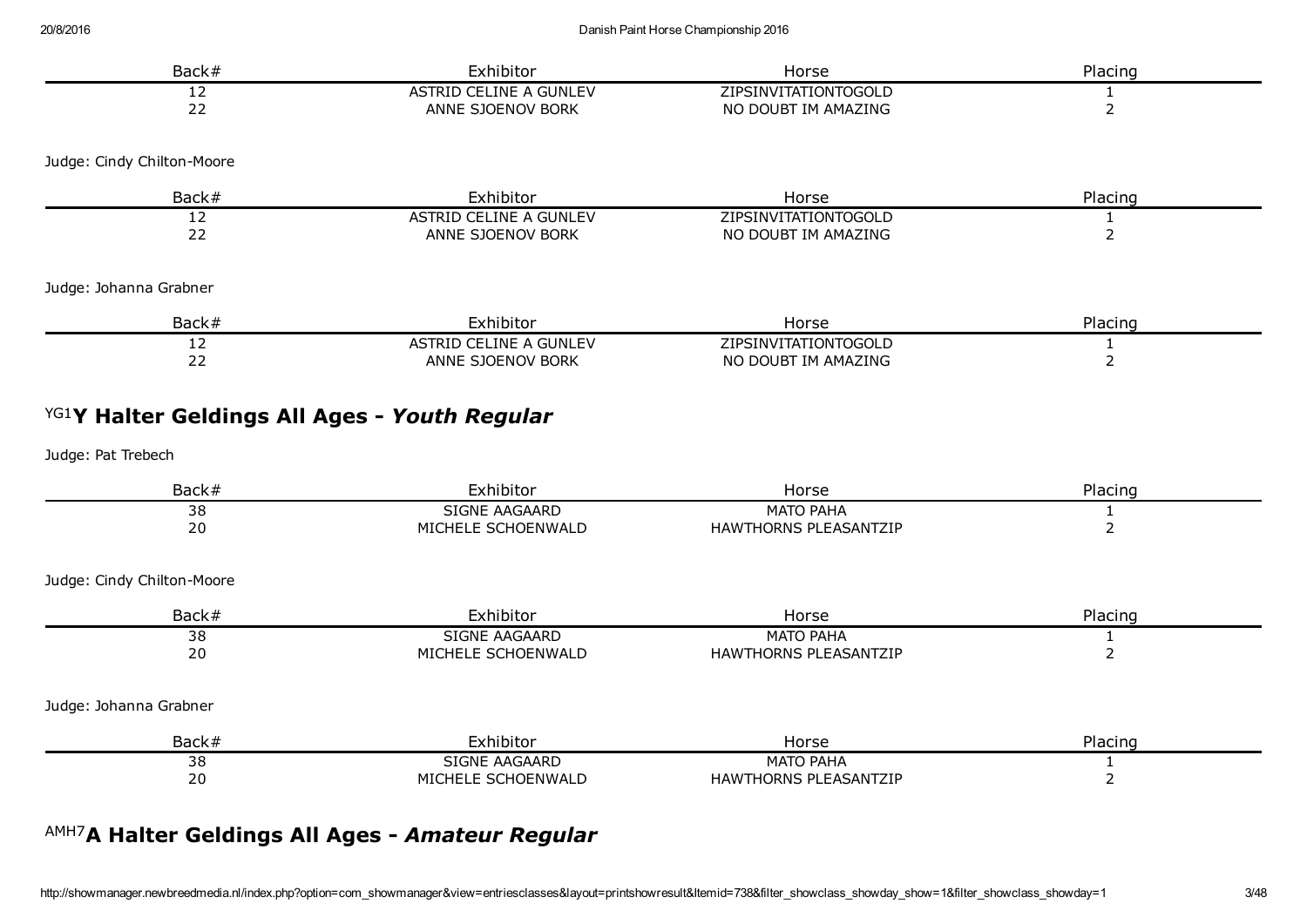#### Judge: Pat Trebech

| Back# | Exhibitor              | Horse                        | Placing |
|-------|------------------------|------------------------------|---------|
|       | ANNETTE MORTENSEN      | HES A LUCKY DELIGHT          |         |
|       | MIA BRAVE              | <b>BRAVE FOREVER</b>         |         |
| 34    | EVY CHRISTENSEN        | <b>HAWTHORNS SHAMELESS</b>   |         |
| 29    | KIRSTEN CALLESEN       | <b>FULLMOONS HANKY PANKY</b> |         |
|       | HEIKE RUDOLPH LASNER   | MR BLACK JACK OLENA          |         |
|       | <b>GUNNEL PEDERSEN</b> | <b>FARMERS SMARTGUY</b>      |         |

#### Judge: Cindy Chilton-Moore

| Back# | Exhibitor              | Horse                        | Placing |
|-------|------------------------|------------------------------|---------|
|       | ANNETTE MORTENSEN      | HES A LUCKY DELIGHT          |         |
|       | MIA BRAVE              | <b>BRAVE FOREVER</b>         |         |
| 34    | EVY CHRISTENSEN        | HAWTHORNS SHAMELESS          |         |
|       | HEIKE RUDOLPH LASNER   | MR BLACK JACK OLENA          |         |
| ᆠᆂ    | <b>GUNNEL PEDERSEN</b> | <b>FARMERS SMARTGUY</b>      |         |
| 29    | KIRSTEN CALLESEN       | <b>FULLMOONS HANKY PANKY</b> |         |

#### Judge: Johanna Grabner

| Back#      | Exhibitor            | Horse                        | Placing |
|------------|----------------------|------------------------------|---------|
|            | ANNETTE MORTENSEN    | HES A LUCKY DELIGHT          |         |
| 34         | EVY CHRISTENSEN      | HAWTHORNS SHAMELESS          |         |
|            | MIA BRAVE            | <b>BRAVE FOREVER</b>         |         |
|            | HEIKE RUDOLPH LASNER | MR BLACK JACK OLENA          |         |
| <b>. .</b> | GUNNEL PEDERSEN      | <b>FARMERS SMARTGUY</b>      |         |
| 29         | KIRSTEN CALLESEN     | <b>FULLMOONS HANKY PANKY</b> |         |

# HG13 Yearling & Older Geldings *Open Regular*

| Back# | Exhibitor            | Horse                        | Placing |
|-------|----------------------|------------------------------|---------|
|       | ANNETTE MORTENSEN    | HES A LUCKY DELIGHT          |         |
|       | MIA BRAVE            | <b>BRAVE FOREVER</b>         |         |
| 34    | EVY CHRISTENSEN      | <b>HAWTHORNS SHAMELESS</b>   |         |
| 20    | MICHELE SCHOENWALD   | <b>HAWTHORNS PLEASANTZIP</b> |         |
| 38    | SIGNE AAGAARD        | <b>MATO PAHA</b>             |         |
|       | HEIKE RUDOLPH LASNER | MR BLACK JACK OLENA          |         |
| 29    | KIRSTEN CALLESEN     | <b>FULLMOONS HANKY PANKY</b> |         |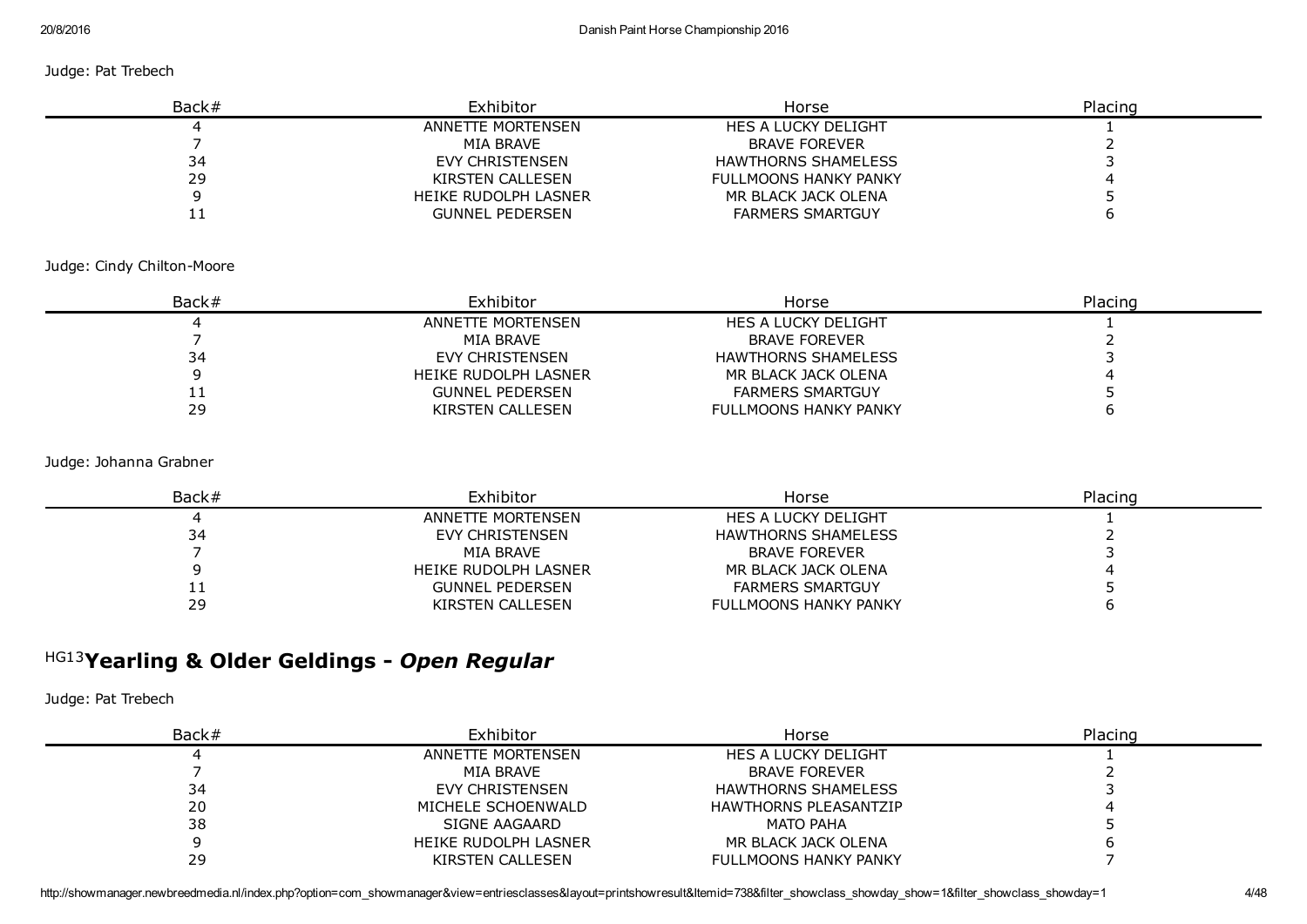11 GUNNEL PEDERSEN FARMERS SMARTGUY

Judge: Cindy Chilton-Moore

| Back# | Exhibitor              | Horse                        | Placing |
|-------|------------------------|------------------------------|---------|
|       | ANNETTE MORTENSEN      | HES A LUCKY DELIGHT          |         |
|       | MIA BRAVE              | <b>BRAVE FOREVER</b>         |         |
| 38    | SIGNE AAGAARD          | MATO PAHA                    |         |
| 20    | MICHELE SCHOENWALD     | <b>HAWTHORNS PLEASANTZIP</b> |         |
| 34    | EVY CHRISTENSEN        | <b>HAWTHORNS SHAMELESS</b>   |         |
|       | HEIKE RUDOLPH LASNER   | MR BLACK JACK OLENA          |         |
| IJ    | <b>GUNNEL PEDERSEN</b> | <b>FARMERS SMARTGUY</b>      |         |
| 29    | KIRSTEN CALLESEN       | <b>FULLMOONS HANKY PANKY</b> |         |

Judge: Johanna Grabner

| Back# | Exhibitor              | Horse                        | Placing |
|-------|------------------------|------------------------------|---------|
|       | ANNETTE MORTENSEN      | <b>HES A LUCKY DELIGHT</b>   |         |
| 38    | SIGNE AAGAARD          | <b>MATO PAHA</b>             |         |
| 20    | MICHELE SCHOENWALD     | <b>HAWTHORNS PLEASANTZIP</b> |         |
|       | MIA BRAVE              | <b>BRAVE FOREVER</b>         |         |
| 34    | EVY CHRISTENSEN        | <b>HAWTHORNS SHAMELESS</b>   |         |
|       | HEIKE RUDOLPH LASNER   | MR BLACK JACK OLENA          |         |
| ᆠ     | <b>GUNNEL PEDERSEN</b> | <b>FARMERS SMARTGUY</b>      |         |
| 29    | KIRSTEN CALLESEN       | <b>FULLMOONS HANKY PANKY</b> |         |

# XM1 YSPB Mares *Youth SPB*

| Back#                      | Exhibitor         | Horse          | Placing |
|----------------------------|-------------------|----------------|---------|
| 23                         | ANNE SJOENOV BORK | COUPS RED ROSE |         |
|                            |                   |                |         |
| Judge: Cindy Chilton-Moore |                   |                |         |
| Back#                      | Exhibitor         | Horse          | Placing |
| 23                         | ANNE SJOENOV BORK | COUPS RED ROSE |         |
|                            |                   |                |         |
| Judge: Johanna Grabner     |                   |                |         |
| Back#                      | Exhibitor         | Horse          | Placing |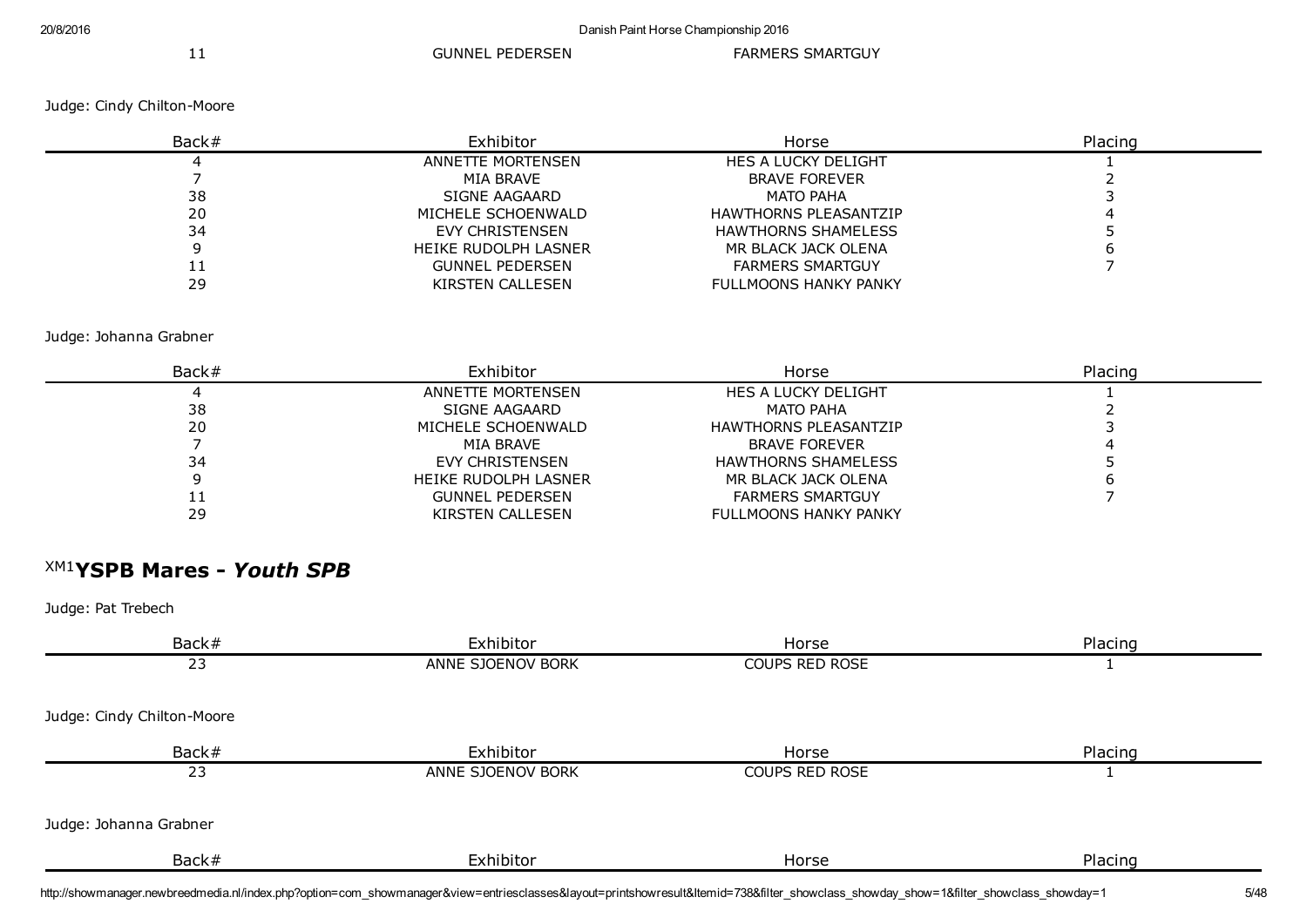| $\sim$ $\sim$<br>ANNE SJOENOV BORK<br>_ _ | <b>COUPS RED ROSE</b> |
|-------------------------------------------|-----------------------|
|-------------------------------------------|-----------------------|

## BHMA SPB Yearling & Older Mares *Open SPB*

Judge: Pat Trebech

| Back#                      | Exhibitor         | Horse                 | Placing |
|----------------------------|-------------------|-----------------------|---------|
| 32                         | LAURA SCHULTZ     | NO DOUBT IM A QUEEN   |         |
| 23                         | ANNE SJOENOV BORK | <b>COUPS RED ROSE</b> |         |
| Judge: Cindy Chilton-Moore |                   |                       |         |
| Back#                      | Exhibitor         | Horse                 | Placing |
| 23                         | ANNE SJOENOV BORK | COUPS RED ROSE        |         |
| 32                         | LAURA SCHULTZ     | NO DOUBT IM A QUEEN   |         |
| Judge: Johanna Grabner     |                   |                       |         |
| Back#                      | Exhibitor         | Horse                 | Placing |
| 23                         | ANNE SJOENOV BORK | <b>COUPS RED ROSE</b> |         |
| 32                         | LAURA SCHULTZ     | NO DOUBT IM A QUEEN   |         |

# YM1 Y Halter Mares All Ages *Youth Regular*

Judge: Pat Trebech

| Back# | Exhibitor              | Horse                       | Placing |
|-------|------------------------|-----------------------------|---------|
| 18    | FREJA BALSLEV SEGELUND | <b>GAMBLERS ZEXY ZIP</b>    |         |
| 35    | LAURA V OLSEN          | COUPS KIOWA                 |         |
| 41    | CELENA ARMAND BOECK    | <b>HIGH HILL DAISY</b>      |         |
|       | SIRI MARIE RASMUSSEN   | <b>GAMBLERS SENCI</b>       |         |
|       | SIGNE AAGAARD          | MY ZIPPIN DELIGHT           |         |
| 26    | SIGNE OLSEN            | <b>HAWTHORNS ADELE</b>      |         |
| 28    | FREJA ANE CALLESEN     | <b>FULLMOONS WIZI ROSIE</b> |         |

Judge: Cindy Chilton-Moore

| Back#      | Exhibitor                  | Horse                    | Placing |
|------------|----------------------------|--------------------------|---------|
| 26         | SIGNE OLSEN                | <b>HAWTHORNS ADELE</b>   |         |
|            | <b>CELENA ARMAND BOECK</b> | <b>HIGH HILL DAISY</b>   |         |
| ה ו-<br>ΙÖ | FREJA BALSLEV SEGELUND     | <b>GAMBLERS ZEXY ZIP</b> |         |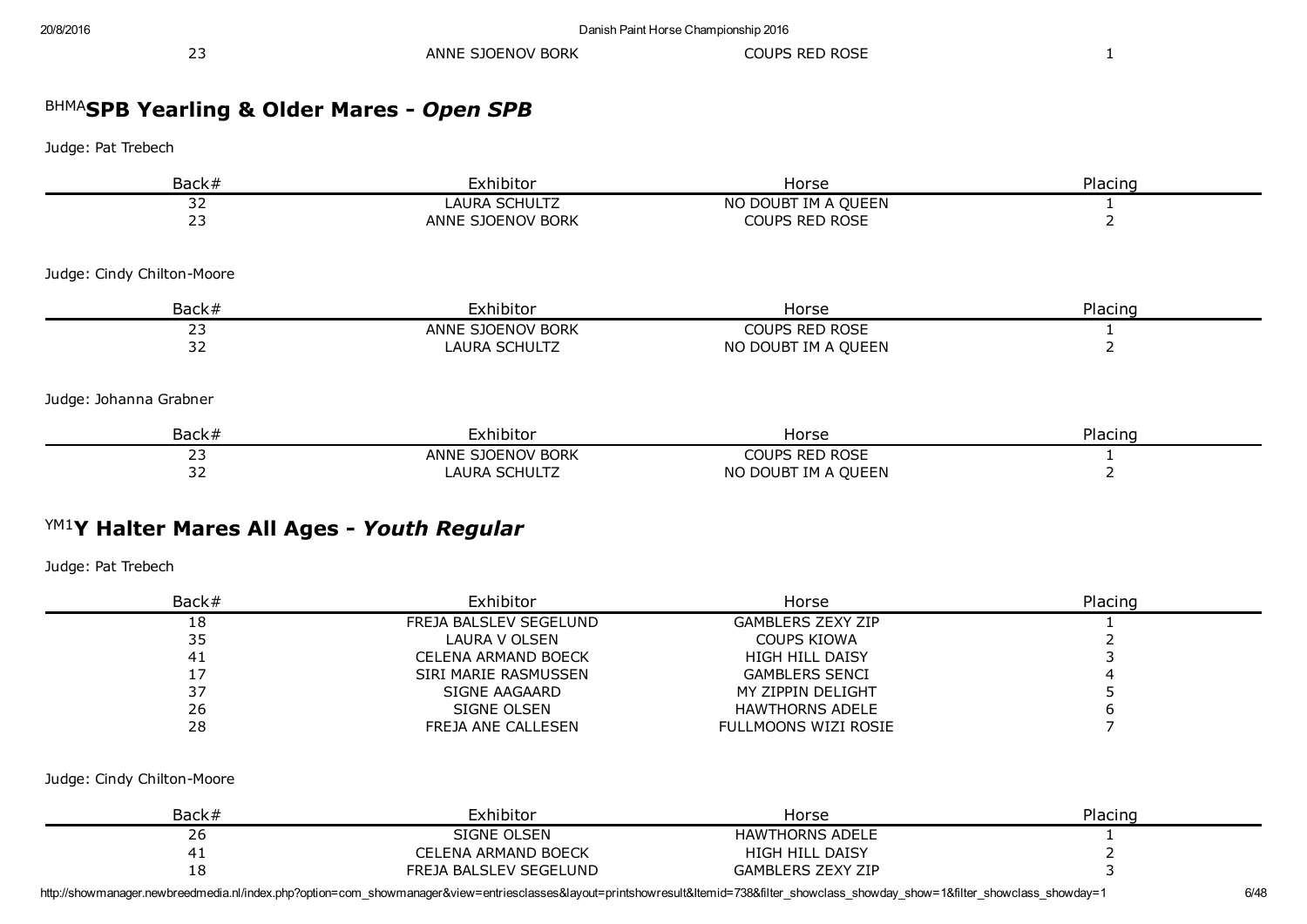#### 20/8/2016 Danish Paint Horse Championship 2016

| 35 | LAURA V OLSEN        | COUPS KIOWA           |   |
|----|----------------------|-----------------------|---|
| 28 | FREJA ANE CALLESEN   | FULLMOONS WIZI ROSIE  |   |
|    | SIGNE AAGAARD        | MY ZIPPIN DELIGHT     | b |
|    | SIRI MARIE RASMUSSEN | <b>GAMBLERS SENCI</b> |   |

Judge: Johanna Grabner

| Back# | Exhibitor              | Horse                    | Placino |
|-------|------------------------|--------------------------|---------|
| 26    | SIGNE OLSEN            | <b>HAWTHORNS ADELE</b>   |         |
| 18    | FREJA BALSLEV SEGELUND | <b>GAMBLERS ZEXY ZIP</b> |         |
| 41    | CELENA ARMAND BOECK    | <b>HIGH HILL DAISY</b>   |         |
| 35    | LAURA V OLSEN          | COUPS KIOWA              |         |
| 28    | FREJA ANE CALLESEN     | FULLMOONS WIZI ROSIE     |         |
|       | SIGNE AAGAARD          | MY ZIPPIN DELIGHT        |         |
|       | SIRI MARIE RASMUSSEN   | <b>GAMBLERS SENCI</b>    |         |

# AMH4 A Halter Mares All Ages *Amateur Regular*

Judge: Pat Trebech

| Back# | Exhibitor        | Horse                    | Placing |
|-------|------------------|--------------------------|---------|
| ر ے   | FREJA AASE OLSEN | <b>MADAM BLUES DUFFY</b> |         |
|       | JETTE DAWSON     | SO CASH N CLOVER         |         |
|       | CECILIE STRAND   | OPTIMUM DISNEY DANCER    |         |
| 28    | KIRSTEN CALLESEN | FULLMOONS WIZI ROSIE     |         |

Judge: Cindy Chilton-Moore

| Back#      | Exhibitor        | Horse                 | Placing |
|------------|------------------|-----------------------|---------|
| <u>_ _</u> | FREJA AASE OLSEN | MADAM BLUES DUFFY     |         |
|            | JETTE DAWSON     | SO CASH N CLOVER      |         |
| 28         | KIRSTEN CALLESEN | FULLMOONS WIZI ROSIE  |         |
|            | CECILIE STRAND   | OPTIMUM DISNEY DANCER |         |

#### Judge: Johanna Grabner

| Back# | Exhibitor        | Horse                 | Placing |
|-------|------------------|-----------------------|---------|
|       | JETTE DAWSON     | SO CASH N CLOVER      |         |
|       | CECILIE STRAND   | OPTIMUM DISNEY DANCER |         |
| 28    | KIRSTEN CALLESEN | FULLMOONS WIZI ROSIE  |         |
| ر ے   | FREJA AASE OLSEN | MADAM BLUES DUFFY     |         |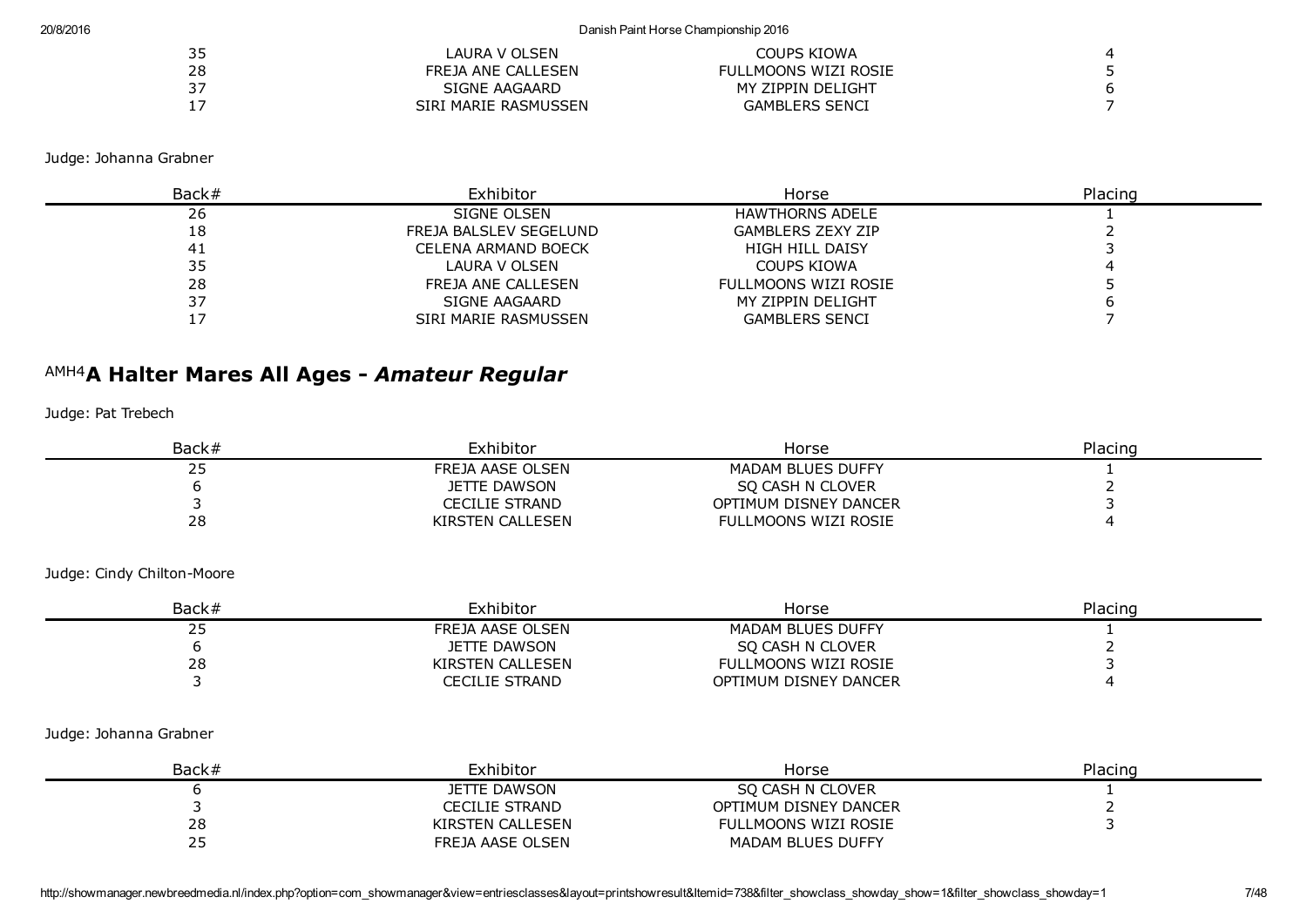# <sup>HM7</sup>2-Yr & 3-Yr-Old Mares - Open Regular

Judge: Pat Trebech

| Back#                      | Exhibitor           | Horse            | Placing |
|----------------------------|---------------------|------------------|---------|
| 15                         | <b>DENISE HENSS</b> | ZIP MY ASSETS DH |         |
| 14                         | <b>DENISE HENSS</b> | NOBLE ASSET DH   |         |
| Judge: Cindy Chilton-Moore |                     |                  |         |
| Back#                      | Exhibitor           | Horse            | Placing |
| 14                         | <b>DENISE HENSS</b> | NOBLE ASSET DH   |         |
| 15                         | <b>DENISE HENSS</b> | ZIP MY ASSETS DH |         |
| Judge: Johanna Grabner     |                     |                  |         |
| Back#                      | Exhibitor           | Horse            | Placing |
| 14                         | <b>DENISE HENSS</b> | NOBLE ASSET DH   |         |

15 DENISE HENSS 2IP MY ASSETS DH

# HM5 4YrOld & Older Mares *Open Regular*

Judge: Pat Trebech

| Back# | Exhibitor                  | Horse                  | Placing |
|-------|----------------------------|------------------------|---------|
| 25    | FREJA AASE OLSEN           | MADAM BLUES DUFFY      |         |
| 26    | SIGNE OLSEN                | <b>HAWTHORNS ADELE</b> |         |
| 41    | <b>CELENA ARMAND BOECK</b> | <b>HIGH HILL DAISY</b> |         |
|       | JETTE DAWSON               | SO CASH N CLOVER       |         |
|       | SIRI MARIE RASMUSSEN       | <b>GAMBLERS SENCI</b>  |         |
| 28    | KIRSTEN CALLESEN           | FULLMOONS WIZI ROSIE   |         |
|       | CECILIE STRAND             | OPTIMUM DISNEY DANCER  |         |

#### Judge: Cindy Chilton-Moore

| Back#         | Exhibitor                  | Horse                  | Placing |
|---------------|----------------------------|------------------------|---------|
| $\sim$<br>ر ے | FREJA AASE OLSEN           | MADAM BLUES DUFFY      |         |
| 26            | SIGNE OLSEN                | HAWTHORNS ADELE        |         |
|               | <b>JETTE DAWSON</b>        | SO CASH N CLOVER       |         |
|               | <b>CELENA ARMAND BOECK</b> | <b>HIGH HILL DAISY</b> |         |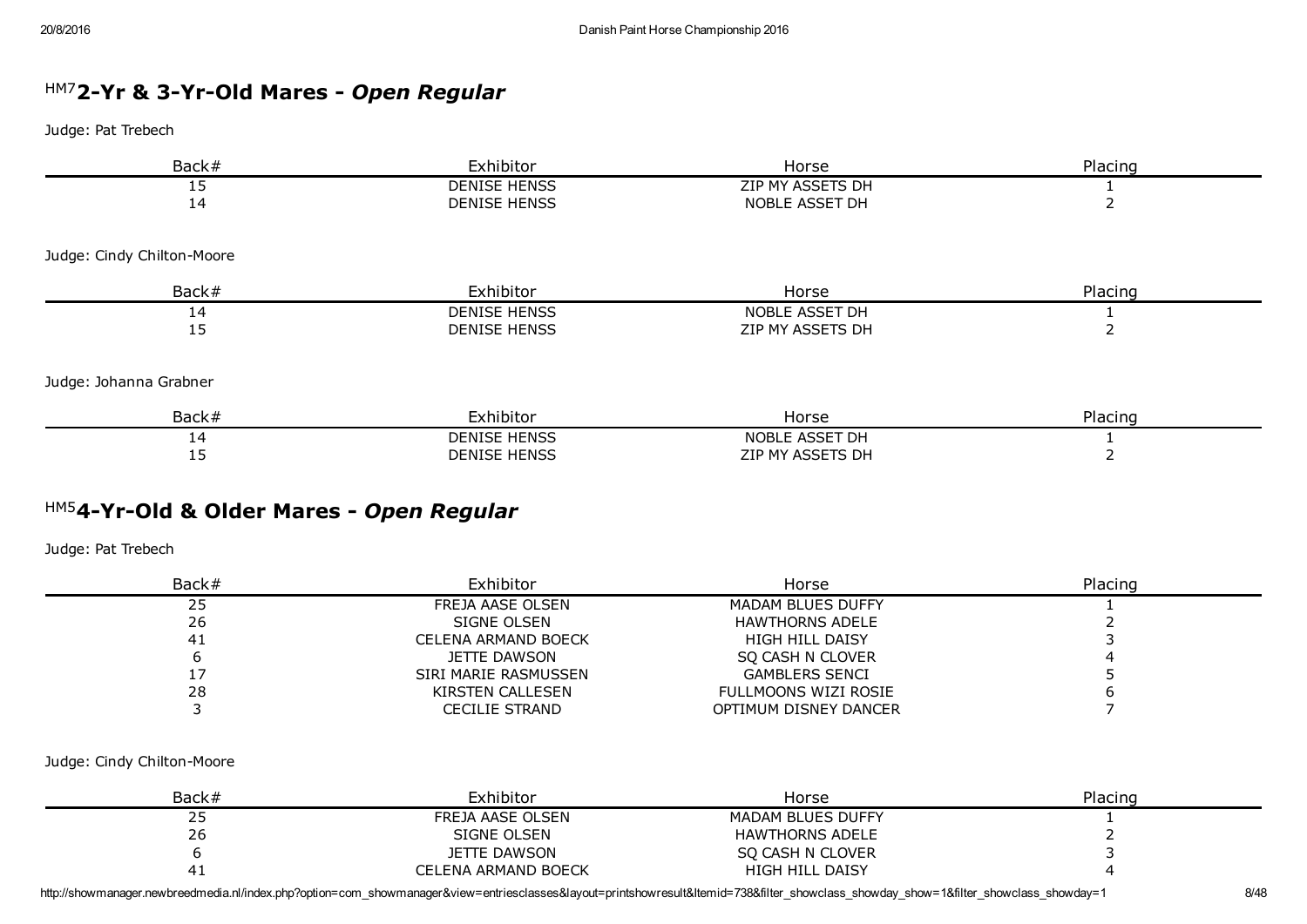| 28 | KIRSTEN CALLESEN     | FULLMOONS WIZI ROSIE  |  |
|----|----------------------|-----------------------|--|
|    | CECILIE STRAND       | OPTIMUM DISNEY DANCER |  |
|    | SIRI MARIE RASMUSSEN | <b>GAMBLERS SENCI</b> |  |

Judge: Johanna Grabner

| Back# | Exhibitor             | Horse                  | Placing |
|-------|-----------------------|------------------------|---------|
| 26    | SIGNE OLSEN           | <b>HAWTHORNS ADELE</b> |         |
| -41   | CELENA ARMAND BOECK   | <b>HIGH HILL DAISY</b> |         |
|       | JETTE DAWSON          | SO CASH N CLOVER       |         |
|       | <b>CECILIE STRAND</b> | OPTIMUM DISNEY DANCER  |         |
|       | SIRI MARIE RASMUSSEN  | <b>GAMBLERS SENCI</b>  |         |
| 28    | KIRSTEN CALLESEN      | FULLMOONS WIZI ROSIE   |         |
| 25    | FREJA AASE OLSEN      | MADAM BLUES DUFFY      |         |

# OCC Overo Color, One Year & Older & All Sexes *Open Regular*

Judge: Pat Trebech

| Back# | Exhibitor              | Horse                 | Placing |
|-------|------------------------|-----------------------|---------|
|       | LINDA DAHL CHRISTENSEN | MAGNIFICENT FRECK     |         |
| 38    | SIGNE AAGAARD          | MATO PAHA             |         |
|       | CECILIE STRAND         | OPTIMUM DISNEY DANCER |         |
|       | MIA BRAVE              | <b>BRAVE FOREVER</b>  |         |

Judge: Cindy Chilton-Moore

| Back# | Exhibitor              | Horse                    | Placing |
|-------|------------------------|--------------------------|---------|
|       | LINDA DAHL CHRISTENSEN | <b>MAGNIFICENT FRECK</b> |         |
| 38    | SIGNE AAGAARD          | <b>MATO PAHA</b>         |         |
|       | CECILIE STRAND         | OPTIMUM DISNEY DANCER    |         |
|       | MIA BRAVE              | <b>BRAVE FOREVER</b>     |         |

Judge: Johanna Grabner

| Back# | Exhibitor              | Horse                 | Placing |
|-------|------------------------|-----------------------|---------|
|       | LINDA DAHL CHRISTENSEN | MAGNIFICENT FRECK     |         |
| 38    | SIGNE AAGAARD          | MATO PAHA             |         |
|       | CECILIE STRAND         | OPTIMUM DISNEY DANCER |         |
|       | MIA BRAVE              | <b>BRAVE FOREVER</b>  |         |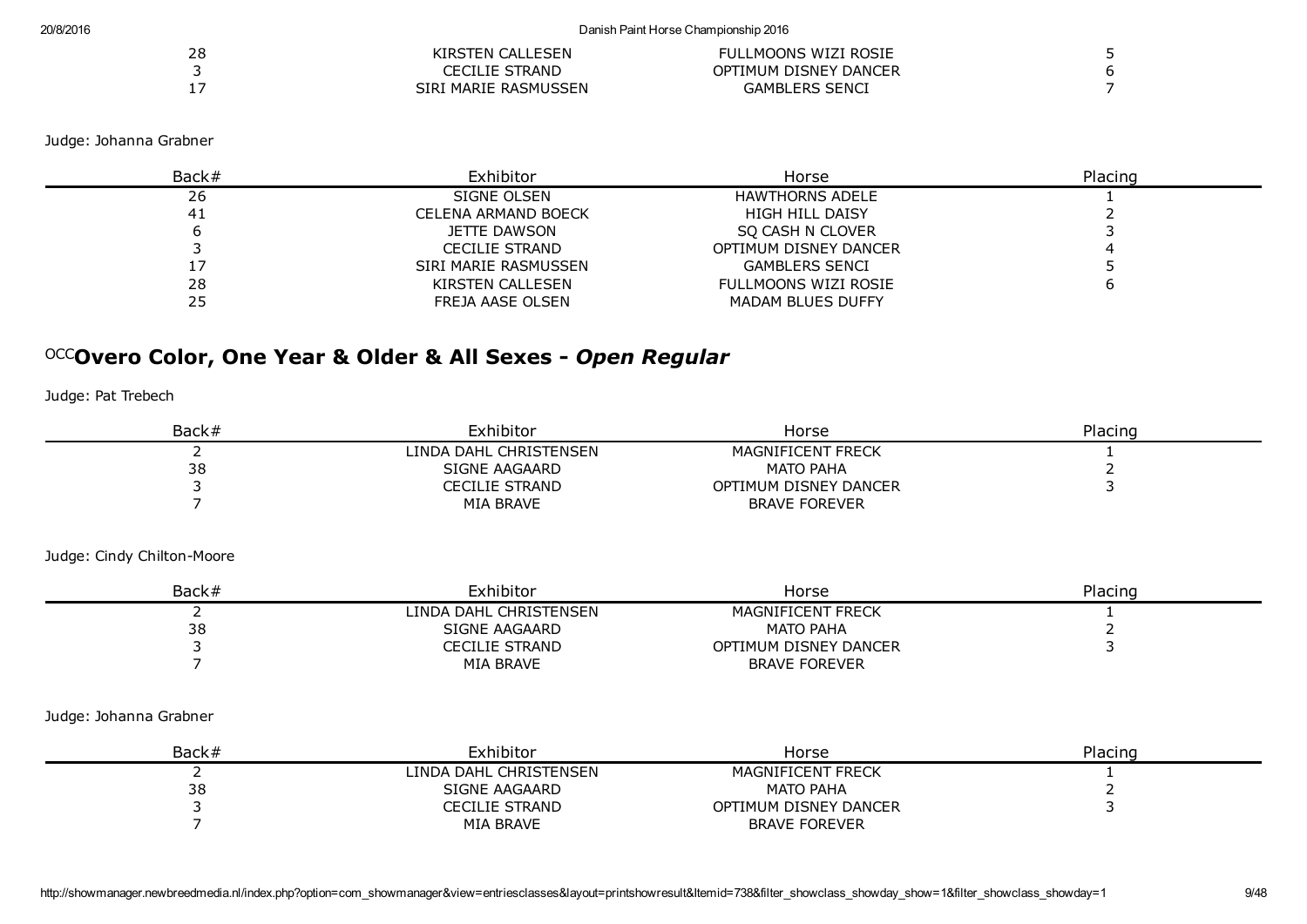# TCC Tobiano Color, One Year & Older & All Sexes *Open Regular*

Judge: Pat Trebech

| Back# | Exhibitor            | Horse                 | Placing |
|-------|----------------------|-----------------------|---------|
|       | REBECCA FRANSSON     | TC IMPACT IN COOL ICE |         |
| 28    | KIRSTEN CALLESEN     | FULLMOONS WIZI ROSIE  |         |
|       | HEIKE RUDOLPH LASNER | MR BLACK JACK OLENA   |         |
| 14    | DENISE HENSS         | NOBLE ASSET DH        |         |
|       | SIRI MARIE RASMUSSEN | <b>GAMBLERS SENCI</b> |         |

Judge: Cindy Chilton-Moore

| Back# | Exhibitor            | Horse                 | Placing |
|-------|----------------------|-----------------------|---------|
| 28    | KIRSTEN CALLESEN     | FULLMOONS WIZI ROSIE  |         |
|       | REBECCA FRANSSON     | TC IMPACT IN COOL ICE |         |
|       | HEIKE RUDOLPH LASNER | MR BLACK JACK OLENA   |         |
| 14    | <b>DENISE HENSS</b>  | NOBLE ASSET DH        |         |
|       | SIRI MARIE RASMUSSEN | <b>GAMBLERS SENCI</b> |         |

Judge: Johanna Grabner

| Back# | Exhibitor            | Horse                 | Placing |
|-------|----------------------|-----------------------|---------|
| 28    | KIRSTEN CALLESEN     | FULLMOONS WIZI ROSIE  |         |
|       | REBECCA FRANSSON     | TC IMPACT IN COOL ICE |         |
|       | HEIKE RUDOLPH LASNER | MR BLACK JACK OLENA   |         |
| 14    | DENISE HENSS         | NOBLE ASSET DH        |         |
|       | SIRI MARIE RASMUSSEN | <b>GAMBLERS SENCI</b> |         |

# MIXSAH Showmanship All Ages *All breed*

| Back# | Exhibitor              | Horse                      | Placing |
|-------|------------------------|----------------------------|---------|
|       | <b>CECILIE STRAND</b>  | OPTIMUM DISNEY DANCER      |         |
| 12    | ASTRID CELINE A GUNLEV | ZIPSINVITATIONTOGOLD       |         |
| 11    | <b>GUNNEL PEDERSEN</b> | <b>FARMERS SMARTGUY</b>    |         |
| 23    | LIW HELGESEN           | COUPS RED ROSE             |         |
| 28    | KIRSTEN CALLESEN       | FULLMOONS WIZI ROSIE       |         |
| 34    | EVY CHRISTENSEN        | <b>HAWTHORNS SHAMELESS</b> |         |
| 40    | ISABELLA BIOLZI        | RHR RADICALACKOFLACE       |         |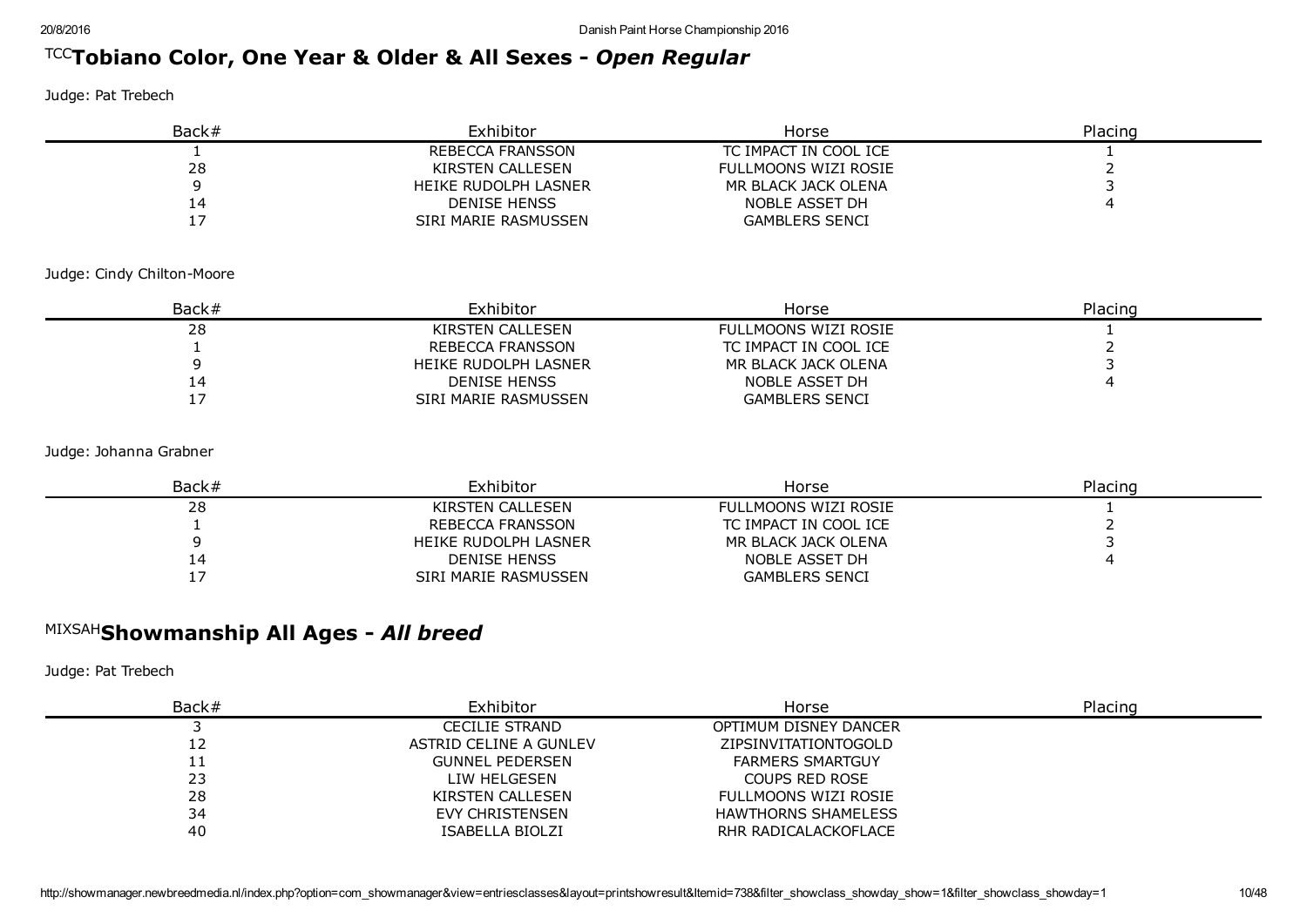| Back# | Exhibitor              | Horse                      | Placing |
|-------|------------------------|----------------------------|---------|
|       | <b>CECILIE STRAND</b>  | OPTIMUM DISNEY DANCER      |         |
| 12    | ASTRID CELINE A GUNLEV | ZIPSINVITATIONTOGOLD       |         |
|       | <b>GUNNEL PEDERSEN</b> | <b>FARMERS SMARTGUY</b>    |         |
| 23    | LIW HELGESEN           | <b>COUPS RED ROSE</b>      |         |
| 28    | KIRSTEN CALLESEN       | FULLMOONS WIZI ROSIE       |         |
| 34    | EVY CHRISTENSEN        | <b>HAWTHORNS SHAMELESS</b> |         |
| 40    | ISABELLA BIOLZI        | RHR RADICALACKOFLACE       |         |

#### Judge: Johanna Grabner

| Back# | Exhibitor              | Horse                      | Placing |
|-------|------------------------|----------------------------|---------|
| ᆂᆂ    | <b>GUNNEL PEDERSEN</b> | <b>FARMERS SMARTGUY</b>    |         |
| 34    | EVY CHRISTENSEN        | <b>HAWTHORNS SHAMELESS</b> |         |
| 12    | ASTRID CELINE A GUNLEV | ZIPSINVITATIONTOGOLD       |         |
| 23    | LIW HELGESEN           | COUPS RED ROSE             |         |
|       | <b>CECILIE STRAND</b>  | OPTIMUM DISNEY DANCER      |         |
| 28    | KIRSTEN CALLESEN       | FULLMOONS WIZI ROSIE       |         |
| 40    | ISABELLA BIOLZI        | RHR RADICALACKOFLACE       |         |

# XSH1 SPB Showmanship 18 & Under *Youth SPB*

Judge: Pat Trebech

| Back#                      | Exhibitor         | Horse               | Placing |
|----------------------------|-------------------|---------------------|---------|
| 22                         | ANNE SJOENOV BORK | NO DOUBT IM AMAZING |         |
| Judge: Cindy Chilton-Moore |                   |                     |         |
| Back#                      | Exhibitor         | Horse               | Placing |
| 22                         | ANNE SJOENOV BORK | NO DOUBT IM AMAZING |         |
| Judge: Johanna Grabner     |                   |                     |         |
| Back#                      | Exhibitor         | Horse               | Placing |
| 22                         | ANNE SJOENOV BORK | NO DOUBT IM AMAZING |         |
|                            |                   |                     |         |

# YSH1 Y Showmanship 18 & Under *Youth Regular*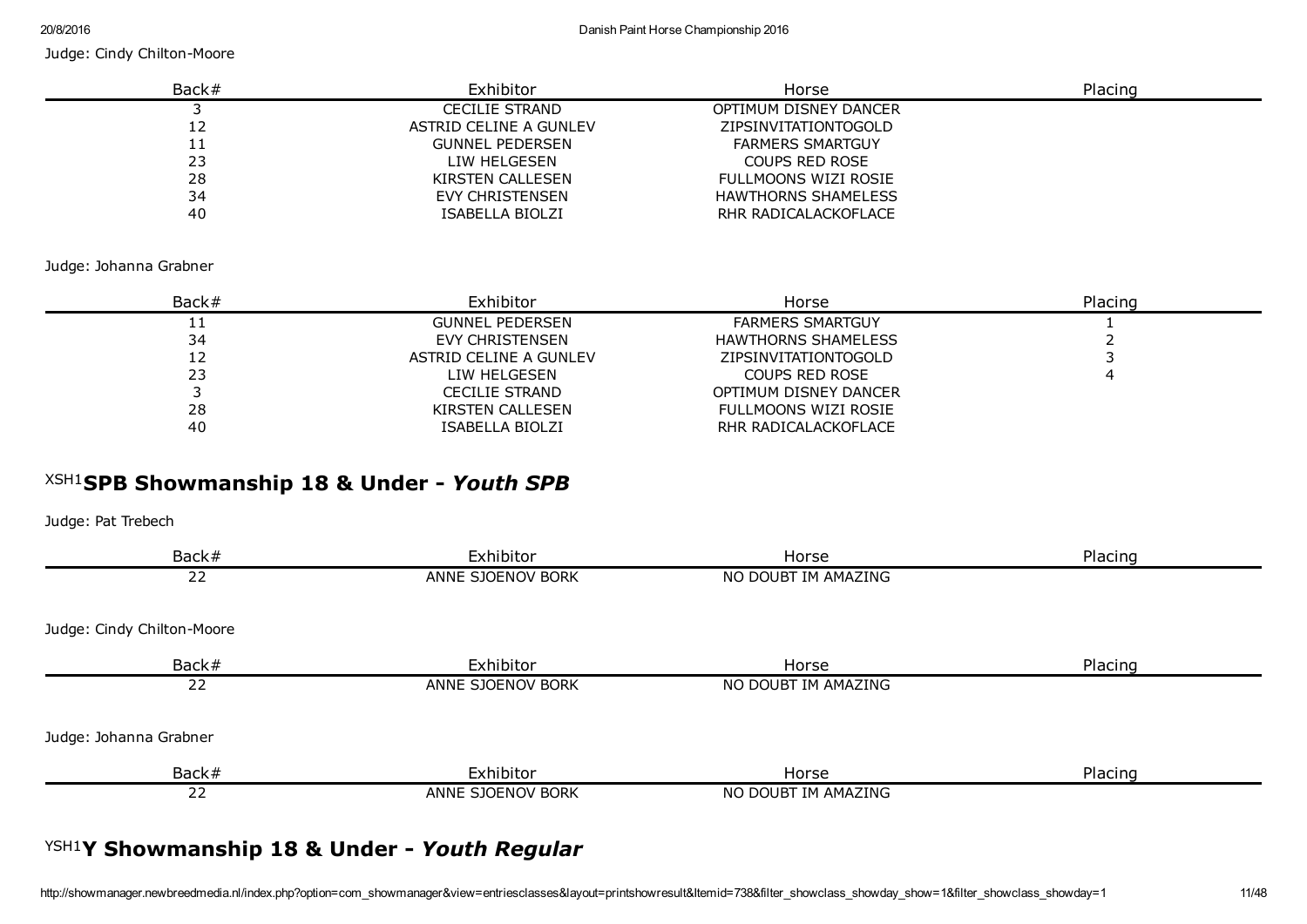#### Judge: Pat Trebech

| Back# | Exhibitor                  | Horse                        | Placing |
|-------|----------------------------|------------------------------|---------|
| 18    | FREJA BALSLEV SEGELUND     | <b>GAMBLERS ZEXY ZIP</b>     |         |
| 37    | SIGNE AAGAARD              | MY ZIPPIN DELIGHT            |         |
| 20    | MICHELE SCHOENWALD         | <b>HAWTHORNS PLEASANTZIP</b> |         |
| 41    | <b>CELENA ARMAND BOECK</b> | <b>HIGH HILL DAISY</b>       |         |
| 26    | SIGNE OLSEN                | <b>HAWTHORNS ADELE</b>       |         |
|       | SIRI MARIE RASMUSSEN       | <b>GAMBLERS SENCI</b>        |         |
| 35    | LAURA V OLSEN              | COUPS KIOWA                  |         |
| 28    | FREJA ANE CALLESEN         | FULLMOONS WIZI ROSIE         |         |

#### Judge: Cindy Chilton-Moore

| Back# | Exhibitor              | Horse                        | Placing |
|-------|------------------------|------------------------------|---------|
| 37    | SIGNE AAGAARD          | MY ZIPPIN DELIGHT            |         |
| 41    | CELENA ARMAND BOECK    | <b>HIGH HILL DAISY</b>       |         |
| 18    | FREJA BALSLEV SEGELUND | <b>GAMBLERS ZEXY ZIP</b>     |         |
| 20    | MICHELE SCHOENWALD     | <b>HAWTHORNS PLEASANTZIP</b> |         |
| 35    | LAURA V OLSEN          | COUPS KIOWA                  |         |
| 26    | SIGNE OLSEN            | <b>HAWTHORNS ADELE</b>       |         |
|       | SIRI MARIE RASMUSSEN   | <b>GAMBLERS SENCI</b>        |         |
| 28    | FREJA ANE CALLESEN     | FULLMOONS WIZI ROSIE         |         |

#### Judge: Johanna Grabner

| Back# | Exhibitor              | Horse                        | Placing |
|-------|------------------------|------------------------------|---------|
| 37    | SIGNE AAGAARD          | MY ZIPPIN DELIGHT            |         |
| 18    | FREJA BALSLEV SEGELUND | <b>GAMBLERS ZEXY ZIP</b>     |         |
| 41    | CELENA ARMAND BOECK    | HIGH HILL DAISY              |         |
| 26    | SIGNE OLSEN            | <b>HAWTHORNS ADELE</b>       |         |
| 20    | MICHELE SCHOENWALD     | <b>HAWTHORNS PLEASANTZIP</b> |         |
| 35    | LAURA V OLSEN          | COUPS KIOWA                  |         |
| 17    | SIRI MARIE RASMUSSEN   | <b>GAMBLERS SENCI</b>        |         |
| 28    | FREJA ANE CALLESEN     | FULLMOONS WIZI ROSIE         |         |

# NSH1 NA Showmanship All Ages *Novice Amateur*

| ショーレー<br>Dack, | miditol                  | Horse                                 | Plac. |
|----------------|--------------------------|---------------------------------------|-------|
|                | DE.<br>וררחו<br>◡<br>n., | <b>TOP</b><br>ിനി പ<br>. IMPAC<br>TN. |       |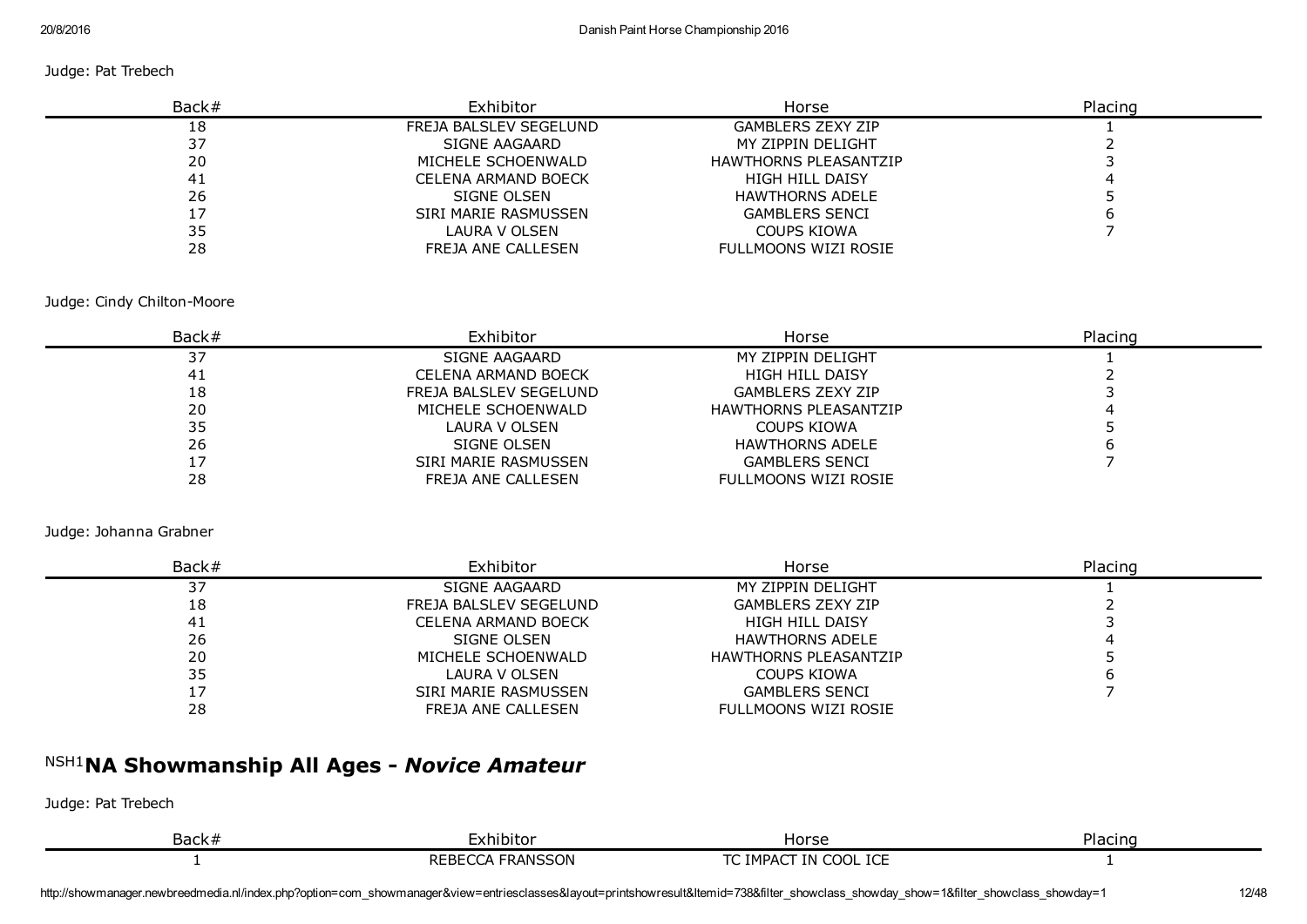#### 20/8/2016 Danish Paint Horse Championship 2016

|            | LINDA DAHL CHRISTENSEN       | MAGNIFICENT FRECK       |  |
|------------|------------------------------|-------------------------|--|
|            | CECILIE STRAND               | OPTIMUM DISNEY DANCER   |  |
| 28         | KIRSTEN CALLESEN             | FULLMOONS WIZI ROSIE    |  |
| <b>. .</b> | <b>GUNNEL PEDERSEN</b>       | <b>FARMERS SMARTGUY</b> |  |
| 24         | <b>BONNIE TOBORG NIELSEN</b> | LA SPOTTED GUN          |  |

Judge: Cindy Chilton-Moore

| Back#     | Exhibitor                    | Horse                   | Placing |  |
|-----------|------------------------------|-------------------------|---------|--|
|           | REBECCA FRANSSON             | TC IMPACT IN COOL ICE   |         |  |
|           | LINDA DAHL CHRISTENSEN       | MAGNIFICENT FRECK       |         |  |
| <b>__</b> | <b>GUNNEL PEDERSEN</b>       | <b>FARMERS SMARTGUY</b> |         |  |
|           | CECILIE STRAND               | OPTIMUM DISNEY DANCER   |         |  |
| 28        | KIRSTEN CALLESEN             | FULLMOONS WIZI ROSIE    |         |  |
| 24        | <b>BONNIE TOBORG NIELSEN</b> | LA SPOTTED GUN          |         |  |

Judge: Johanna Grabner

| Back# | Exhibitor                    | Horse                   | Placing |
|-------|------------------------------|-------------------------|---------|
|       | REBECCA FRANSSON             | TC IMPACT IN COOL ICE   |         |
|       | LINDA DAHL CHRISTENSEN       | MAGNIFICENT FRECK       |         |
| ᆠᆠ    | <b>GUNNEL PEDERSEN</b>       | <b>FARMERS SMARTGUY</b> |         |
|       | <b>CECILIE STRAND</b>        | OPTIMUM DISNEY DANCER   |         |
| 28    | KIRSTEN CALLESEN             | FULLMOONS WIZI ROSIE    |         |
| 24    | <b>BONNIE TOBORG NIELSEN</b> | LA SPOTTED GUN          |         |

# ASH1 A Showmanship All Ages *Amateur Regular*

Judge: Pat Trebech

| Back# | Exhibitor                    | Horse                    | Placing |
|-------|------------------------------|--------------------------|---------|
| 25    | FREJA AASE OLSEN             | <b>MADAM BLUES DUFFY</b> |         |
|       | MIA BRAVE                    | <b>BRAVE FOREVER</b>     |         |
|       | LINDA DAHL CHRISTENSEN       | <b>MAGNIFICENT FRECK</b> |         |
|       | <b>CECILIE STRAND</b>        | OPTIMUM DISNEY DANCER    |         |
|       | REBECCA FRANSSON             | TC IMPACT IN COOL ICE    |         |
| + +   | <b>GUNNEL PEDERSEN</b>       | <b>FARMERS SMARTGUY</b>  |         |
| 28    | KIRSTEN CALLESEN             | FULLMOONS WIZI ROSIE     |         |
| 24    | <b>BONNIE TOBORG NIELSEN</b> | LA SPOTTED GUN           |         |

Judge: Cindy Chilton-Moore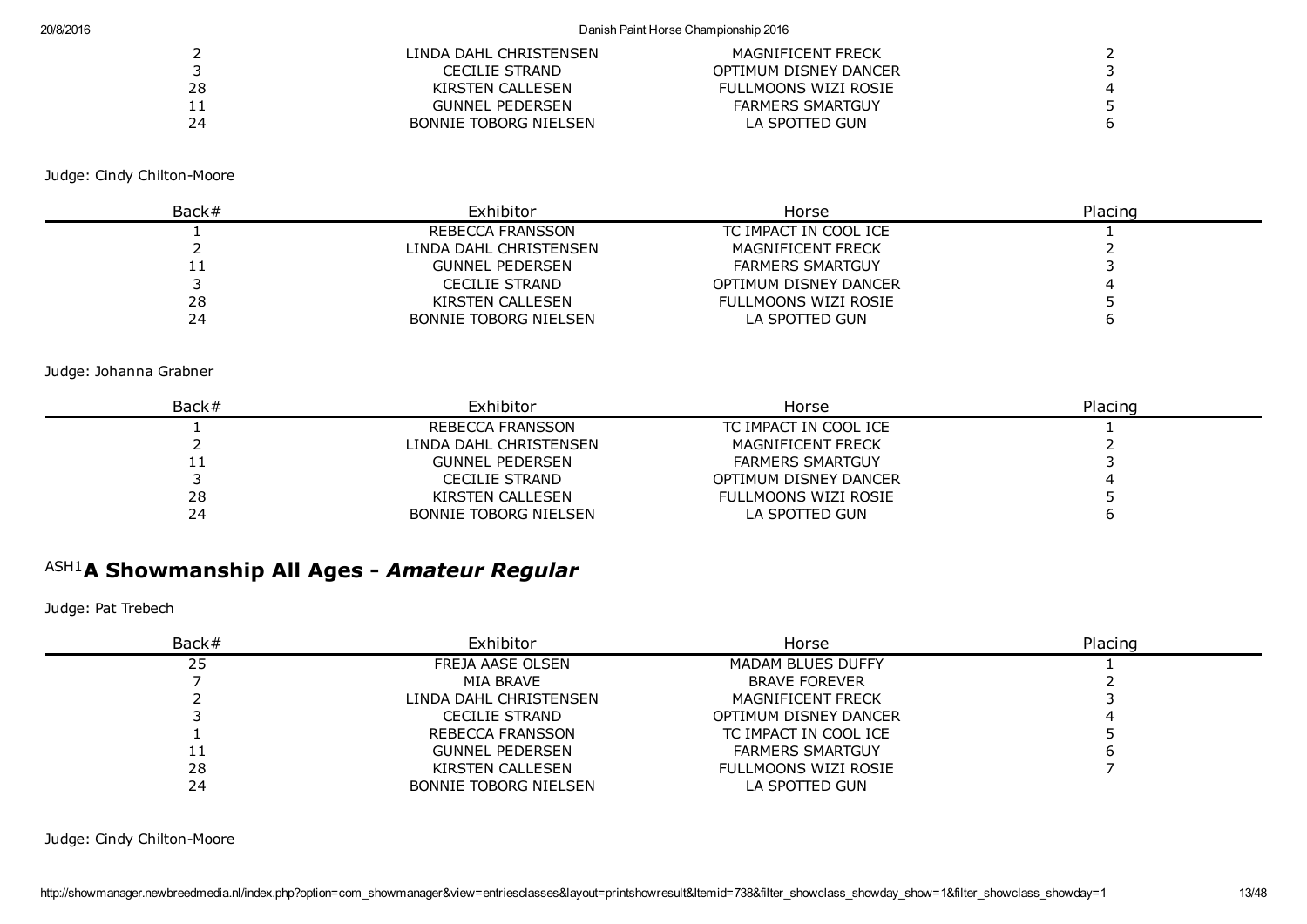20/8/2016 Danish Paint Horse Championship 2016

| Back# | Exhibitor                    | Horse                    | Placing |
|-------|------------------------------|--------------------------|---------|
|       | MIA BRAVE                    | <b>BRAVE FOREVER</b>     |         |
| 25    | FREJA AASE OLSEN             | <b>MADAM BLUES DUFFY</b> |         |
|       | REBECCA FRANSSON             | TC IMPACT IN COOL ICE    |         |
|       | LINDA DAHL CHRISTENSEN       | MAGNIFICENT FRECK        |         |
|       | <b>CECILIE STRAND</b>        | OPTIMUM DISNEY DANCER    |         |
| 28    | KIRSTEN CALLESEN             | FULLMOONS WIZI ROSIE     |         |
| ᆠᆂ    | <b>GUNNEL PEDERSEN</b>       | <b>FARMERS SMARTGUY</b>  |         |
| 24    | <b>BONNIE TOBORG NIELSEN</b> | LA SPOTTED GUN           |         |

Judge: Johanna Grabner

| Back#      | Exhibitor              | Horse                   | Placing |
|------------|------------------------|-------------------------|---------|
|            | MIA BRAVE              | <b>BRAVE FOREVER</b>    |         |
|            | LINDA DAHL CHRISTENSEN | MAGNIFICENT FRECK       |         |
| <b>. .</b> | <b>GUNNEL PEDERSEN</b> | <b>FARMERS SMARTGUY</b> |         |
| 28         | KIRSTEN CALLESEN       | FULLMOONS WIZI ROSIE    |         |
|            | REBECCA FRANSSON       | TC IMPACT IN COOL ICE   |         |
|            | CECILIE STRAND         | OPTIMUM DISNEY DANCER   |         |
| 24         | BONNIE TOBORG NIELSEN  | LA SPOTTED GUN          |         |
|            | FREJA AASE OLSEN       | MADAM BLUES DUFFY       |         |

# ABSH ASPB Showmanship at Halter *Amateur SPB*

Judge: Pat Trebech

| Back#                      | Exhibitor              | Horse                | Placing |
|----------------------------|------------------------|----------------------|---------|
| 12                         | ASTRID CELINE A GUNLEV | ZIPSINVITATIONTOGOLD |         |
| Judge: Cindy Chilton-Moore |                        |                      |         |
| Back#                      | Exhibitor              | Horse                | Placing |
| 12                         | ASTRID CELINE A GUNLEV | ZIPSINVITATIONTOGOLD |         |
| Judge: Johanna Grabner     |                        |                      |         |
| Back#                      | Exhibitor              | Horse                | Placing |
| 12                         | ASTRID CELINE A GUNLEV | ZIPSINVITATIONTOGOLD |         |
|                            |                        |                      |         |

# MIXYLL Yearling Longe Line *All breed*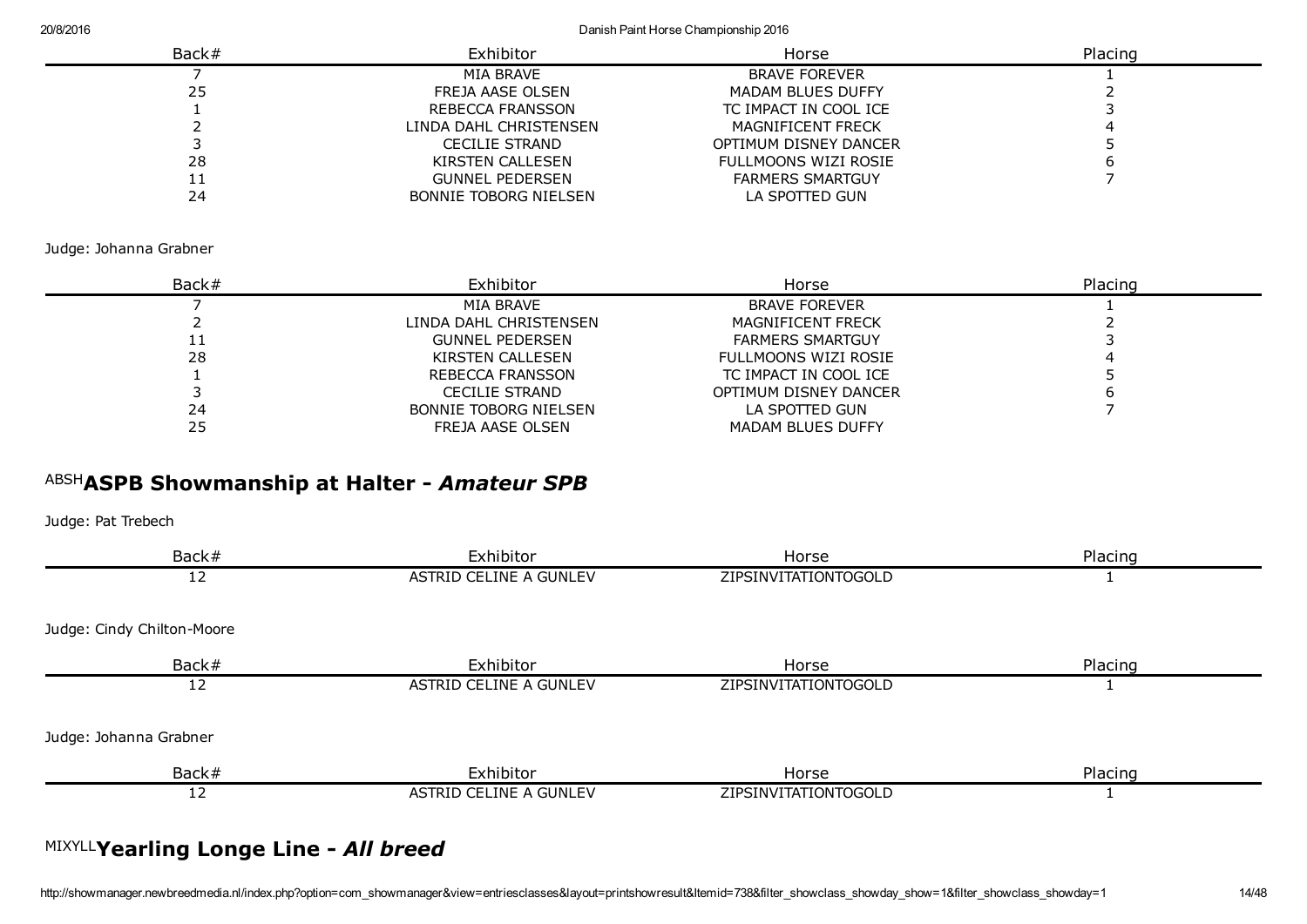| Back#                       | Exhibitor                                                                       | Horse                                   | Placing          |
|-----------------------------|---------------------------------------------------------------------------------|-----------------------------------------|------------------|
| 40                          | ISABELLA BIOLZI                                                                 | RHR RADICALACKOFLACE                    |                  |
| Judge: Cindy Chilton-Moore  |                                                                                 |                                         |                  |
|                             |                                                                                 |                                         |                  |
| Back#                       | Exhibitor                                                                       | Horse                                   | Placing          |
| 40                          | <b>ISABELLA BIOLZI</b>                                                          | RHR RADICALACKOFLACE                    | 1                |
| Judge: Johanna Grabner      |                                                                                 |                                         |                  |
| Back#                       | Exhibitor                                                                       | Horse                                   | Placing          |
|                             |                                                                                 |                                         |                  |
| 40                          | ISABELLA BIOLZI<br>LLN3Open Yearling and Two-Year-Old Longe Line - Open Regular | RHR RADICALACKOFLACE                    |                  |
|                             |                                                                                 |                                         |                  |
| Judge: Pat Trebech<br>Back# | Exhibitor                                                                       | Horse                                   | Placing          |
| 31                          | <b>LAURA SCHULTZ</b>                                                            | <b>SELFIE SENSATION</b>                 | $\mathbf{1}$     |
| 15<br>21                    | <b>DENISE HENSS</b><br>SUSANNE VESTERGAARD                                      | ZIP MY ASSETS DH<br>DOTS MISS FAIRYTALE | $\mathbf 2$<br>3 |
| Judge: Cindy Chilton-Moore  |                                                                                 |                                         |                  |
| Back#                       | Exhibitor                                                                       | Horse                                   | Placing          |
| 31                          | <b>LAURA SCHULTZ</b>                                                            | <b>SELFIE SENSATION</b>                 | $\mathbf{1}$     |
| 15<br>21                    | <b>DENISE HENSS</b><br>SUSANNE VESTERGAARD                                      | ZIP MY ASSETS DH<br>DOTS MISS FAIRYTALE | $\overline{2}$   |

| Back# | Exhibitor           | Horse                   | Placing |
|-------|---------------------|-------------------------|---------|
| ັ     | LAURA SCHULTZ       | <b>SELFIE SENSATION</b> |         |
| --    | <b>DENISE HENSS</b> | ZIP MY ASSETS DH        |         |
|       | SUSANNE VESTERGAARD | DOTS MISS FAIRYTALE     |         |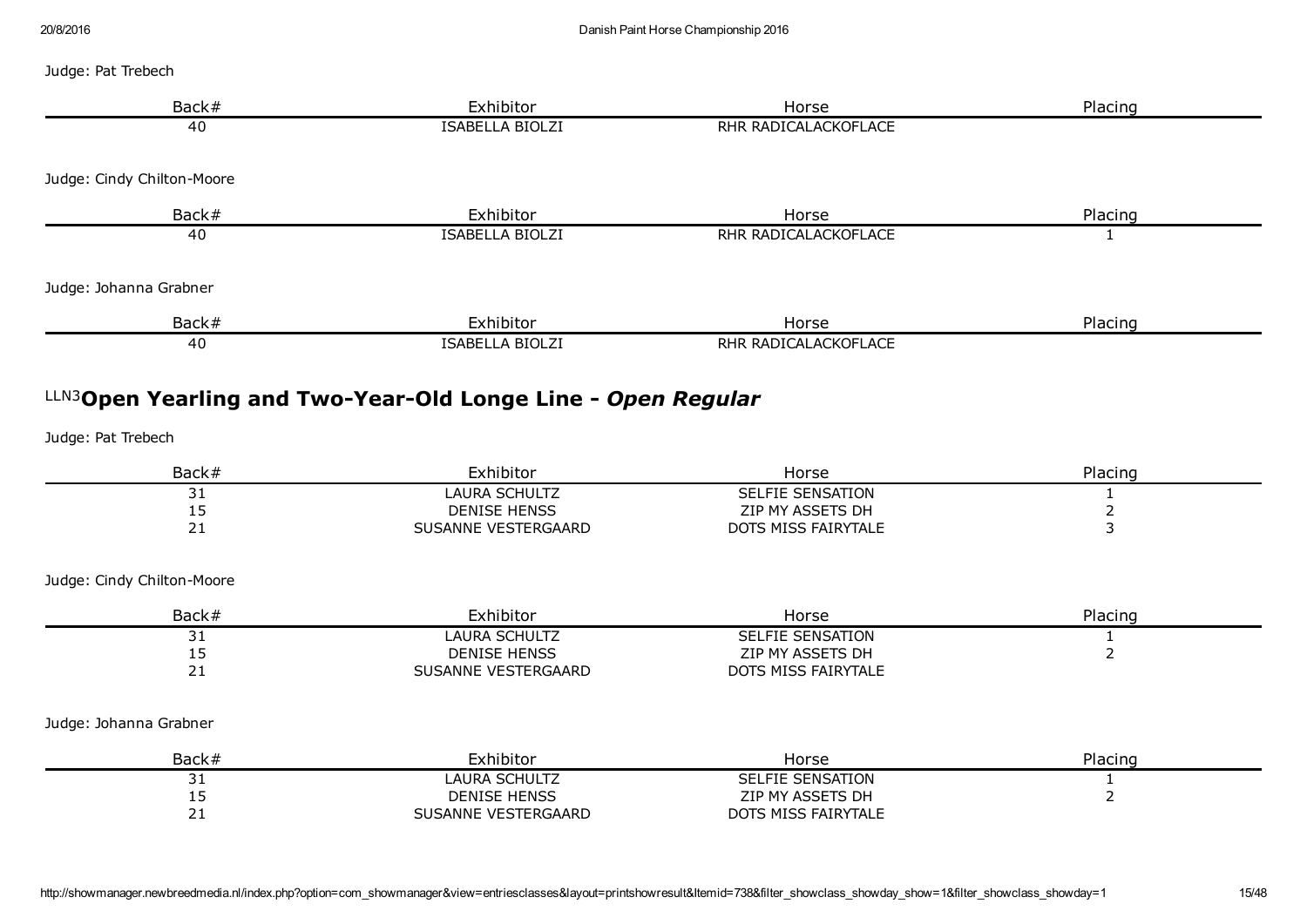# BLL3Open SPB Yearling and Two-Year-Old Longe Line - Open SPB

Judge: Pat Trebech

| Back#                                     | Exhibitor                                   | Horse                                       | Placing      |
|-------------------------------------------|---------------------------------------------|---------------------------------------------|--------------|
| 40<br>22                                  | <b>ISABELLA BIOLZI</b><br>ANNE SJOENOV BORK | RHR RADICALACKOFLACE<br>NO DOUBT IM AMAZING | $\mathbf{1}$ |
| Judge: Cindy Chilton-Moore                |                                             |                                             |              |
| Back#                                     | Exhibitor                                   | Horse                                       | Placing      |
| 40<br>22                                  | ISABELLA BIOLZI<br>ANNE SJOENOV BORK        | RHR RADICALACKOFLACE<br>NO DOUBT IM AMAZING | $\mathbf{1}$ |
| Judge: Johanna Grabner                    |                                             |                                             |              |
| Back#                                     | Exhibitor                                   | Horse                                       | Placing      |
| 40<br>22                                  | ISABELLA BIOLZI<br>ANNE SJOENOV BORK        | RHR RADICALACKOFLACE<br>NO DOUBT IM AMAZING | 1            |
| MIXYIHTYearling In Hand Trail - All breed |                                             |                                             |              |
| Judge: Pat Trebech                        |                                             |                                             |              |
| Back#                                     | Exhibitor                                   | Horse                                       | Placing      |
| 40                                        | <b>ISABELLA BIOLZI</b>                      | RHR RADICALACKOFLACE                        |              |
| Judge: Cindy Chilton-Moore                |                                             |                                             |              |
| Back#                                     | Exhibitor                                   | Horse                                       | Placing      |
| 40                                        | <b>ISABELLA BIOLZI</b>                      | RHR RADICALACKOFLACE                        |              |
| Judge: Johanna Grabner                    |                                             |                                             |              |
| Back#                                     | Exhibitor                                   | Horse                                       | Placing      |
| 40                                        | ISABELLA BIOLZI                             | RHR RADICALACKOFLACE                        |              |

# <sup>AIH3</sup>Amateur Yearling and Two-Year- Old In Hand Trail - Amateur Regular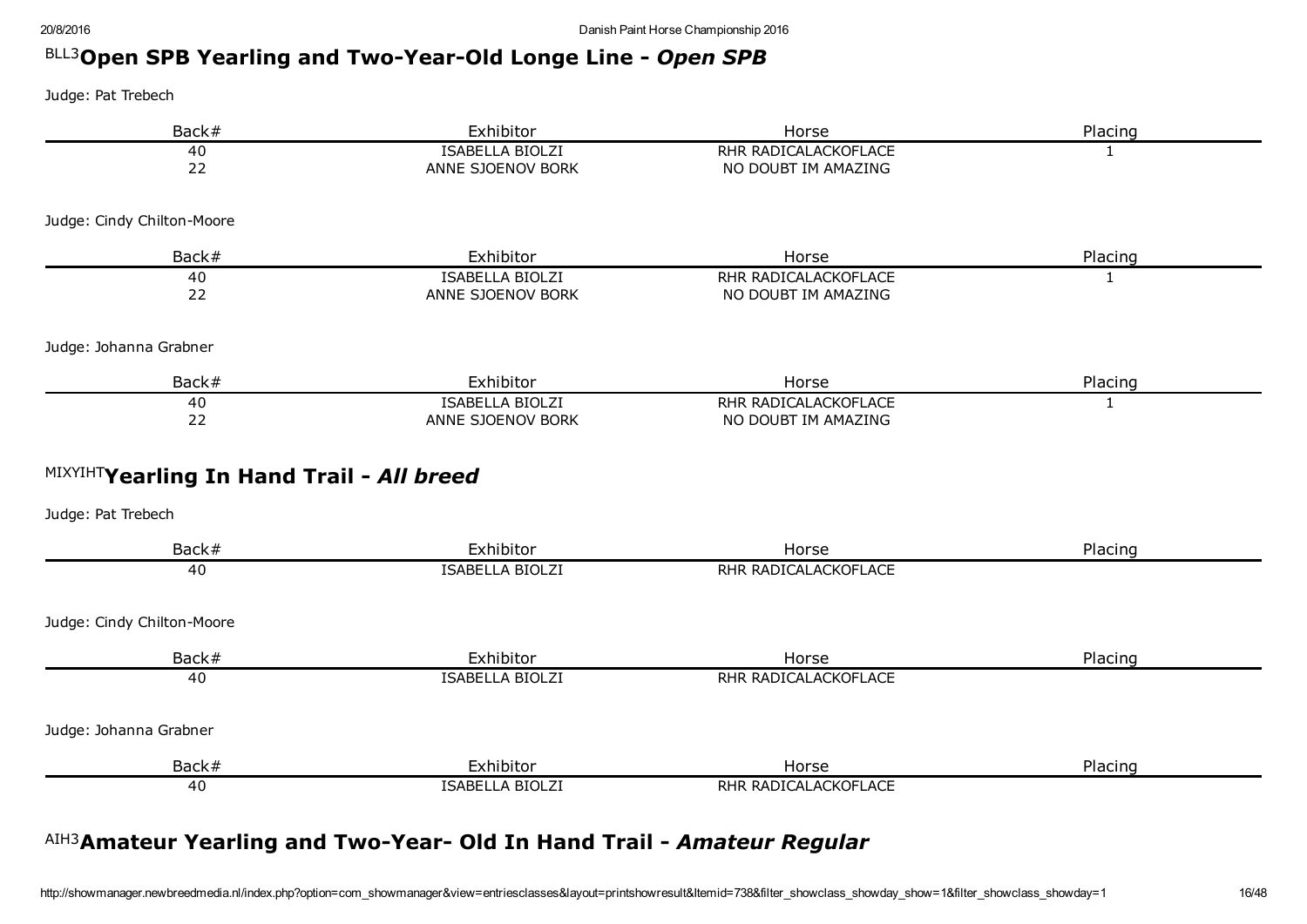Judge: Pat Trebech

| Back#                                         | Exhibitor                                            | Horse                                     | Placing      |
|-----------------------------------------------|------------------------------------------------------|-------------------------------------------|--------------|
| 31<br>24                                      | <b>LAURA SCHULTZ</b><br>BONNIE TOBORG NIELSEN        | <b>SELFIE SENSATION</b><br>LA SPOTTED GUN | 1            |
| Judge: Cindy Chilton-Moore                    |                                                      |                                           |              |
| Back#                                         | Exhibitor                                            | Horse                                     | Placing      |
| 31<br>24                                      | <b>LAURA SCHULTZ</b><br><b>BONNIE TOBORG NIELSEN</b> | <b>SELFIE SENSATION</b><br>LA SPOTTED GUN | $\mathbf{1}$ |
| Judge: Johanna Grabner                        |                                                      |                                           |              |
| Back#                                         | Exhibitor                                            | Horse                                     | Placing      |
| 31<br>24                                      | <b>LAURA SCHULTZ</b><br><b>BONNIE TOBORG NIELSEN</b> | <b>SELFIE SENSATION</b><br>LA SPOTTED GUN | $\mathbf{1}$ |
| IHTOpen Yearling In Hand Trail - Open Regular |                                                      |                                           |              |
| Judge: Pat Trebech                            |                                                      |                                           |              |
| Back#                                         | Exhibitor                                            | Horse                                     | Placing      |
| $\overline{24}$                               | <b>BONNIE TOBORG NIELSEN</b>                         | LA SPOTTED GUN                            |              |
| Judge: Cindy Chilton-Moore                    |                                                      |                                           |              |
| Back#                                         | Exhibitor                                            | Horse                                     | Placing      |
| 24                                            | <b>BONNIE TOBORG NIELSEN</b>                         | LA SPOTTED GUN                            |              |
| Judge: Johanna Grabner                        |                                                      |                                           |              |
| Back#                                         | Exhibitor                                            | Horse                                     | Placing      |
| 24                                            | <b>BONNIE TOBORG NIELSEN</b>                         | LA SPOTTED GUN                            |              |

# IHT2 Open Two Year Old In Hand Trail *Open Regular*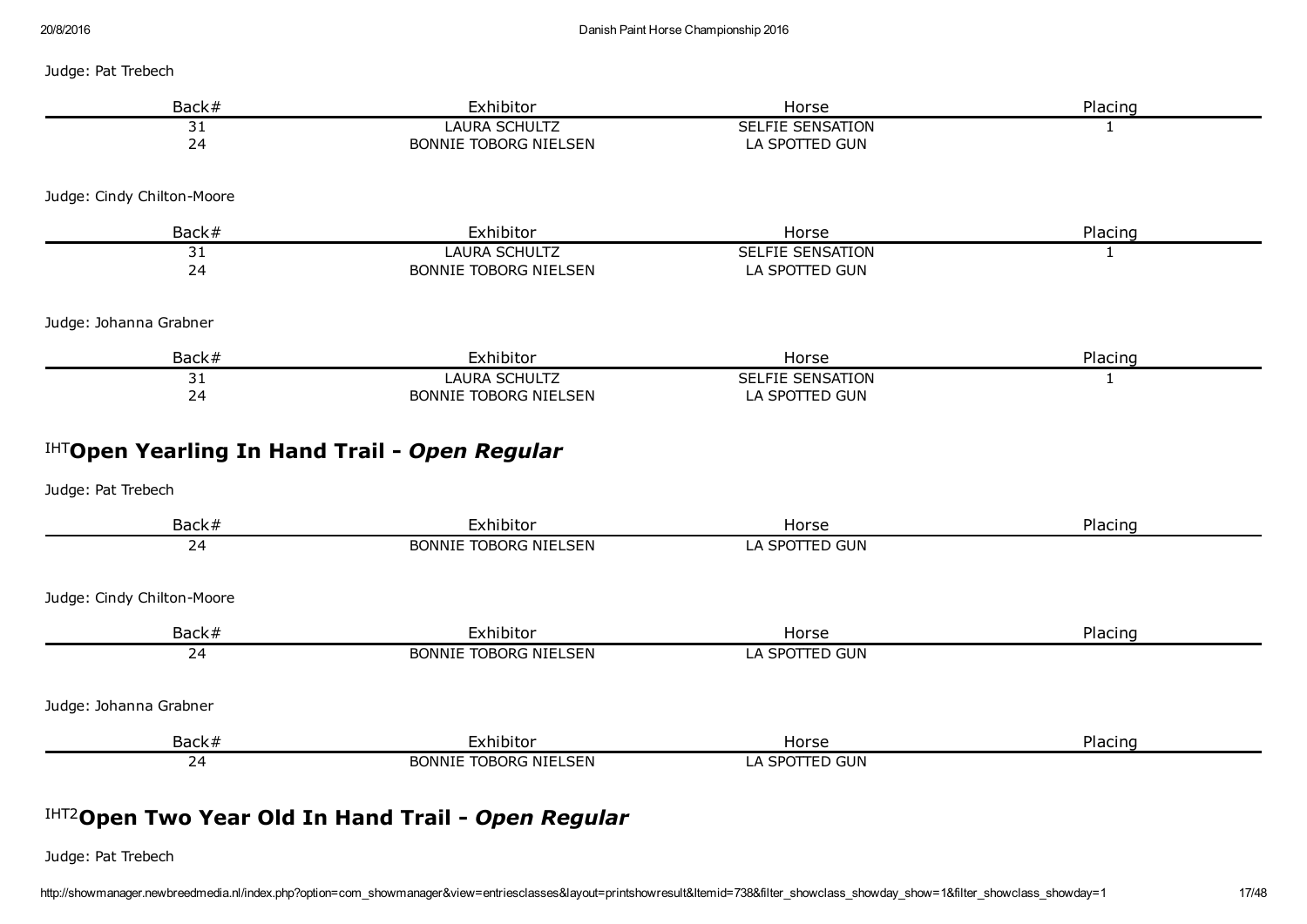| Back#                      | Exhibitor                                                       | Horse                   | Placing |
|----------------------------|-----------------------------------------------------------------|-------------------------|---------|
| 31                         | LAURA SCHULTZ                                                   | SELFIE SENSATION        |         |
| 21                         | SUSANNE VESTERGAARD                                             | DOTS MISS FAIRYTALE     |         |
| Judge: Cindy Chilton-Moore |                                                                 |                         |         |
| Back#                      | Exhibitor                                                       | Horse                   | Placing |
| 31                         | <b>LAURA SCHULTZ</b>                                            | SELFIE SENSATION        |         |
| 21                         | SUSANNE VESTERGAARD                                             | DOTS MISS FAIRYTALE     |         |
| Judge: Johanna Grabner     |                                                                 |                         |         |
| Back#                      | Exhibitor                                                       | Horse                   | Placing |
| 31                         | LAURA SCHULTZ                                                   | <b>SELFIE SENSATION</b> |         |
| 21                         | SUSANNE VESTERGAARD                                             | DOTS MISS FAIRYTALE     | 2       |
|                            | BIH3Open SPB Yearling and Two-Year-Old In Hand Trail - Open SPB |                         |         |
| Judge: Pat Trebech         |                                                                 |                         |         |

| Back#                       | Exhibitor              | Horse                | Placing |
|-----------------------------|------------------------|----------------------|---------|
| --                          | LAURA SCHULTZ          | NO DOUBT IM A QUEEN  |         |
| 40                          | <b>ISABELLA BIOLZI</b> | RHR RADICALACKOFLACE |         |
| $\sim$ $\sim$<br><u>_ _</u> | ANNE SJOENOV BORK      | NO DOUBT IM AMAZING  |         |

| Back# | Exhibitor              | Horse                | Placing |
|-------|------------------------|----------------------|---------|
| ے ب   | LAURA SCHULTZ          | NO DOUBT IM A QUEEN  |         |
| 40    | <b>ISABELLA BIOLZI</b> | RHR RADICALACKOFLACE |         |
| ້     | ANNE SJOENOV BORK      | NO DOUBT IM AMAZING  |         |

#### Judge: Johanna Grabner

| Back#      | Exhibitor              | Horse                | Placing |
|------------|------------------------|----------------------|---------|
| ∼<br>ے ر   | LAURA SCHULTZ          | NO DOUBT IM A QUEEN  |         |
| 40         | <b>ISABELLA BIOLZI</b> | RHR RADICALACKOFLACE |         |
| <u>_ _</u> | ANNE SJOENOV BORK      | NO DOUBT IM AMAZING  |         |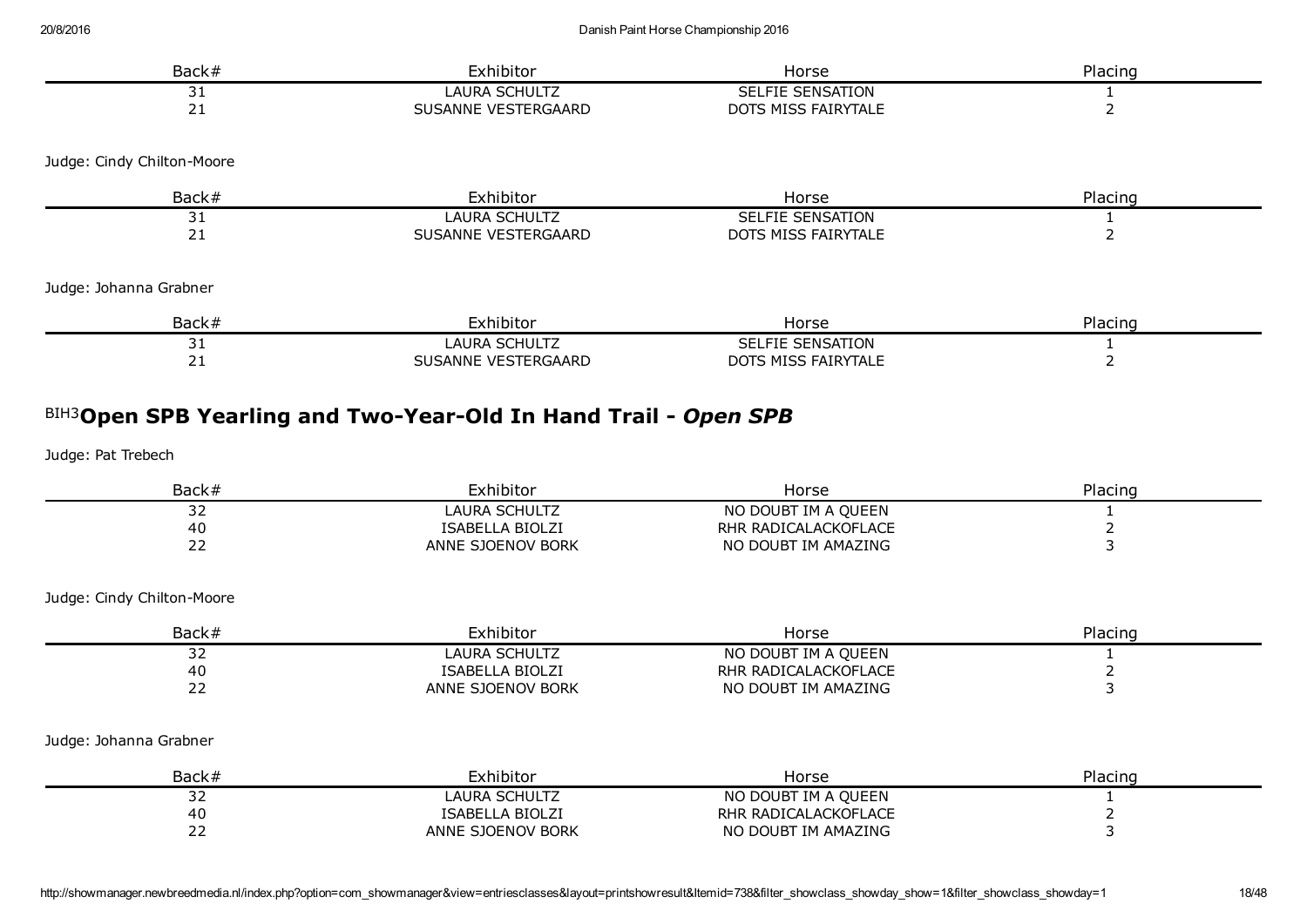# <sup>MIXTWT</sup>Trail All Ages, Walk-Trot - *All Breed, Walk-Trot*

Judge: Pat Trebech

| Back# | Exhibitor              | Horse                      | Placing |
|-------|------------------------|----------------------------|---------|
|       | <b>CECILIE STRAND</b>  | OPTIMUM DISNEY DANCER      |         |
| . .   | <b>GUNNEL PEDERSEN</b> | <b>FARMERS SMARTGUY</b>    |         |
| 34    | EVY CHRISTENSEN        | <b>HAWTHORNS SHAMELESS</b> |         |
| 36    | BETTINA HALSKOV        | SUPREME YELLOW SUGAR       |         |

#### Judge: Cindy Chilton-Moore

| Back#    | Exhibitor              | Horse                   | Placing |
|----------|------------------------|-------------------------|---------|
|          | CECILIE STRAND         | OPTIMUM DISNEY DANCER   |         |
| <u>_</u> | <b>GUNNEL PEDERSEN</b> | <b>FARMERS SMARTGUY</b> |         |
| 34       | EVY CHRISTENSEN        | HAWTHORNS SHAMELESS     |         |
| 36       | BETTINA HALSKOV        | SUPREME YELLOW SUGAR    |         |

#### Judge: Johanna Grabner

| Back# | Exhibitor              | Horse                      | Placing |
|-------|------------------------|----------------------------|---------|
| . .   | <b>GUNNEL PEDERSEN</b> | <b>FARMERS SMARTGUY</b>    |         |
| 34    | EVY CHRISTENSEN        | <b>HAWTHORNS SHAMELESS</b> |         |
| 36    | BETTINA HALSKOV        | SUPREME YELLOW SUGAR       |         |
|       | CECILIE STRAND         | OPTIMUM DISNEY DANCER      |         |

# MIXT Trail All Ages *All breed*

| Back#                      | Exhibitor              | Horse                     | Placing |
|----------------------------|------------------------|---------------------------|---------|
|                            | INGRID FRANSSON        | TC IMPACT IN COOL ICE     |         |
|                            | LINDA DAHL CHRISTENSEN | MAGNIFICENT FRECK         |         |
| 16                         | POUL H OLSEN           | <b>GAMBLERS SOLID ZIP</b> |         |
| Judge: Cindy Chilton-Moore |                        |                           |         |
| Back#                      | Exhibitor              | Horse                     | Placing |
|                            | <b>INGRID FRANSSON</b> | TC IMPACT IN COOL ICE     |         |
|                            | LINDA DAHL CHRISTENSEN | <b>MAGNIFICENT FRECK</b>  |         |
| 16                         | POUL H OLSEN           | <b>GAMBLERS SOLID ZIP</b> |         |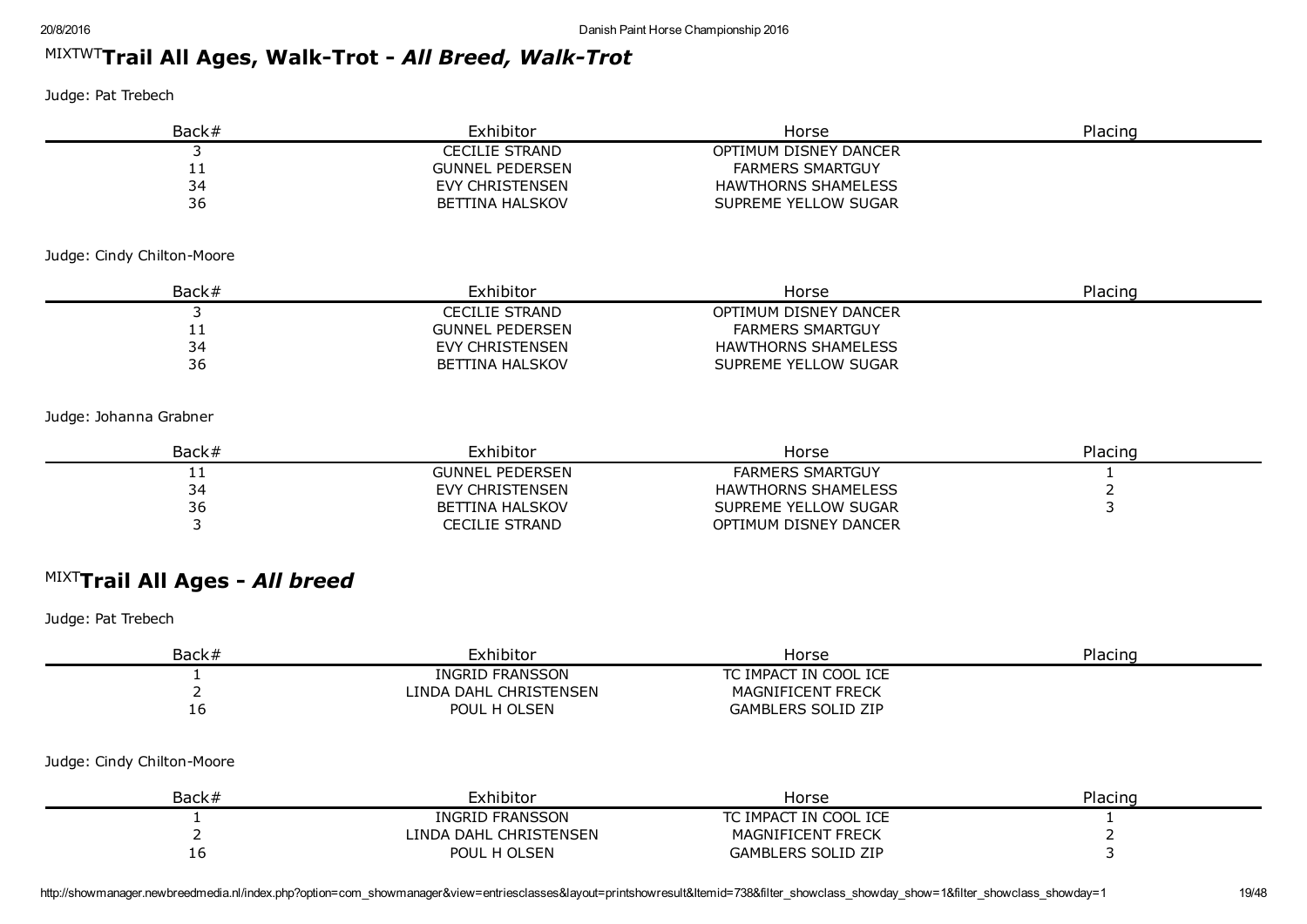Judge: Johanna Grabner

| Back# | Exhibitor              | Horse                     | Placing |
|-------|------------------------|---------------------------|---------|
|       | INGRID FRANSSON        | TC IMPACT IN COOL ICE     |         |
|       | LINDA DAHL CHRISTENSEN | MAGNIFICENT FRECK         |         |
| TO.   | POUL H OLSEN           | <b>GAMBLERS SOLID ZIP</b> |         |

# YT1 Y Trail 18 & Under *Youth Regular*

Judge: Pat Trebech

| Back# | Exhibitor              | Horse                    | Placing |
|-------|------------------------|--------------------------|---------|
| 38    | SIGNE AAGAARD          | <b>MATO PAHA</b>         |         |
| 26    | SIGNE OLSEN            | <b>HAWTHORNS ADELE</b>   |         |
| ᆠ     | SIRI MARIE RASMUSSEN   | <b>GAMBLERS SENCI</b>    |         |
| 18    | FREJA BALSLEV SEGELUND | <b>GAMBLERS ZEXY ZIP</b> |         |
| 35    | LAURA V OLSEN          | <b>COUPS KIOWA</b>       |         |
| 37    | SIGNE AAGAARD          | MY ZIPPIN DELIGHT        |         |
| 4⊥    | CELENA ARMAND BOECK    | HIGH HILL DAISY          |         |

Judge: Cindy Chilton-Moore

| Back# | Exhibitor              | Horse                    | Placing |
|-------|------------------------|--------------------------|---------|
| 38    | SIGNE AAGAARD          | <b>MATO PAHA</b>         |         |
| 26    | SIGNE OLSEN            | <b>HAWTHORNS ADELE</b>   |         |
|       | SIRI MARIE RASMUSSEN   | <b>GAMBLERS SENCI</b>    |         |
| 18    | FREJA BALSLEV SEGELUND | <b>GAMBLERS ZEXY ZIP</b> |         |
| 35    | LAURA V OLSEN          | COUPS KIOWA              |         |
| 37    | SIGNE AAGAARD          | MY ZIPPIN DELIGHT        |         |
| 41    | CELENA ARMAND BOECK    | <b>HIGH HILL DAISY</b>   |         |

Judge: Johanna Grabner

| Back# | Exhibitor              | Horse                    | Placing |
|-------|------------------------|--------------------------|---------|
| 38    | SIGNE AAGAARD          | <b>MATO PAHA</b>         |         |
| 26    | SIGNE OLSEN            | <b>HAWTHORNS ADELE</b>   |         |
| 17    | SIRI MARIE RASMUSSEN   | <b>GAMBLERS SENCI</b>    |         |
| 18    | FREJA BALSLEV SEGELUND | <b>GAMBLERS ZEXY ZIP</b> |         |
| 35    | LAURA V OLSEN          | <b>COUPS KIOWA</b>       |         |
| 37    | SIGNE AAGAARD          | MY ZIPPIN DELIGHT        |         |
|       | CELENA ARMAND BOECK    | <b>HIGH HILL DAISY</b>   |         |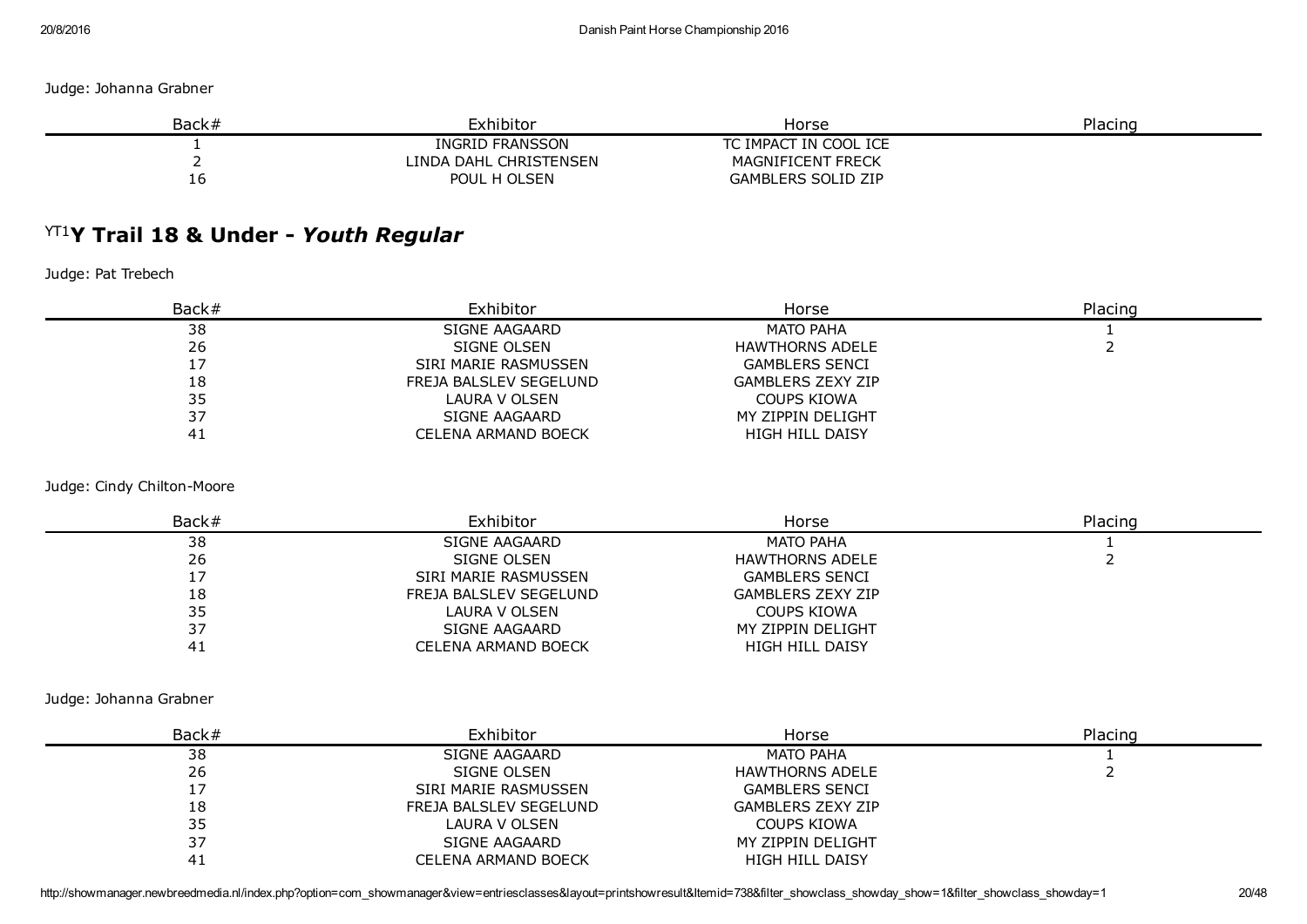# XT1 YSPB Trail 18 & Under *Youth SPB*

Judge: Pat Trebech

| Back#                      | Exhibitor         | Horse                 | Placing |
|----------------------------|-------------------|-----------------------|---------|
| 23                         | ANNE SJOENOV BORK | COUPS RED ROSE        |         |
|                            |                   |                       |         |
| Judge: Cindy Chilton-Moore |                   |                       |         |
| Back#                      | Exhibitor         | Horse                 | Placing |
| 23                         | ANNE SJOENOV BORK | COUPS RED ROSE        |         |
| Judge: Johanna Grabner     |                   |                       |         |
|                            |                   |                       |         |
| Back#                      | Exhibitor         | Horse                 | Placing |
| 23                         | ANNE SJOENOV BORK | <b>COUPS RED ROSE</b> |         |

# GTR Green Trail All Ages *Open Regular*

Judge: Pat Trebech

| Back# | Exhibitor            | Horse                        | Placing |
|-------|----------------------|------------------------------|---------|
| ۷۵    | SIGNE OLSEN          | <b>HAWTHORNS ADELE</b>       |         |
|       | IB KRAUSE KJAER      | DITAILS LIGHT                |         |
|       | HEIKE RUDOLPH LASNER | MR BLACK JACK OLENA          |         |
| ر ر   | JANNI FJELDBO        | DEES MR WHITE                |         |
| 20    | MICHELE SCHOENWALD   | <b>HAWTHORNS PLEASANTZIP</b> |         |

Judge: Cindy Chilton-Moore

| Back# | Exhibitor            | Horse                        | Placing |
|-------|----------------------|------------------------------|---------|
| 26    | SIGNE OLSEN          | HAWTHORNS ADELE              |         |
|       | IB KRAUSE KJAER      | DITAILS LIGHT                |         |
| 33    | JANNI FJELDBO        | DEES MR WHITE                |         |
|       | HEIKE RUDOLPH LASNER | MR BLACK JACK OLENA          |         |
| 20    | MICHELE SCHOENWALD   | <b>HAWTHORNS PLEASANTZIP</b> |         |

Judge: Johanna Grabner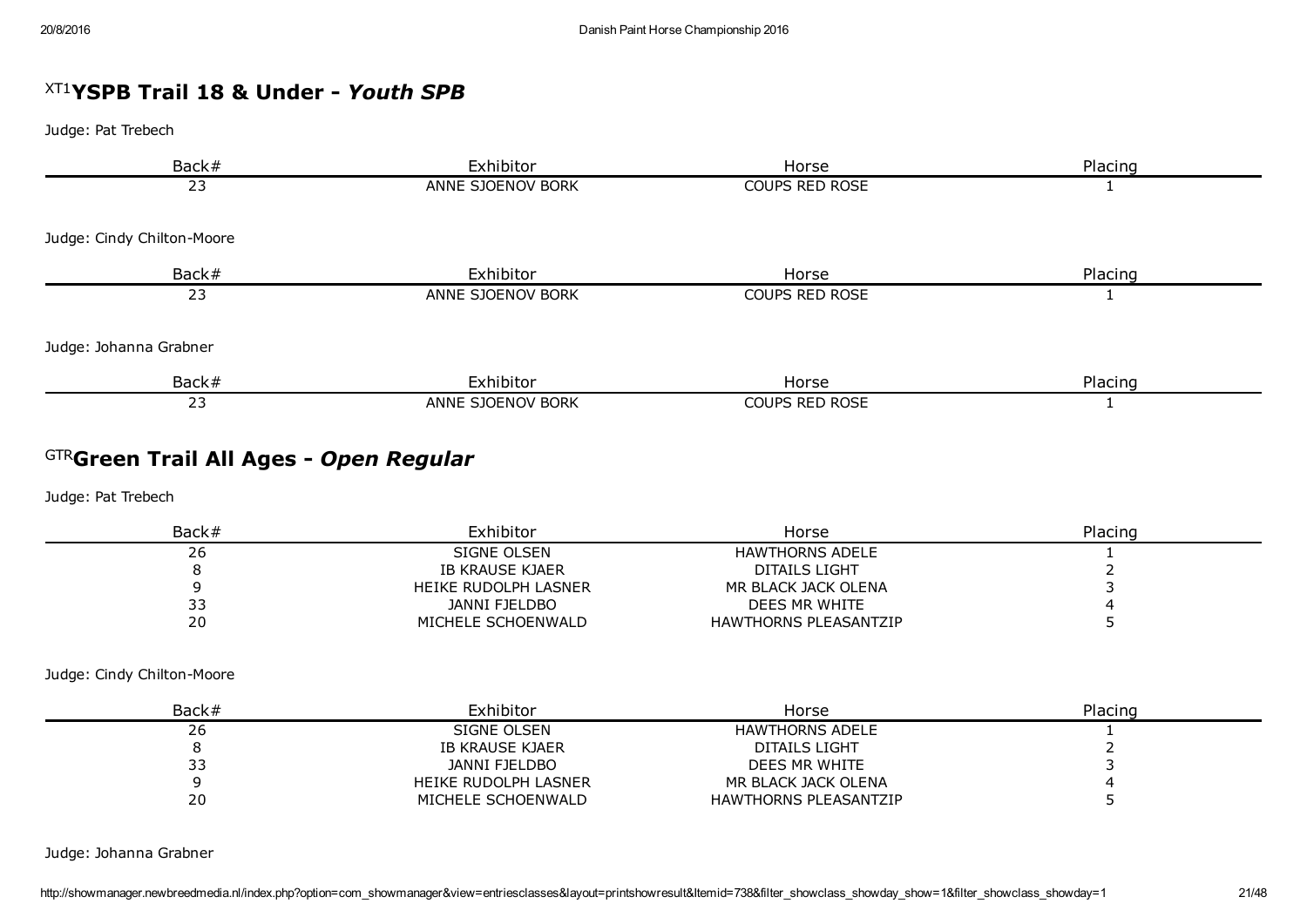20/8/2016 Danish Paint Horse Championship 2016

| Back# | Exhibitor            | Horse                        | Placing |
|-------|----------------------|------------------------------|---------|
|       | HEIKE RUDOLPH LASNER | MR BLACK JACK OLENA          |         |
|       | IB KRAUSE KJAER      | DITAILS LIGHT                |         |
| 26    | SIGNE OLSEN          | <b>HAWTHORNS ADELE</b>       |         |
| 33    | JANNI FJELDBO        | DEES MR WHITE                |         |
| 20    | MICHELE SCHOENWALD   | <b>HAWTHORNS PLEASANTZIP</b> |         |

# ABT ASPB Trail All Ages *Amateur SPB*

Judge: Pat Trebech

| Back#                      | Exhibitor              | Horse                     | Placing |
|----------------------------|------------------------|---------------------------|---------|
| 16                         | POUL H OLSEN           | <b>GAMBLERS SOLID ZIP</b> |         |
| 36                         | <b>BETTINA HALSKOV</b> | SUPREME YELLOW SUGAR      |         |
| Judge: Cindy Chilton-Moore |                        |                           |         |
| Back#                      | Exhibitor              | Horse                     | Placing |
| 16                         | POUL H OLSEN           | <b>GAMBLERS SOLID ZIP</b> |         |
| 36                         | <b>BETTINA HALSKOV</b> | SUPREME YELLOW SUGAR      |         |
| Judge: Johanna Grabner     |                        |                           |         |
| Back#                      | Exhibitor              | Horse                     | Placing |
| 16                         | POUL H OLSEN           | <b>GAMBLERS SOLID ZIP</b> |         |
| 36                         | <b>BETTINA HALSKOV</b> | SUPREME YELLOW SUGAR      |         |

# BT1 SPB Trail All Ages *Open SPB*

Judge: Pat Trebech

| Back#                      | Exhibitor              | Horse                     | Placing |
|----------------------------|------------------------|---------------------------|---------|
| 36                         | <b>BETTINA HALSKOV</b> | SUPREME YELLOW SUGAR      |         |
| 16                         | POUL H OLSEN           | <b>GAMBLERS SOLID ZIP</b> |         |
| 23                         | ANNE SJOENOV BORK      | <b>COUPS RED ROSE</b>     |         |
| Judge: Cindy Chilton-Moore |                        |                           |         |
| Back#                      | Exhibitor              | Horse                     | Placing |
| 16                         | POUL H OLSEN           | <b>GAMBLERS SOLID ZIP</b> |         |

http://showmanager.newbreedmedia.nl/index.php?option=com\_showmanager&view=entriesclasses&layout=printshowresult&Itemid=738&filter\_showclass\_showday\_show=1&filter\_showclass\_showday=1 22/48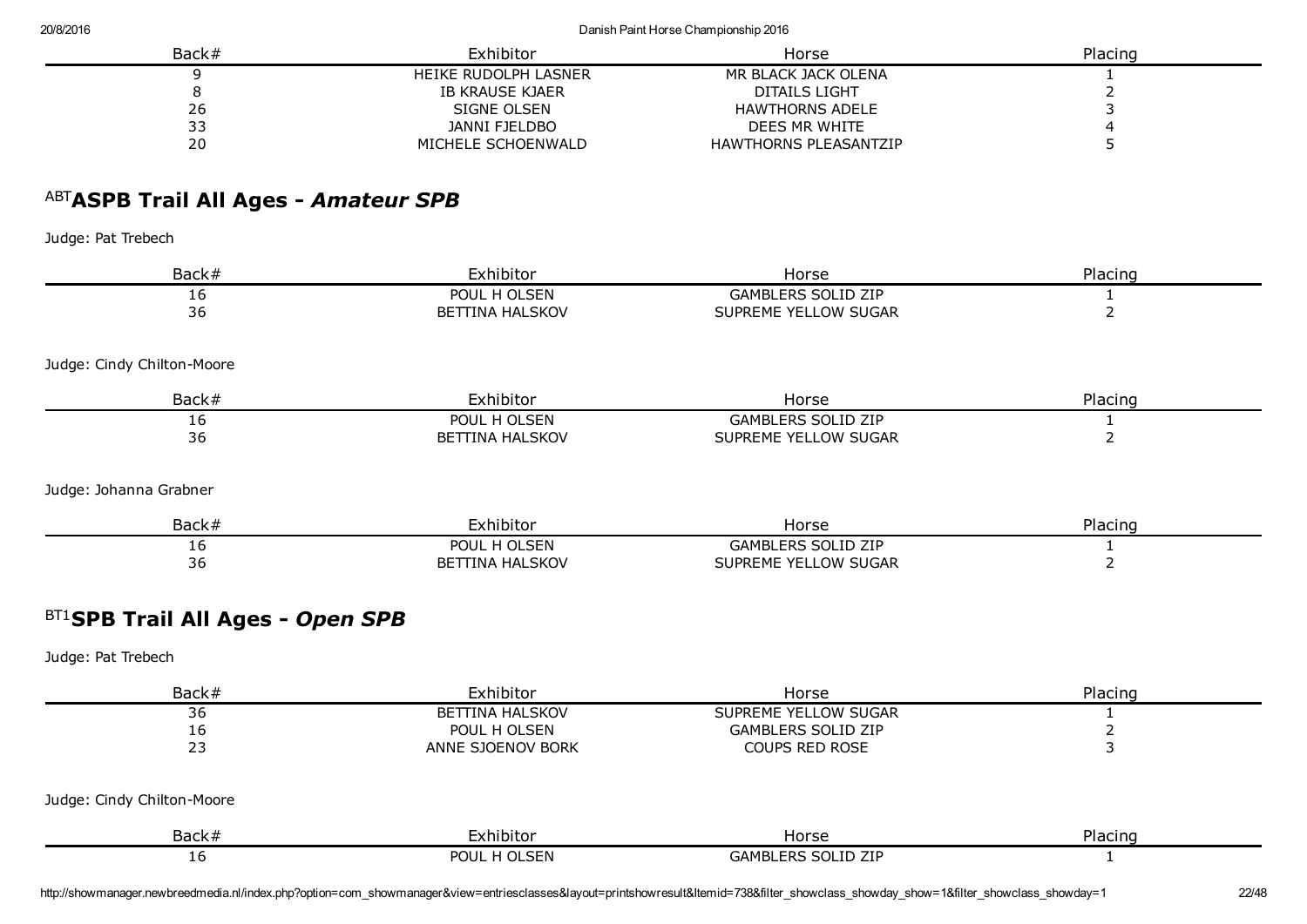|               | ITINA HALSKOV        |                      |  |
|---------------|----------------------|----------------------|--|
| 36            | BET                  | SUPREME YELLOW SUGAR |  |
| $\sim$ $\sim$ | SJOENOV BORK<br>ANNE | COUPS RED ROSE       |  |

#### Judge: Johanna Grabner

| Back# | Exhibitor              | Horse                     | Placing |
|-------|------------------------|---------------------------|---------|
| 36    | <b>BETTINA HALSKOV</b> | SUPREME YELLOW SUGAR      |         |
| тo    | POUL H OLSEN           | <b>GAMBLERS SOLID ZIP</b> |         |
|       | ANNE SJOENOV BORK      | <b>COUPS RED ROSE</b>     |         |

## YWP1 Y Western Pleasure 18 & Under *Youth Regular*

#### Judge: Pat Trebech

| Back# | Exhibitor              | Horse                        | Placing |
|-------|------------------------|------------------------------|---------|
| 37    | SIGNE AAGAARD          | MY ZIPPIN DELIGHT            |         |
| 20    | MICHELE SCHOENWALD     | <b>HAWTHORNS PLEASANTZIP</b> |         |
| 18    | FREJA BALSLEV SEGELUND | <b>GAMBLERS ZEXY ZIP</b>     |         |
| 41    | CELENA ARMAND BOECK    | <b>HIGH HILL DAISY</b>       |         |
| 35    | LAURA V OLSEN          | COUPS KIOWA                  |         |
| 38    | SIGNE AAGAARD          | <b>MATO PAHA</b>             |         |
| 26    | SIGNE OLSEN            | <b>HAWTHORNS ADELE</b>       |         |
|       | SIRI MARIE RASMUSSEN   | <b>GAMBLERS SENCI</b>        |         |

#### Judge: Cindy Chilton-Moore

| Back# | Exhibitor              | Horse                        | Placing |
|-------|------------------------|------------------------------|---------|
| ر ر   | SIGNE AAGAARD          | MY ZIPPIN DELIGHT            |         |
| 26    | SIGNE OLSEN            | <b>HAWTHORNS ADELE</b>       |         |
| 18    | FREJA BALSLEV SEGELUND | <b>GAMBLERS ZEXY ZIP</b>     |         |
| 38    | SIGNE AAGAARD          | MATO PAHA                    |         |
| 41    | CELENA ARMAND BOECK    | <b>HIGH HILL DAISY</b>       |         |
| 35    | LAURA V OLSEN          | <b>COUPS KIOWA</b>           |         |
| 20    | MICHELE SCHOENWALD     | <b>HAWTHORNS PLEASANTZIP</b> |         |
|       | SIRI MARIE RASMUSSEN   | <b>GAMBLERS SENCI</b>        |         |

#### Judge: Johanna Grabner

| Back#     | Exhibitor              | Horse                    | Placing |
|-----------|------------------------|--------------------------|---------|
| --<br>، ب | SIGNE AAGAARD          | MY ZIPPIN DELIGHT        |         |
| 10<br>ΤO  | FREJA BALSLEV SEGELUND | <b>GAMBLERS ZEXY ZIP</b> |         |
| --        | LAURA V OLSEN          | <b>COUPS KIOWA</b>       |         |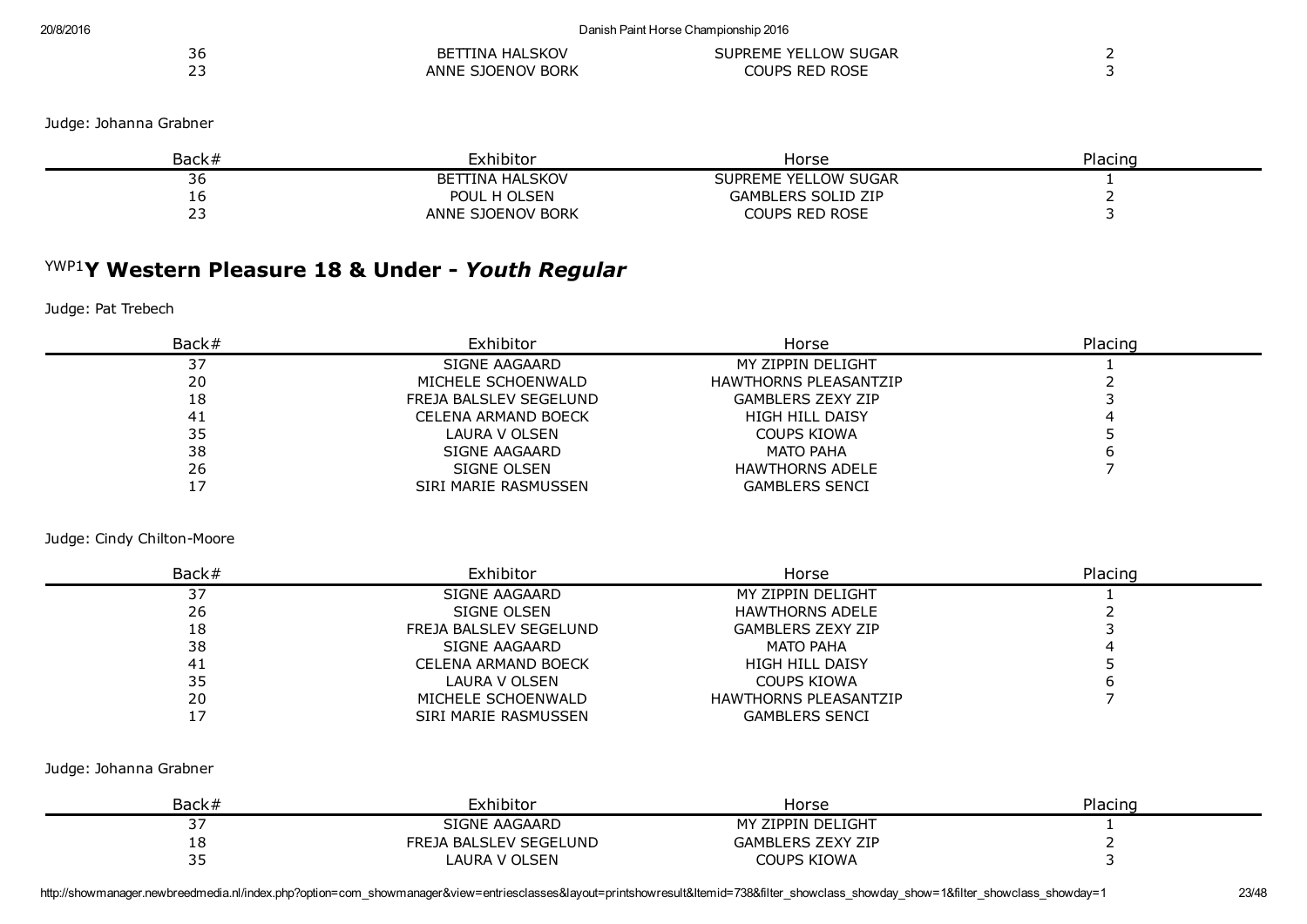| 41 | CELENA ARMAND BOECK  | HIGH HILL DAISY              |  |
|----|----------------------|------------------------------|--|
| 38 | SIGNE AAGAARD        | MATO PAHA                    |  |
| 17 | SIRI MARIE RASMUSSEN | <b>GAMBLERS SENCI</b>        |  |
| 26 | SIGNE OLSEN          | HAWTHORNS ADELE              |  |
| 20 | MICHELE SCHOENWALD   | <b>HAWTHORNS PLEASANTZIP</b> |  |

# XWP1 YSPB Western Pleasure 18 & Under *Youth SPB*

Judge: Pat Trebech

|                            | Exhibitor                                          | Horse                                  | Placing                        |
|----------------------------|----------------------------------------------------|----------------------------------------|--------------------------------|
| 23                         | ANNE SJOENOV BORK                                  | COUPS RED ROSE                         | 1                              |
| Judge: Cindy Chilton-Moore |                                                    |                                        |                                |
| Back#                      | Exhibitor                                          | Horse                                  | Placing                        |
| $\overline{23}$            | ANNE SJOENOV BORK                                  | <b>COUPS RED ROSE</b>                  | 1                              |
| Judge: Johanna Grabner     |                                                    |                                        |                                |
| Back#                      | Exhibitor                                          | Horse                                  | Placing                        |
| 23                         | ANNE SJOENOV BORK                                  | <b>COUPS RED ROSE</b>                  | 1                              |
|                            |                                                    |                                        |                                |
| Judge: Pat Trebech         |                                                    |                                        |                                |
| Back#                      | Exhibitor                                          | Horse                                  | Placing                        |
| 12<br>23                   | <b>ASTRID CELINE A GUNLEV</b><br>ANNE SJOENOV BORK | ZIPSINVITATIONTOGOLD<br>COUPS RED ROSE | $\mathbf{1}$<br>$\overline{2}$ |
| Judge: Cindy Chilton-Moore |                                                    |                                        |                                |
| Back#                      | Exhibitor                                          | Horse                                  | Placing                        |
| 12                         | <b>ASTRID CELINE A GUNLEV</b>                      | ZIPSINVITATIONTOGOLD                   | $\mathbf{1}$                   |
| 23                         | ANNE SJOENOV BORK                                  | COUPS RED ROSE                         | $\overline{2}$                 |
| Judge: Johanna Grabner     |                                                    |                                        |                                |

http://showmanager.newbreedmedia.nl/index.php?option=com\_showmanager&view=entriesclasses&layout=printshowresult&Itemid=738&filter\_showclass\_showday\_show=1&filter\_showclass\_showday=1 24/48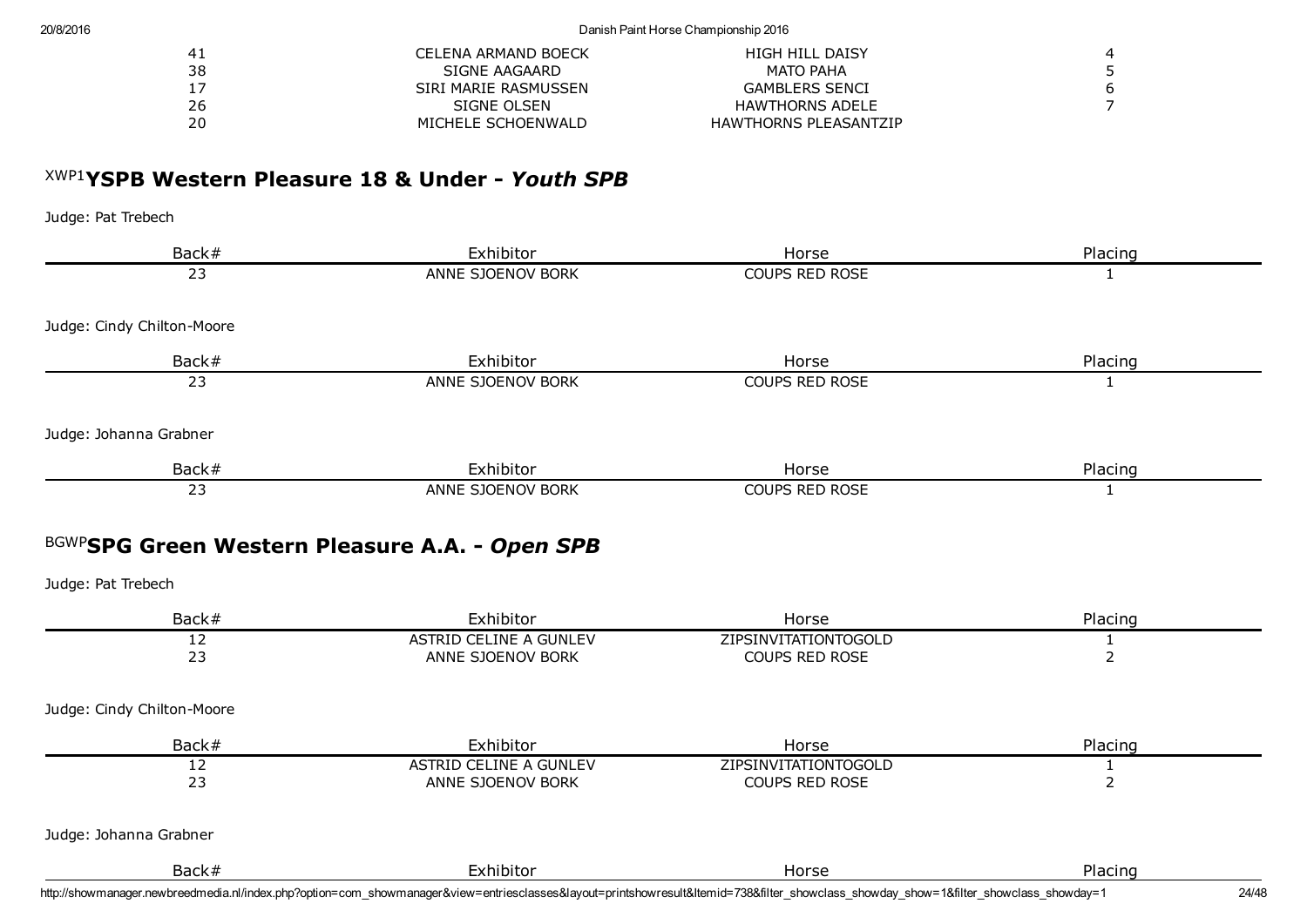| --                  | A GUNLEV<br>--<br><b>FLINE A</b><br>AS<br>IRID ( | <b>CANVILIATIONTOGOL D</b><br>ZIPSINVI              |  |
|---------------------|--------------------------------------------------|-----------------------------------------------------|--|
| $\sim$ $\sim$<br>-- | SJOENOV BORK<br>ANNE                             | <b>DOOF</b><br><b>DED</b><br>COUPS<br>RUSE<br>™ KEL |  |

# GWP Green Western Pleasure All Ages *Open Regular*

#### Judge: Pat Trebech

| Back# | Exhibitor             | Horse                        | Placing |
|-------|-----------------------|------------------------------|---------|
| 20    | MICHELE SCHOENWALD    | <b>HAWTHORNS PLEASANTZIP</b> |         |
| 35    | LAURA V OLSEN         | COUPS KIOWA                  |         |
| 26    | SIGNE OLSEN           | <b>HAWTHORNS ADELE</b>       |         |
|       | HEIKE RUDOLPH LASNER  | MR BLACK JACK OLENA          |         |
|       | MARIANNE KRAUSE KJAER | DITAILS LIGHT                |         |
| 14    | <b>DENISE HENSS</b>   | NOBLE ASSET DH               |         |
|       | SIRI MARIE RASMUSSEN  | <b>GAMBLERS SENCI</b>        |         |
| 29    | KIRSTEN CALLESEN      | <b>FULLMOONS HANKY PANKY</b> |         |

#### Judge: Cindy Chilton-Moore

| Back# | Exhibitor             | Horse                        | Placing |
|-------|-----------------------|------------------------------|---------|
| 26    | SIGNE OLSEN           | HAWTHORNS ADELE              |         |
| 20    | MICHELE SCHOENWALD    | <b>HAWTHORNS PLEASANTZIP</b> |         |
|       | MARIANNE KRAUSE KJAER | DITAILS LIGHT                |         |
| 14    | <b>DENISE HENSS</b>   | NOBLE ASSET DH               |         |
|       | HEIKE RUDOLPH LASNER  | MR BLACK JACK OLENA          |         |
| 35    | LAURA V OLSEN         | COUPS KIOWA                  |         |
|       | SIRI MARIE RASMUSSEN  | <b>GAMBLERS SENCI</b>        |         |
| 29    | KIRSTEN CALLESEN      | FULLMOONS HANKY PANKY        |         |

Judge: Johanna Grabner

| Back# | Exhibitor             | Horse                        | Placing |
|-------|-----------------------|------------------------------|---------|
| 26    | SIGNE OLSEN           | <b>HAWTHORNS ADELE</b>       |         |
| 20    | MICHELE SCHOENWALD    | <b>HAWTHORNS PLEASANTZIP</b> |         |
| 35    | LAURA V OLSEN         | COUPS KIOWA                  |         |
| 14    | <b>DENISE HENSS</b>   | NOBLE ASSET DH               |         |
|       | MARIANNE KRAUSE KJAER | DITAILS LIGHT                |         |
|       | HEIKE RUDOLPH LASNER  | MR BLACK JACK OLENA          |         |
|       | SIRI MARIE RASMUSSEN  | <b>GAMBLERS SENCI</b>        |         |
| 29    | KIRSTEN CALLESEN      | <b>FULLMOONS HANKY PANKY</b> |         |

# MIXHWTWestern Horsemanship All Ages, Walk-Trot - All Breed, Walk-Trot

-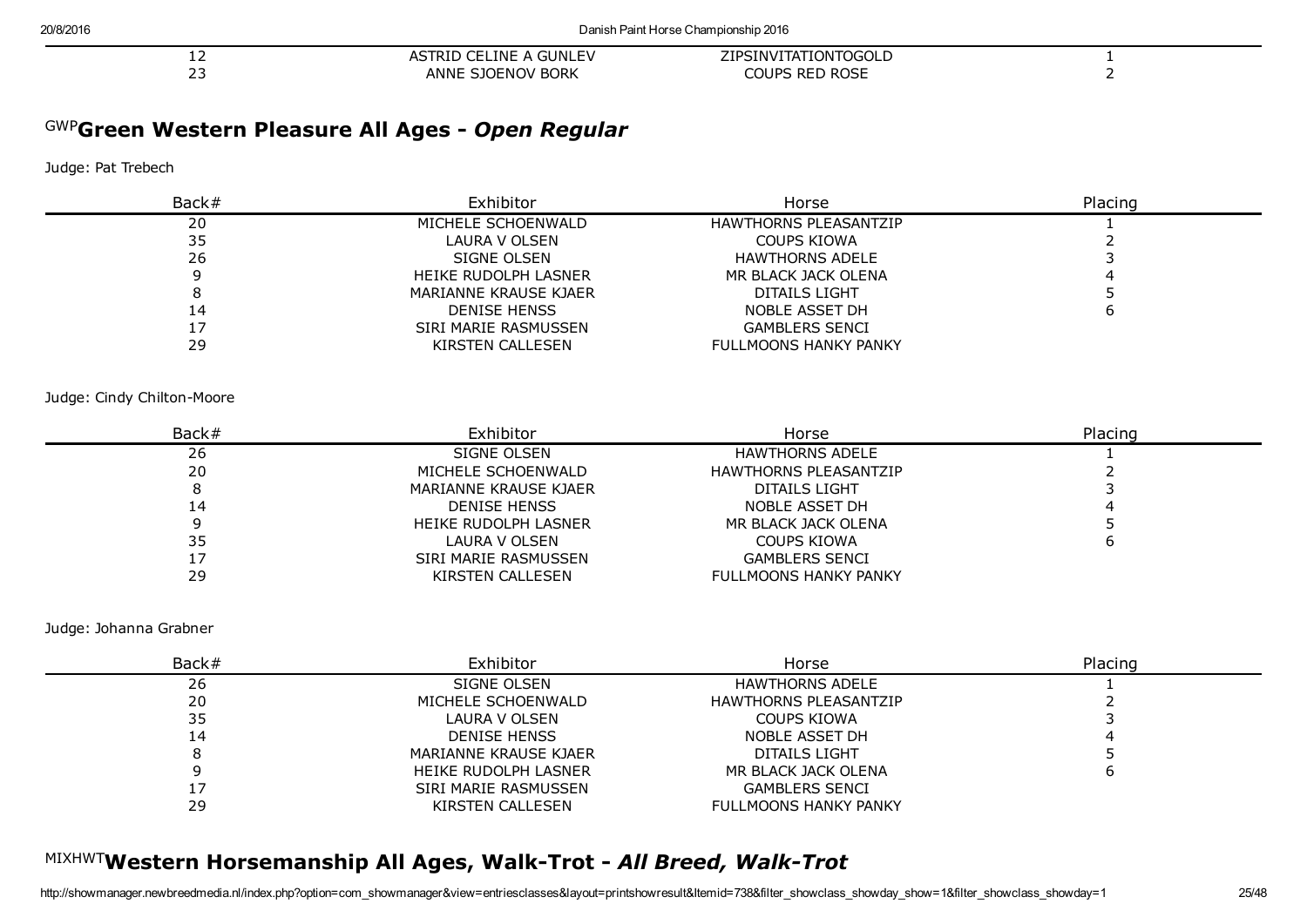Judge: Pat Trebech

| Back#    | Exhibitor              | Horse                        | Placing |
|----------|------------------------|------------------------------|---------|
| <u>_</u> | <b>GUNNEL PEDERSEN</b> | <b>FARMERS SMARTGUY</b>      |         |
| 29       | KIRSTEN CALLESEN       | <b>FULLMOONS HANKY PANKY</b> |         |
|          | EVY CHRISTENSEN        | HAWTHORNS SHAMELESS          |         |
|          | CECILIE STRAND         | OPTIMUM DISNEY DANCER        |         |

#### Judge: Cindy Chilton-Moore

| Back#      | Exhibitor              | Horse                   | Placing |
|------------|------------------------|-------------------------|---------|
|            | CECILIE STRAND         | OPTIMUM DISNEY DANCER   |         |
| <b>. .</b> | <b>GUNNEL PEDERSEN</b> | <b>FARMERS SMARTGUY</b> |         |
| 29         | KIRSTEN CALLESEN       | FULLMOONS HANKY PANKY   |         |
| 34         | EVY CHRISTENSEN        | HAWTHORNS SHAMELESS     |         |

#### Judge: Johanna Grabner

| Back# | Exhibitor              | Horse                        | Placing |
|-------|------------------------|------------------------------|---------|
|       | CECILIE STRAND         | OPTIMUM DISNEY DANCER        |         |
| . .   | <b>GUNNEL PEDERSEN</b> | <b>FARMERS SMARTGUY</b>      |         |
| 29    | KIRSTEN CALLESEN       | <b>FULLMOONS HANKY PANKY</b> |         |
| 34    | EVY CHRISTENSEN        | HAWTHORNS SHAMELESS          |         |

# MIXH Western Horsemanship All Ages *All breed*

| Back#                      | Exhibitor        | Horse                        | Placing |
|----------------------------|------------------|------------------------------|---------|
|                            | INGRID FRANSSON  | TC IMPACT IN COOL ICE        |         |
|                            | MIA BRAVE        | <b>BRAVE FOREVER</b>         |         |
| 29                         | KIRSTEN CALLESEN | <b>FULLMOONS HANKY PANKY</b> |         |
| Judge: Cindy Chilton-Moore |                  |                              |         |
| Back#                      | Exhibitor        | Horse                        | Placing |
|                            | INGRID FRANSSON  | TC IMPACT IN COOL ICE        |         |
|                            | MIA BRAVE        | <b>BRAVE FOREVER</b>         |         |
| 29                         | KIRSTEN CALLESEN | <b>FULLMOONS HANKY PANKY</b> |         |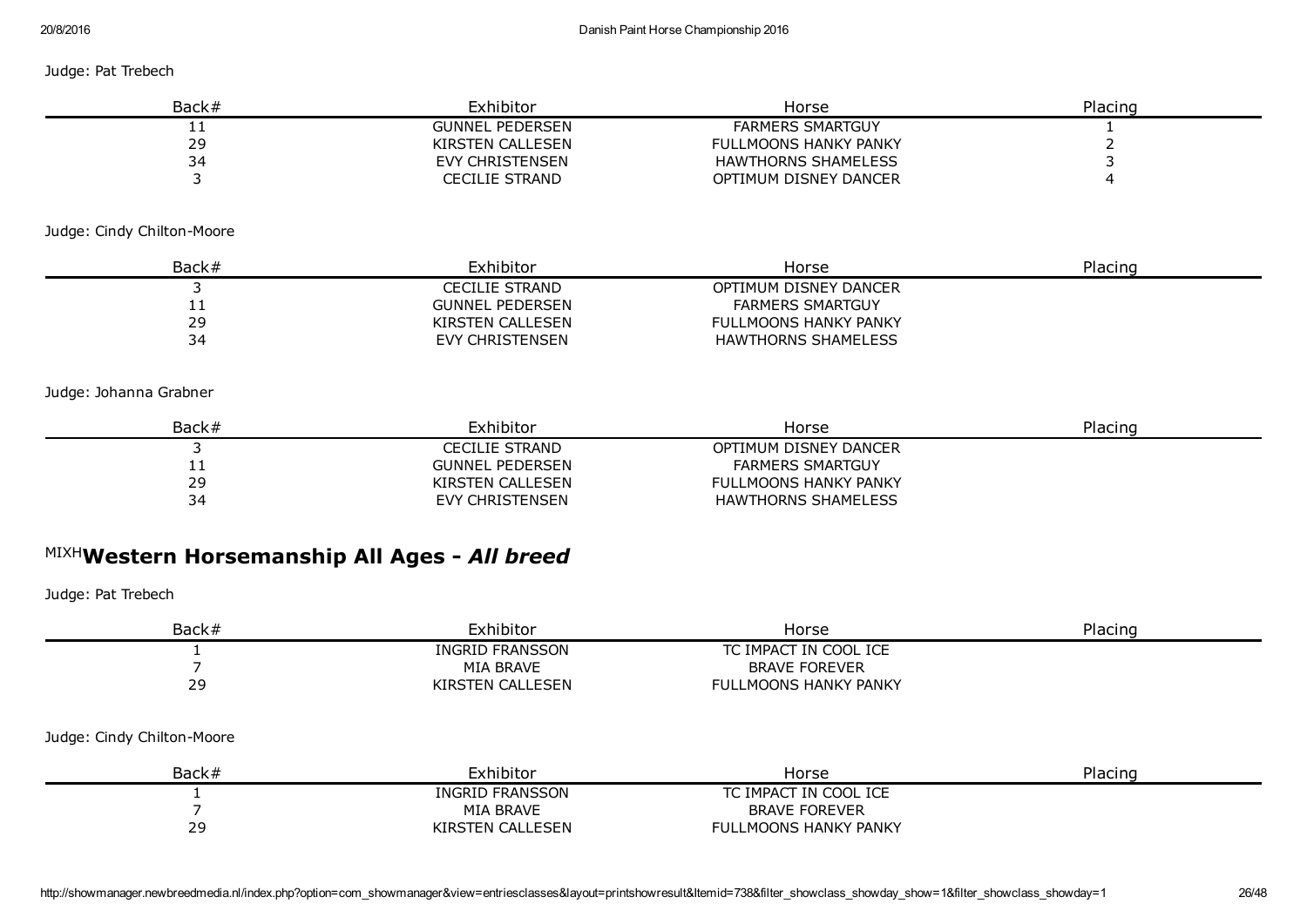#### Judge: Johanna Grabner

| Back# | Exhibitor        | Horse                        | Placing |
|-------|------------------|------------------------------|---------|
|       | INGRID FRANSSON  | TC IMPACT IN COOL ICE        |         |
|       | MIA BRAVE        | <b>BRAVE FOREVER</b>         |         |
| 29    | KIRSTEN CALLESEN | <b>FULLMOONS HANKY PANKY</b> |         |

# YH1 Y Western Horsemanship 18 & Under *Youth Regular*

Judge: Pat Trebech

| Back# | Exhibitor              | Horse                        | Placing |
|-------|------------------------|------------------------------|---------|
| 38    | SIGNE AAGAARD          | MATO PAHA                    |         |
| 18    | FREJA BALSLEV SEGELUND | <b>GAMBLERS ZEXY ZIP</b>     |         |
| 41    | CELENA ARMAND BOECK    | <b>HIGH HILL DAISY</b>       |         |
| 35    | LAURA V OLSEN          | COUPS KIOWA                  |         |
| 37    | SIGNE AAGAARD          | MY ZIPPIN DELIGHT            |         |
|       | SIRI MARIE RASMUSSEN   | <b>GAMBLERS SENCI</b>        |         |
| 20    | MICHELE SCHOENWALD     | <b>HAWTHORNS PLEASANTZIP</b> |         |
| 26    | SIGNE OLSEN            | <b>HAWTHORNS ADELE</b>       |         |

#### Judge: Cindy Chilton-Moore

| Back# | Exhibitor              | Horse                        | Placing |
|-------|------------------------|------------------------------|---------|
| 18    | FREJA BALSLEV SEGELUND | <b>GAMBLERS ZEXY ZIP</b>     |         |
| 38    | SIGNE AAGAARD          | <b>MATO PAHA</b>             |         |
|       | SIRI MARIE RASMUSSEN   | <b>GAMBLERS SENCI</b>        |         |
| 37    | SIGNE AAGAARD          | MY ZIPPIN DELIGHT            |         |
| 41    | CELENA ARMAND BOECK    | <b>HIGH HILL DAISY</b>       |         |
| 35    | <b>LAURA V OLSEN</b>   | <b>COUPS KIOWA</b>           |         |
| 20    | MICHELE SCHOENWALD     | <b>HAWTHORNS PLEASANTZIP</b> |         |
| 26    | SIGNE OLSEN            | <b>HAWTHORNS ADELE</b>       |         |

Judge: Johanna Grabner

| Back#     | Exhibitor              | Horse                        | Placing |
|-----------|------------------------|------------------------------|---------|
| 18        | FREJA BALSLEV SEGELUND | <b>GAMBLERS ZEXY ZIP</b>     |         |
| 38        | SIGNE AAGAARD          | MATO PAHA                    |         |
|           | SIRI MARIE RASMUSSEN   | <b>GAMBLERS SENCI</b>        |         |
| ر ر       | SIGNE AAGAARD          | MY ZIPPIN DELIGHT            |         |
| 35<br>ر ر | LAURA V OLSEN          | COUPS KIOWA                  |         |
| ⊥4        | CELENA ARMAND BOECK    | <b>HIGH HILL DAISY</b>       |         |
| 20        | MICHELE SCHOENWALD     | <b>HAWTHORNS PLEASANTZIP</b> |         |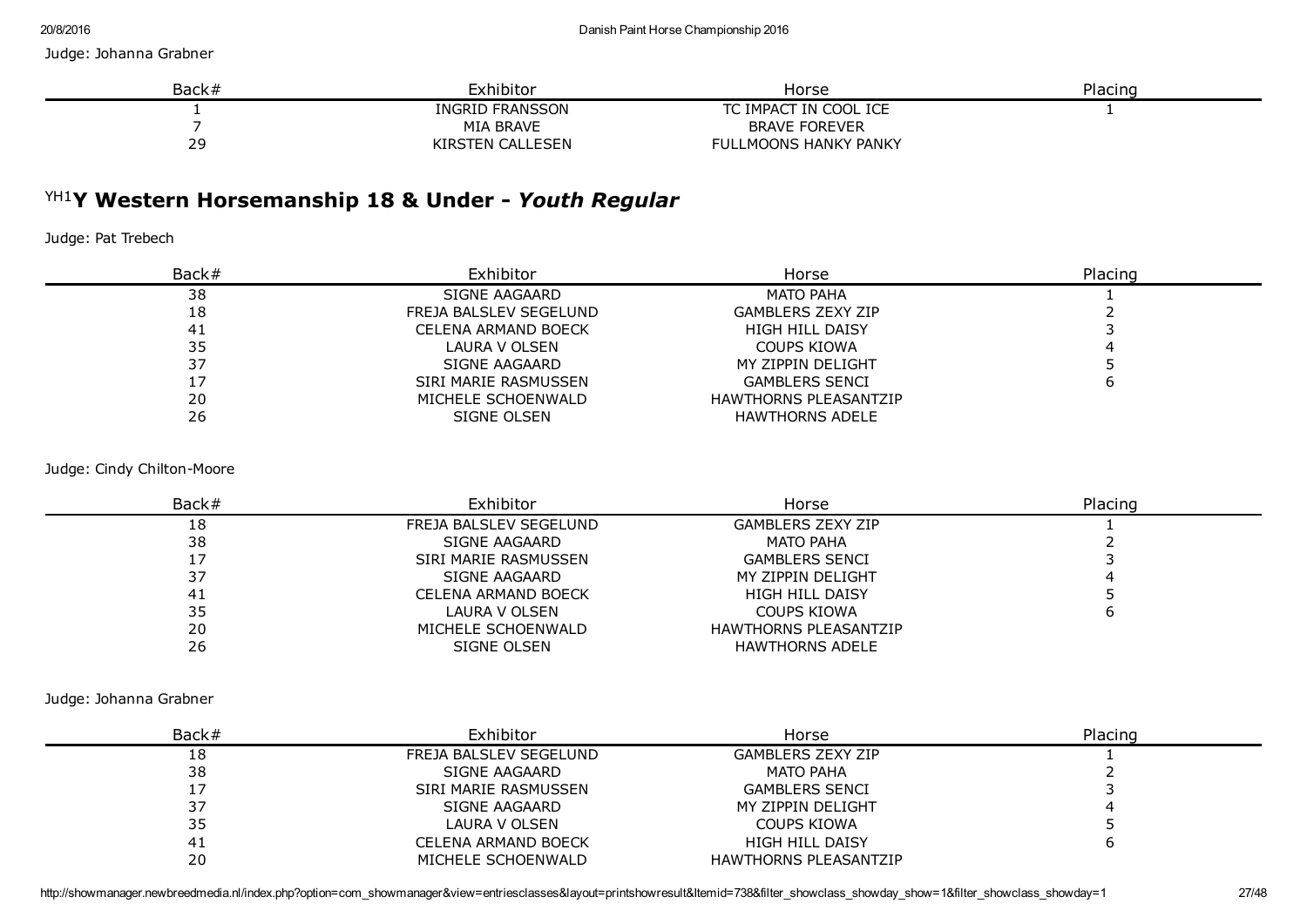26 SIGNE OLSEN HAWTHORNS ADELE

# NH1 NA Western Horsemanship All Ages *Novice Amateur*

Judge: Pat Trebech

| Back#                      | Exhibitor                                            | Horse                 | Placing        |
|----------------------------|------------------------------------------------------|-----------------------|----------------|
| 33                         | <b>JANNI FJELDBO</b>                                 | DEES MR WHITE         |                |
|                            | <b>INGRID FRANSSON</b>                               | TC IMPACT IN COOL ICE | $\overline{2}$ |
| $\overline{2}$             | LINDA DAHL CHRISTENSEN                               | MAGNIFICENT FRECK     | 3              |
| Judge: Cindy Chilton-Moore |                                                      |                       |                |
| Back#                      | Exhibitor                                            | Horse                 | Placing        |
| 33                         | <b>JANNI FJELDBO</b>                                 | DEES MR WHITE         |                |
|                            | <b>INGRID FRANSSON</b>                               | TC IMPACT IN COOL ICE | 2              |
| $\overline{2}$             | LINDA DAHL CHRISTENSEN                               | MAGNIFICENT FRECK     | 3              |
| Judge: Johanna Grabner     |                                                      |                       |                |
| Back#                      | Exhibitor                                            | Horse                 | Placing        |
| 33                         | <b>JANNI FJELDBO</b>                                 | DEES MR WHITE         | 1              |
|                            | <b>INGRID FRANSSON</b>                               | TC IMPACT IN COOL ICE | 2              |
| $\overline{2}$             | LINDA DAHL CHRISTENSEN                               | MAGNIFICENT FRECK     | 3              |
| Judge: Pat Trebech         | AH1A Western Horsemanship All Ages - Amateur Regular |                       |                |
| Back#                      | Exhibitor                                            | Horse                 | Placing        |
| 25                         | FREJA AASE OLSEN                                     | MADAM BLUES DUFFY     |                |
| 33                         | <b>JANNI FJELDBO</b>                                 | DEES MR WHITE         | 2              |
| 8                          | MARIANNE KRAUSE KJAER                                | <b>DITAILS LIGHT</b>  | 3              |
|                            | MIA BRAVE                                            | <b>BRAVE FOREVER</b>  |                |
|                            | <b>INGRID FRANSSON</b>                               | TC IMPACT IN COOL ICE |                |
|                            | LINDA DAHL CHRISTENSEN                               | MAGNIFICENT FRECK     | 6              |

Judge: Cindy Chilton-Moore

| ו۔ - י<br>3ack7 | nır<br>.or                   | $-1$                                          | п<br>παι |
|-----------------|------------------------------|-----------------------------------------------|----------|
|                 | MT/<br><b>BRAVE</b><br>1 V L | .<br>חח<br>ז הר<br>- \/ F<br>ĸк.<br><b>AV</b> |          |

http://showmanager.newbreedmedia.nl/index.php?option=com\_showmanager&view=entriesclasses&layout=printshowresult&Itemid=738&filter\_showclass\_showday\_show=1&filter\_showclass\_showday=1 28/48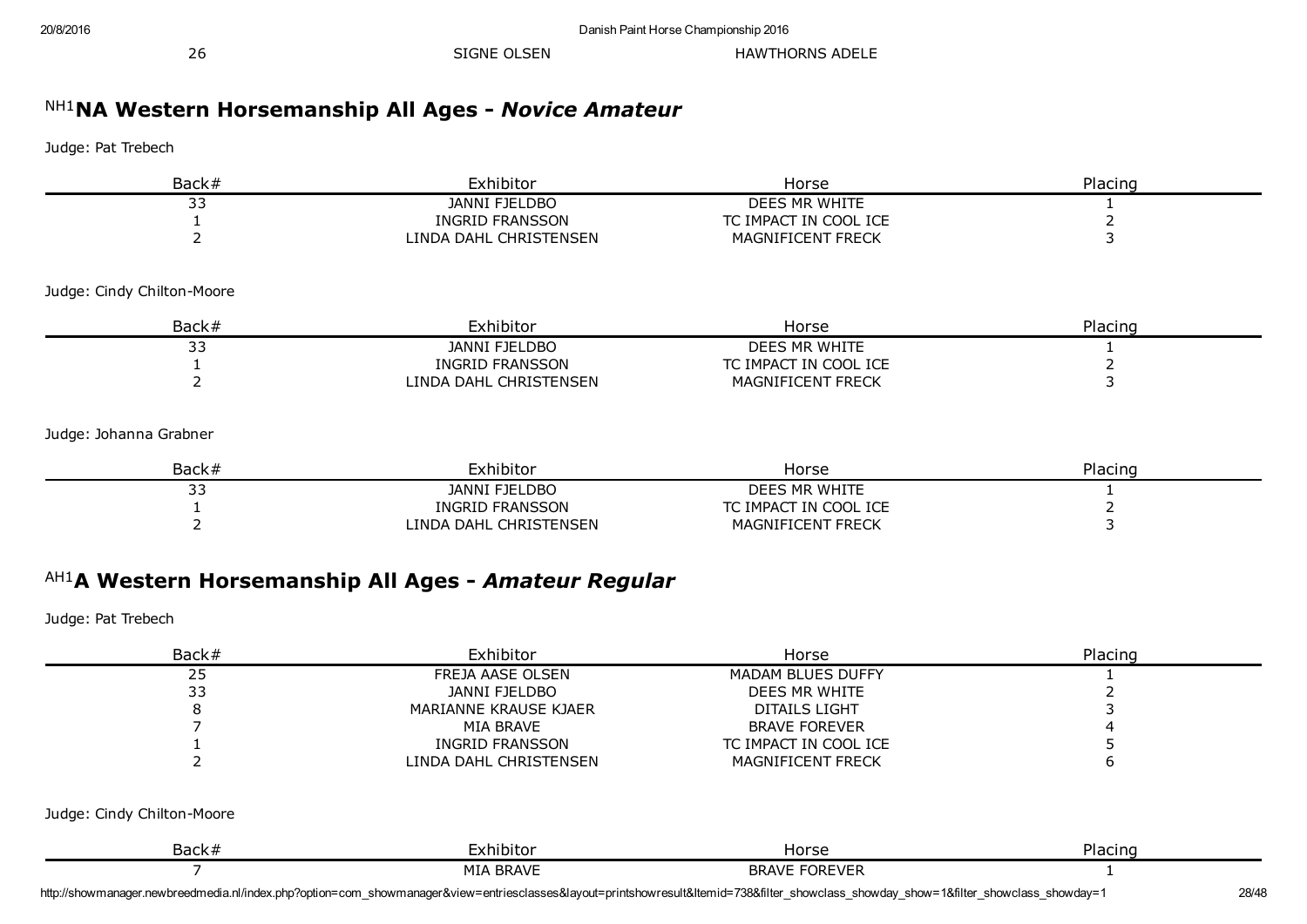#### 20/8/2016 Danish Paint Horse Championship 2016

| 25 | FREJA AASE OLSEN       | MADAM BLUES DUFFY     |  |
|----|------------------------|-----------------------|--|
| 33 | JANNI FJELDBO          | DEES MR WHITE         |  |
|    | INGRID FRANSSON        | TC IMPACT IN COOL ICE |  |
|    | LINDA DAHL CHRISTENSEN | MAGNIFICENT FRECK     |  |
| R  | MARIANNE KRAUSE KJAER  | DITAILS LIGHT         |  |

Judge: Johanna Grabner

| Back# | Exhibitor              | Horse                    | Placing |
|-------|------------------------|--------------------------|---------|
| ر ر   | JANNI FJELDBO          | DEES MR WHITE            |         |
|       | INGRID FRANSSON        | TC IMPACT IN COOL ICE    |         |
|       | MIA BRAVE              | <b>BRAVE FOREVER</b>     |         |
|       | LINDA DAHL CHRISTENSEN | <b>MAGNIFICENT FRECK</b> |         |
|       | MARIANNE KRAUSE KJAER  | DITAILS LIGHT            |         |
| 25    | FREJA AASE OLSEN       | MADAM BLUES DUFFY        |         |

# XH1 YSPB Western Horsemanship 18 & Under *Youth SPB*

Judge: Pat Trebech

| Back#                      | Exhibitor                                        | Horse                                        | Placing |
|----------------------------|--------------------------------------------------|----------------------------------------------|---------|
| 23                         | ANNE SJOENOV BORK                                | COUPS RED ROSE                               |         |
|                            |                                                  |                                              |         |
| Judge: Cindy Chilton-Moore |                                                  |                                              |         |
| Back#                      | Exhibitor                                        | Horse                                        | Placing |
| 23                         | ANNE SJOENOV BORK                                | COUPS RED ROSE                               |         |
| Judge: Johanna Grabner     |                                                  |                                              |         |
| Back#                      | Exhibitor                                        | Horse                                        | Placing |
| 23                         | ANNE SJOENOV BORK                                | COUPS RED ROSE                               |         |
|                            | ABHMASPB Western Horsemanship - Amateur SPB      |                                              |         |
| Judge: Pat Trebech         |                                                  |                                              |         |
| Back#                      | Exhibitor                                        | Horse                                        | Placing |
| 12<br>36                   | ASTRID CELINE A GUNLEV<br><b>BETTINA HALSKOV</b> | ZIPSINVITATIONTOGOLD<br>SUPREME YELLOW SUGAR |         |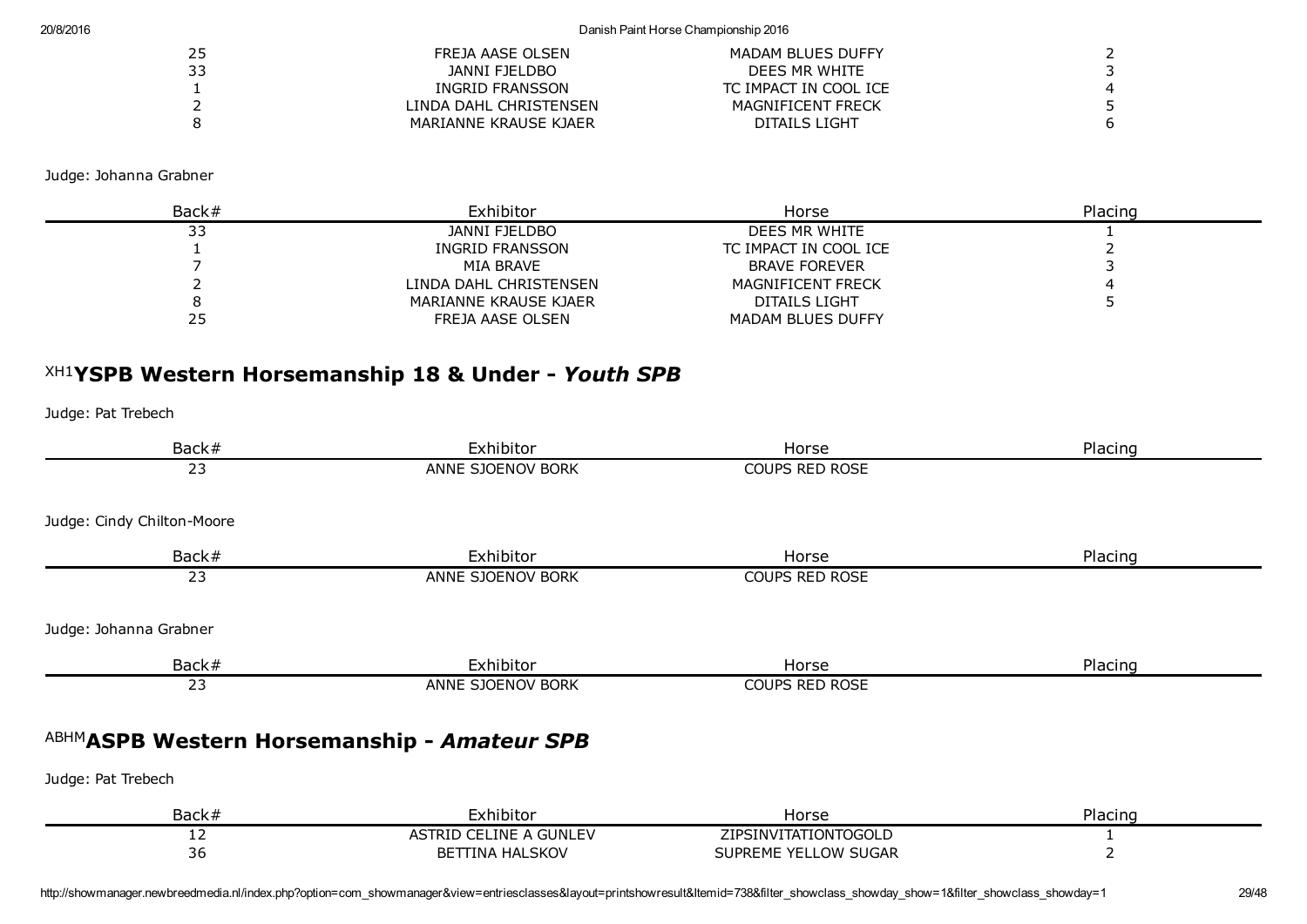| Back#                                           | Exhibitor                                               | Horse                                        | Placing                        |
|-------------------------------------------------|---------------------------------------------------------|----------------------------------------------|--------------------------------|
| 12<br>36                                        | ASTRID CELINE A GUNLEV<br><b>BETTINA HALSKOV</b>        | ZIPSINVITATIONTOGOLD<br>SUPREME YELLOW SUGAR | $\mathbf{1}$<br>$\overline{2}$ |
| Judge: Johanna Grabner                          |                                                         |                                              |                                |
| Back#                                           | Exhibitor                                               | Horse                                        | Placing                        |
| 12<br>36                                        | <b>ASTRID CELINE A GUNLEV</b><br><b>BETTINA HALSKOV</b> | ZIPSINVITATIONTOGOLD<br>SUPREME YELLOW SUGAR | $\mathbf{1}$<br>$\overline{2}$ |
| MIXRRRanch Riding All Ages - All breed          |                                                         |                                              |                                |
| Judge: Pat Trebech                              |                                                         |                                              |                                |
| Back#                                           | Exhibitor                                               | Horse                                        | Placing                        |
| 36                                              | <b>BETTINA HALSKOV</b>                                  | SUPREME YELLOW SUGAR                         |                                |
| Judge: Cindy Chilton-Moore                      |                                                         |                                              |                                |
| Back#                                           | Exhibitor                                               | Horse                                        | Placing                        |
| $\overline{36}$                                 | <b>BETTINA HALSKOV</b>                                  | SUPREME YELLOW SUGAR                         | $\mathbf{1}$                   |
| Judge: Johanna Grabner                          |                                                         |                                              |                                |
| Back#                                           | Exhibitor                                               | Horse                                        | Placing                        |
| $\overline{36}$                                 | <b>BETTINA HALSKOV</b>                                  | <b>SUPREME YELLOW SUGAR</b>                  |                                |
| <b>BRP1SPB Ranch Riding All Ages - Open SPB</b> |                                                         |                                              |                                |
| Judge: Pat Trebech                              |                                                         |                                              |                                |
| Back#                                           | Exhibitor                                               | Horse                                        | Placing                        |
| 36                                              | <b>BETTINA HALSKOV</b>                                  | SUPREME YELLOW SUGAR                         | $\mathbf{1}$                   |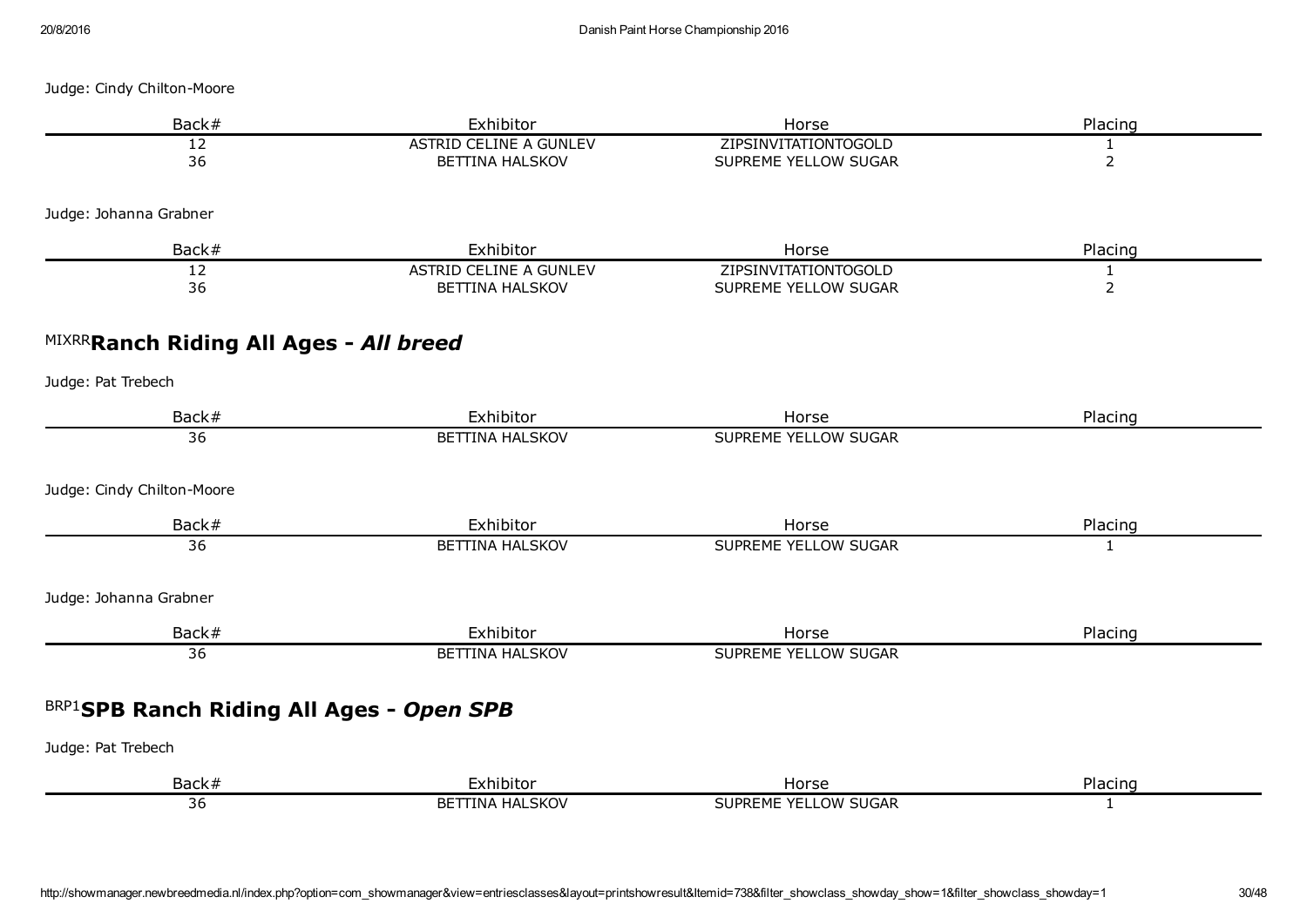| Back#                                     | Exhibitor                                                              | Horse                                          | Placing                        |
|-------------------------------------------|------------------------------------------------------------------------|------------------------------------------------|--------------------------------|
| 36                                        | <b>BETTINA HALSKOV</b>                                                 | SUPREME YELLOW SUGAR                           | 1                              |
| Judge: Johanna Grabner                    |                                                                        |                                                |                                |
| Back#                                     | Exhibitor                                                              | Horse                                          | Placing                        |
| 36                                        | <b>BETTINA HALSKOV</b>                                                 | SUPREME YELLOW SUGAR                           | 1                              |
| RHP1 Ranch Riding All Ages - Open Regular |                                                                        |                                                |                                |
| Judge: Pat Trebech                        |                                                                        |                                                |                                |
| Back#                                     | Exhibitor                                                              | Horse                                          | Placing                        |
| $\overline{2}$<br>10                      | LINDA DAHL CHRISTENSEN<br>HEIKE RUDOLPH LASNER                         | MAGNIFICENT FRECK<br>TCHETAN PEPP OLENA        | $\mathbf{1}$<br>$\overline{2}$ |
| Judge: Cindy Chilton-Moore                |                                                                        |                                                |                                |
| Back#                                     | Exhibitor                                                              | Horse                                          | Placing                        |
| 2<br>10                                   | LINDA DAHL CHRISTENSEN<br>HEIKE RUDOLPH LASNER                         | <b>MAGNIFICENT FRECK</b><br>TCHETAN PEPP OLENA | 1<br>$\overline{2}$            |
| Judge: Johanna Grabner                    |                                                                        |                                                |                                |
| Back#                                     | Exhibitor                                                              | Horse                                          | Placing                        |
| $\overline{2}$<br>10                      | LINDA DAHL CHRISTENSEN<br>HEIKE RUDOLPH LASNER                         | <b>MAGNIFICENT FRECK</b><br>TCHETAN PEPP OLENA | 1<br>$\overline{2}$            |
|                                           | MIXHUSWTHunter Under Saddle All Ages, Walk-Trot - All Breed, Walk-Trot |                                                |                                |
|                                           |                                                                        |                                                |                                |
| Judge: Pat Trebech                        |                                                                        |                                                |                                |

| <b>Back</b>         | -<br>∽∽<br>mibitu                            | Horse                                      | Dlocin.<br>ınc<br>-iaci |
|---------------------|----------------------------------------------|--------------------------------------------|-------------------------|
| ر ے                 |                                              | $. \n$<br>-RF<br>…∪IP⊆<br><u>.</u><br>וכשת |                         |
| $\sim$<br><u>JU</u> | ---<br>ANF<br>∙RF<br>IΔ<br>$\Delta$ i<br>-∽⊢ | ⋯                                          |                         |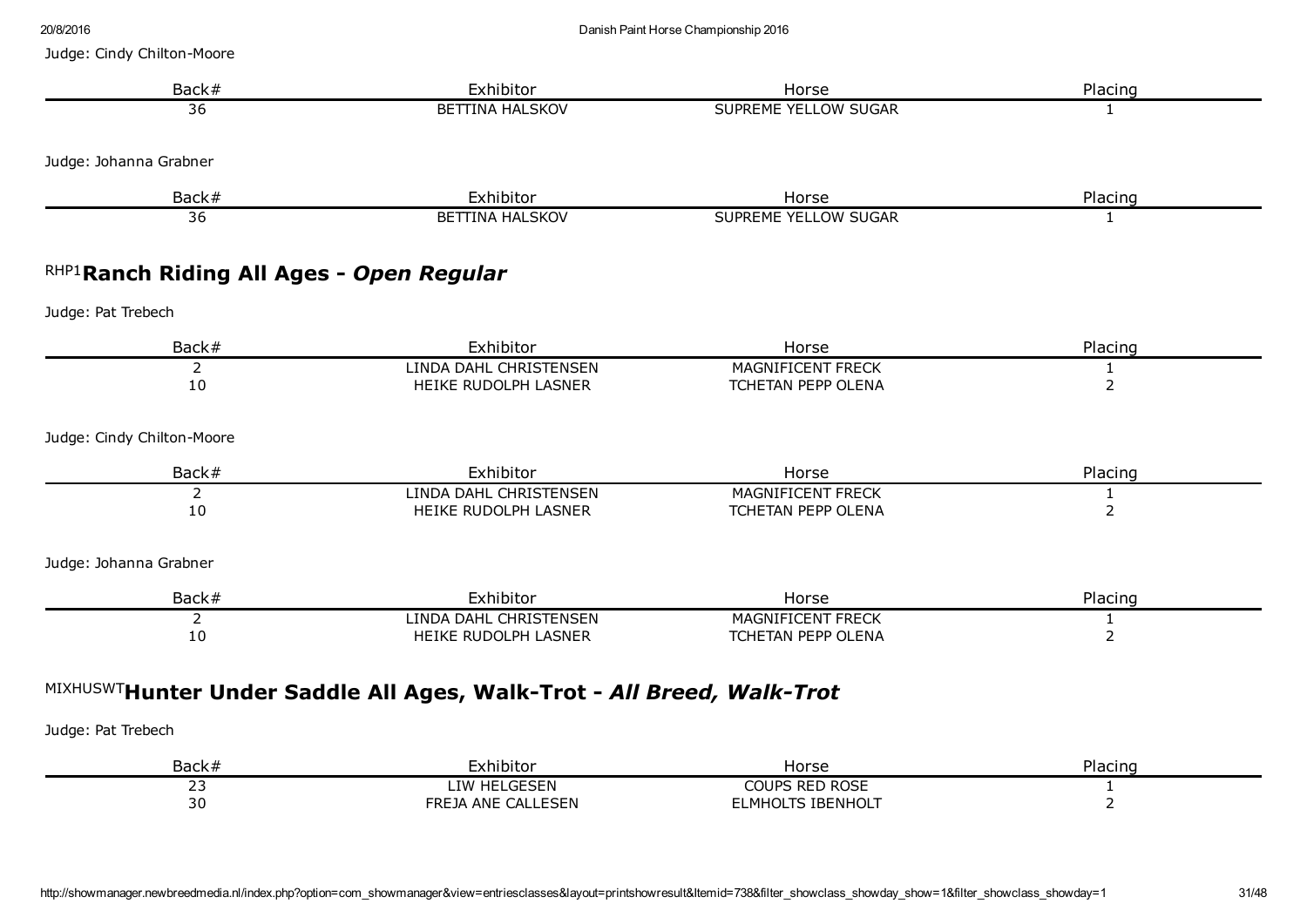| ZUI OI ZU I D                                  |                     | Danish Paint Horse Championship 2016 |         |
|------------------------------------------------|---------------------|--------------------------------------|---------|
| Judge: Cindy Chilton-Moore                     |                     |                                      |         |
| Back#                                          | Exhibitor           | Horse                                | Placing |
| 23                                             | <b>LIW HELGESEN</b> | <b>COUPS RED ROSE</b>                |         |
| 30                                             | FREJA ANE CALLESEN  | <b>ELMHOLTS IBENHOLT</b>             |         |
| Judge: Johanna Grabner                         |                     |                                      |         |
| Back#                                          | Exhibitor           | Horse                                | Placing |
| 23                                             | LIW HELGESEN        | <b>COUPS RED ROSE</b>                |         |
| 30                                             | FREJA ANE CALLESEN  | <b>ELMHOLTS IBENHOLT</b>             |         |
| MIXHUSHunter Under Saddle All Ages - All breed |                     |                                      |         |
| Judge: Pat Trebech                             |                     |                                      |         |
| Back#                                          | Exhibitor           | Horse                                | Placing |
| 23                                             | LIW HELGESEN        | <b>COUPS RED ROSE</b>                |         |
| 30                                             | FREJA ANE CALLESEN  | <b>ELMHOLTS IBENHOLT</b>             |         |
| 39                                             | Monika Fredriksen   | RHR MIDNIGHT SNACK                   |         |
| Judge: Cindy Chilton-Moore                     |                     |                                      |         |
| Back#                                          | Exhibitor           | Horse                                | Placing |
| 23                                             | LIW HELGESEN        | <b>COUPS RED ROSE</b>                |         |
| 30                                             | FREJA ANE CALLESEN  | <b>ELMHOLTS IBENHOLT</b>             |         |
| 39                                             | Monika Fredriksen   | RHR MIDNIGHT SNACK                   |         |
| Judge: Johanna Grabner                         |                     |                                      |         |
| Back#                                          | Exhibitor           | Horse                                | Placing |

| Back#           | cxhibitor                            | Horse                        | Placing. |
|-----------------|--------------------------------------|------------------------------|----------|
| - -<br><u>-</u> | Monika Fredriksen                    | MIDNIGHT SNACK<br><b>RHR</b> |          |
| $\sim$<br>υc    | CALL FSEN<br>FREJA<br>ANF            | IBENHOLT<br>LMHOLT!          |          |
| <b></b><br>--   | C <sub>CT</sub><br>TW HFI<br>・・・ートトー | Coups Red Rose               |          |
|                 |                                      |                              |          |

# YBH1 Y Hunter Under Saddle 18 & Under *Youth Regular*

| Back# | -xhibitor | Horse | Placino<br>. IU |
|-------|-----------|-------|-----------------|
|       |           |       |                 |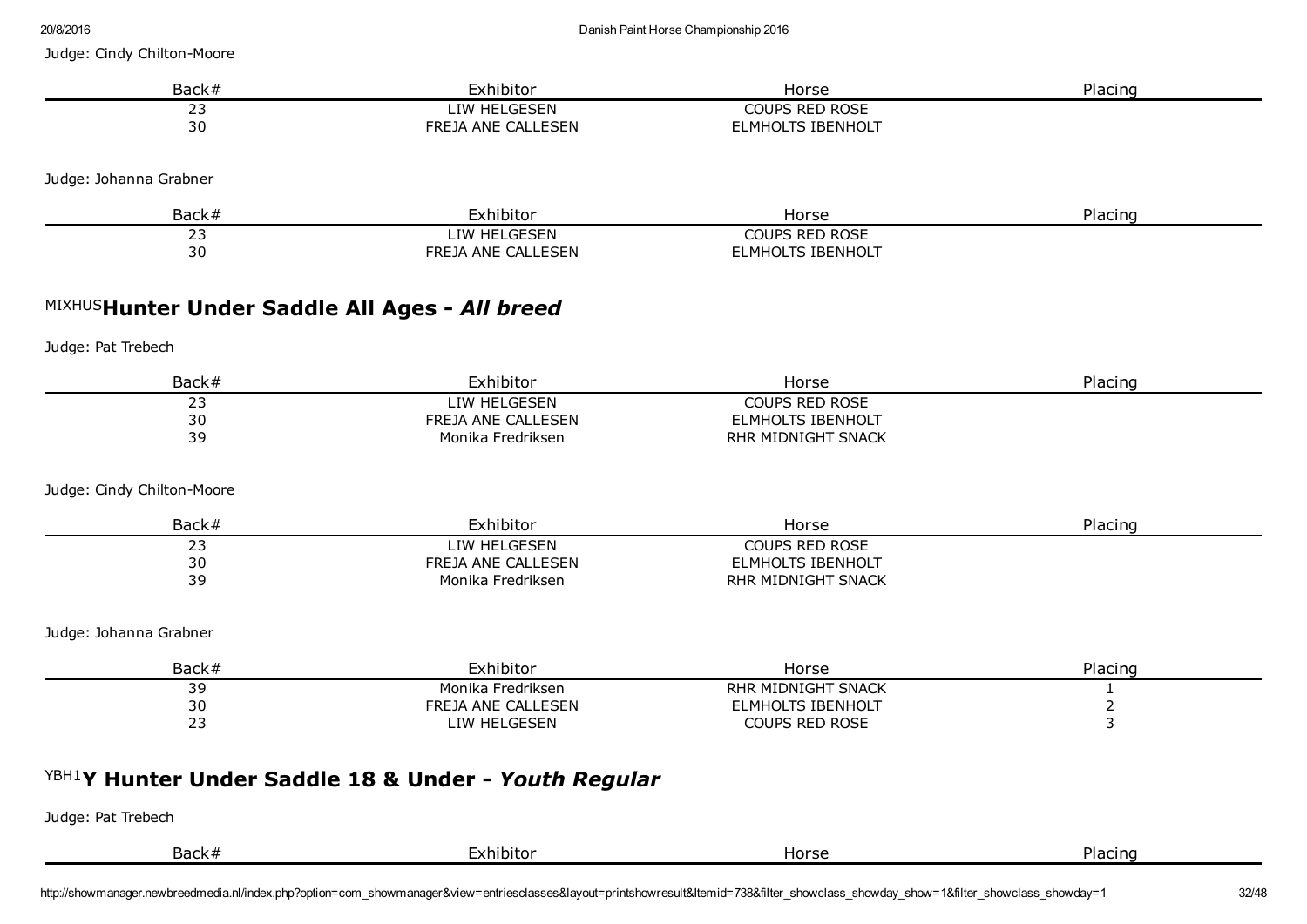#### 20/8/2016 Danish Paint Horse Championship 2016

| 20 | MICHELE SCHOENWALD     | <b>HAWTHORNS PLEASANTZIP</b> |    |
|----|------------------------|------------------------------|----|
| 38 | SIGNE AAGAARD          | MATO PAHA                    |    |
| 18 | FREJA BALSLEV SEGELUND | <b>GAMBLERS ZEXY ZIP</b>     |    |
|    | LAURA DAHL CHRISTENSEN | <b>MAGNIFICENT FRECK</b>     | -4 |
| 41 | CELENA ARMAND BOECK    | HIGH HILL DAISY              |    |
| 35 | LAURA V OLSEN          | COUPS KIOWA                  | 6  |
| 17 | SIRI MARIE RASMUSSEN   | <b>GAMBLERS SENCI</b>        |    |
| 26 | SIGNE OLSEN            | <b>HAWTHORNS ADELE</b>       |    |
|    |                        |                              |    |

Judge: Cindy Chilton-Moore

| Back# | Exhibitor              | Horse                        | Placing |
|-------|------------------------|------------------------------|---------|
| 18    | FREJA BALSLEV SEGELUND | <b>GAMBLERS ZEXY ZIP</b>     |         |
| 38    | SIGNE AAGAARD          | <b>MATO PAHA</b>             |         |
|       | SIRI MARIE RASMUSSEN   | <b>GAMBLERS SENCI</b>        |         |
| -41   | CELENA ARMAND BOECK    | HIGH HILL DAISY              |         |
| 26    | SIGNE OLSEN            | <b>HAWTHORNS ADELE</b>       |         |
| 20    | MICHELE SCHOENWALD     | <b>HAWTHORNS PLEASANTZIP</b> |         |
|       | LAURA DAHL CHRISTENSEN | <b>MAGNIFICENT FRECK</b>     |         |
| 35    | LAURA V OLSEN          | COUPS KIOWA                  |         |

Judge: Johanna Grabner

| Back# | Exhibitor                  | Horse                        | Placing |
|-------|----------------------------|------------------------------|---------|
| 18    | FREJA BALSLEV SEGELUND     | <b>GAMBLERS ZEXY ZIP</b>     |         |
| 38    | SIGNE AAGAARD              | <b>MATO PAHA</b>             |         |
| 20    | MICHELE SCHOENWALD         | <b>HAWTHORNS PLEASANTZIP</b> |         |
| -41   | <b>CELENA ARMAND BOECK</b> | <b>HIGH HILL DAISY</b>       |         |
|       | SIRI MARIE RASMUSSEN       | <b>GAMBLERS SENCI</b>        |         |
| 35    | LAURA V OLSEN              | COUPS KIOWA                  |         |
| 26    | SIGNE OLSEN                | <b>HAWTHORNS ADELE</b>       |         |
|       | LAURA DAHL CHRISTENSEN     | MAGNIFICENT FRECK            |         |

### GHU Green Hunter U Saddle All Ages *Open Regular*

| Back# | Exhibitor              | Horse                  | Placing |
|-------|------------------------|------------------------|---------|
|       | HEIKE RUDOLPH LASNER   | MR BLACK JACK OLENA    |         |
|       | JETTE DAWSON           | SO CASH N CLOVER       |         |
| 26    | SIGNE OLSEN            | <b>HAWTHORNS ADELE</b> |         |
| 14    | <b>DENISE HENSS</b>    | NOBLE ASSET DH         |         |
|       | LAURA DAHL CHRISTENSEN | MAGNIFICENT FRECK      |         |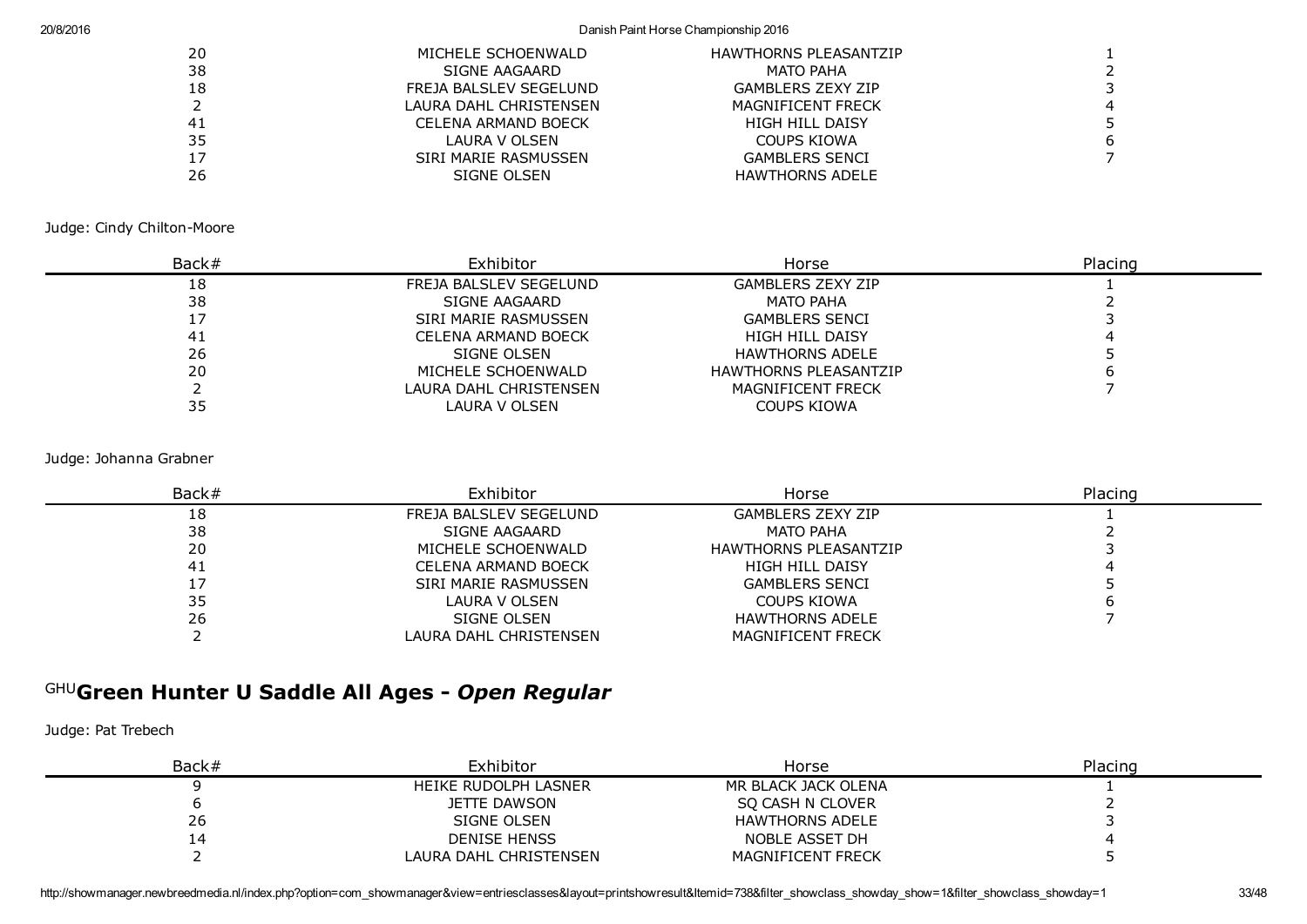| <u>__</u> | LAURA V OLSEN        | COUPS KIOWA           |  |
|-----------|----------------------|-----------------------|--|
| . —       | SIRI MARIE RASMUSSEN | <b>GAMBLERS SENCI</b> |  |

| Back# | Exhibitor              | Horse                    | Placing |  |
|-------|------------------------|--------------------------|---------|--|
|       | JETTE DAWSON           | SQ CASH N CLOVER         |         |  |
| 26    | SIGNE OLSEN            | <b>HAWTHORNS ADELE</b>   |         |  |
|       | HEIKE RUDOLPH LASNER   | MR BLACK JACK OLENA      |         |  |
|       | LAURA DAHL CHRISTENSEN | <b>MAGNIFICENT FRECK</b> |         |  |
| 14    | <b>DENISE HENSS</b>    | NOBLE ASSET DH           |         |  |
| 35    | LAURA V OLSEN          | COUPS KIOWA              |         |  |
|       | SIRI MARIE RASMUSSEN   | <b>GAMBLERS SENCI</b>    |         |  |

Judge: Johanna Grabner

| Back# | Exhibitor              | Horse                    | Placing |
|-------|------------------------|--------------------------|---------|
|       | HEIKE RUDOLPH LASNER   | MR BLACK JACK OLENA      |         |
|       | JETTE DAWSON           | SO CASH N CLOVER         |         |
| 14    | <b>DENISE HENSS</b>    | NOBLE ASSET DH           |         |
| 26    | SIGNE OLSEN            | <b>HAWTHORNS ADELE</b>   |         |
|       | SIRI MARIE RASMUSSEN   | <b>GAMBLERS SENCI</b>    |         |
|       | LAURA DAHL CHRISTENSEN | <b>MAGNIFICENT FRECK</b> |         |
| 35    | LAURA V OLSEN          | <b>COUPS KIOWA</b>       |         |

# ABH1 A Hunter Under Saddle All Ages *Amateur Regular*

Judge: Pat Trebech

| Back# | Exhibitor              | Horse                      | Placing |
|-------|------------------------|----------------------------|---------|
|       | ANNETTE MORTENSEN      | <b>HES A LUCKY DELIGHT</b> |         |
| 25    | FREJA AASE OLSEN       | <b>MADAM BLUES DUFFY</b>   |         |
| 39    | <b>BERIT RASMUSSEN</b> | RHR MIDNIGHT SNACK         |         |
|       | JETTE DAWSON           | SO CASH N CLOVER           |         |
|       | JANNI FJELDBO          | DEES MR WHITE              |         |
|       | REBECCA FRANSSON       | TC IMPACT IN COOL ICE      |         |

#### Judge: Cindy Chilton-Moore

| Back:               | -xhibitor                                                       | '∩rc≏<br>סכ וטו                                       | ≘ind<br>$-$<br>۱ач |
|---------------------|-----------------------------------------------------------------|-------------------------------------------------------|--------------------|
| $\sim$<br>--        | <b>RFR</b><br>שטע<br>r.                                         | <b>RHI</b><br>$\sim$<br>$\sim$<br>NHC<br>SNA(<br>יושר |                    |
| $\sim$ $\sim$<br>-- | FRE<br>$\sim$ $\sim$ $\sim$ $\sim$<br><b>AACF</b><br>ıΛ<br>∗⊢N⊾ | DUFFY<br>I IF (<br>וכ<br>--<br>"<br>v I L             |                    |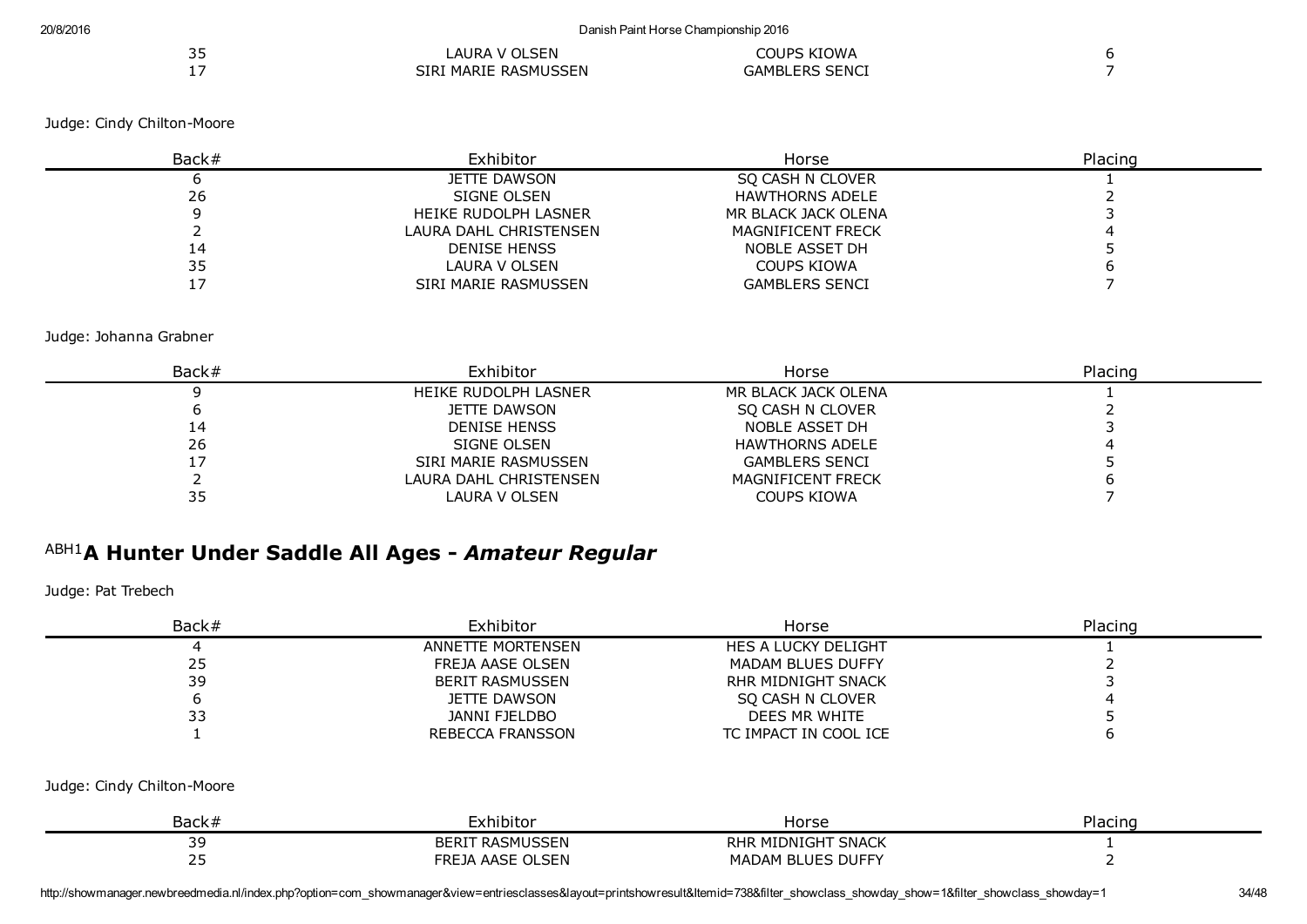|    | ANNETTE MORTENSEN | HES A LUCKY DELIGHT   |  |
|----|-------------------|-----------------------|--|
|    | JETTE DAWSON      | SO CASH N CLOVER      |  |
|    | REBECCA FRANSSON  | TC IMPACT IN COOL ICE |  |
| 33 | JANNI FJELDBO     | DEES MR WHITE         |  |

Judge: Johanna Grabner

| Back# | Exhibitor               | Horse                     | Placing |
|-------|-------------------------|---------------------------|---------|
| 39    | <b>BERIT RASMUSSEN</b>  | <b>RHR MIDNIGHT SNACK</b> |         |
|       | ANNETTE MORTENSEN       | HES A LUCKY DELIGHT       |         |
|       | JETTE DAWSON            | SO CASH N CLOVER          |         |
| 33    | JANNI FJELDBO           | DEES MR WHITE             |         |
|       | <b>REBECCA FRANSSON</b> | TC IMPACT IN COOL ICE     |         |
| 25    | FREJA AASE OLSEN        | MADAM BLUES DUFFY         |         |

# BPH2 Jr Hunter Under Saddle *Open Regular*

Judge: Pat Trebech

| Back#     | Exhibitor            | Horse                  | Placing |
|-----------|----------------------|------------------------|---------|
| ۷o        | SIGNE OLSEN          | <b>HAWTHORNS ADELE</b> |         |
| --        | <b>JANNI FJELDBO</b> | DEES MR WHITE          |         |
| <u>JJ</u> | LAURA V OLSEN        | COUPS KIOWA            |         |
|           | <b>DENISE HENSS</b>  | NOBLE ASSET DH         |         |

#### Judge: Cindy Chilton-Moore

| Back#            | Exhibitor           | Horse                  | Placing |
|------------------|---------------------|------------------------|---------|
| --<br><u>ے ر</u> | JANNI FJELDBO       | DEES MR WHITE          |         |
| . _              | LAURA V OLSEN       | <b>COUPS KIOWA</b>     |         |
| 14               | <b>DENISE HENSS</b> | NOBLE ASSET DH         |         |
| 26               | SIGNE OLSEN         | <b>HAWTHORNS ADELE</b> |         |

#### Judge: Johanna Grabner

| Back#     | Exhibitor           | Horse                  | Placing |
|-----------|---------------------|------------------------|---------|
| <u>JJ</u> | JANNI FJELDBO       | DEES MR WHITE          |         |
| . .       | <b>DENISE HENSS</b> | NOBLE ASSET DH         |         |
| <u>JJ</u> | LAURA V OLSEN       | COUPS KIOWA            |         |
| 26        | SIGNE OLSEN         | <b>HAWTHORNS ADELE</b> |         |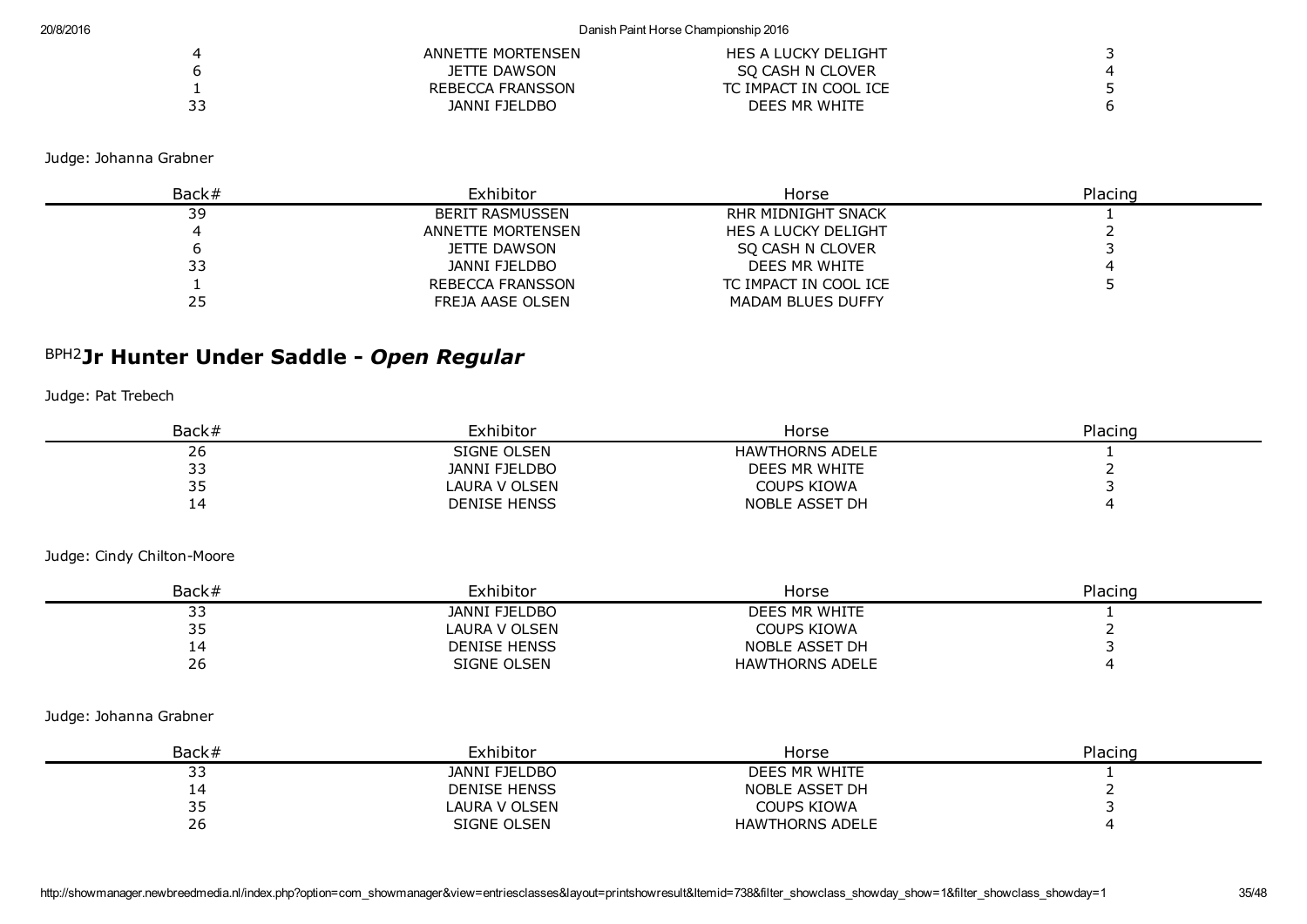# BPH3 Sr Hunter Under Saddle *Open Regular*

Judge: Pat Trebech

| Back# | Exhibitor              | Horse                        | Placing |
|-------|------------------------|------------------------------|---------|
|       | ANNETTE MORTENSEN      | HES A LUCKY DELIGHT          |         |
| 25    | FREJA AASE OLSEN       | <b>MADAM BLUES DUFFY</b>     |         |
| 39    | <b>BERIT RASMUSSEN</b> | RHR MIDNIGHT SNACK           |         |
| 20    | MICHELE SCHOENWALD     | <b>HAWTHORNS PLEASANTZIP</b> |         |
| 18    | FREJA BALSLEV SEGELUND | <b>GAMBLERS ZEXY ZIP</b>     |         |
| 38    | SIGNE AAGAARD          | <b>MATO PAHA</b>             |         |
|       | LAURA DAHL CHRISTENSEN | <b>MAGNIFICENT FRECK</b>     |         |
|       | JETTE DAWSON           | SO CASH N CLOVER             |         |
|       | SIRI MARIE RASMUSSEN   | <b>GAMBLERS SENCI</b>        |         |

Judge: Cindy Chilton-Moore

| Back# | Exhibitor              | Horse                        | Placing |
|-------|------------------------|------------------------------|---------|
| 25    | FREJA AASE OLSEN       | MADAM BLUES DUFFY            |         |
|       | ANNETTE MORTENSEN      | HES A LUCKY DELIGHT          |         |
| 39    | <b>BERIT RASMUSSEN</b> | RHR MIDNIGHT SNACK           |         |
| 18    | FREJA BALSLEV SEGELUND | <b>GAMBLERS ZEXY ZIP</b>     |         |
| 38    | SIGNE AAGAARD          | <b>MATO PAHA</b>             |         |
| 20    | MICHELE SCHOENWALD     | <b>HAWTHORNS PLEASANTZIP</b> |         |
|       | LAURA DAHL CHRISTENSEN | <b>MAGNIFICENT FRECK</b>     |         |
|       | JETTE DAWSON           | SO CASH N CLOVER             |         |
|       | SIRI MARIE RASMUSSEN   | <b>GAMBLERS SENCI</b>        |         |

Judge: Johanna Grabner

| Back# | Exhibitor              | Horse                        | Placing |
|-------|------------------------|------------------------------|---------|
| 39    | <b>BERIT RASMUSSEN</b> | RHR MIDNIGHT SNACK           |         |
|       | ANNETTE MORTENSEN      | <b>HES A LUCKY DELIGHT</b>   |         |
| 38    | SIGNE AAGAARD          | MATO PAHA                    |         |
| 18    | FREJA BALSLEV SEGELUND | <b>GAMBLERS ZEXY ZIP</b>     |         |
|       | LAURA DAHL CHRISTENSEN | <b>MAGNIFICENT FRECK</b>     |         |
| 20    | MICHELE SCHOENWALD     | <b>HAWTHORNS PLEASANTZIP</b> |         |
|       | SIRI MARIE RASMUSSEN   | <b>GAMBLERS SENCI</b>        |         |
|       | JETTE DAWSON           | SO CASH N CLOVER             |         |
| 25    | FREJA AASE OLSEN       | <b>MADAM BLUES DUFFY</b>     |         |

# XBH1 YSPB Hunter Under Saddle 18 & U *Youth SPB*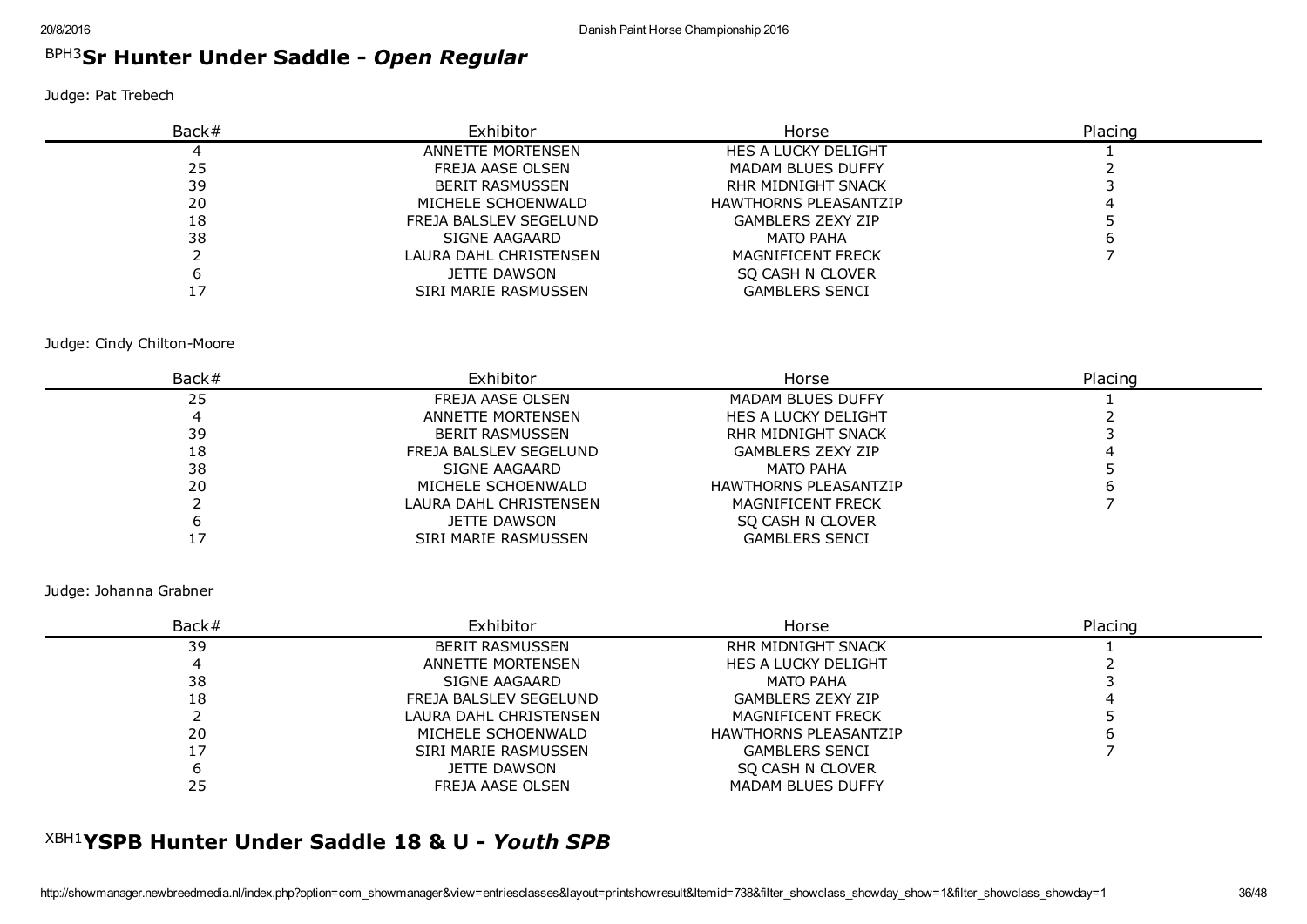#### Judge: Pat Trebech

| Back#                      | Exhibitor                                                | Horse                 | Placing      |
|----------------------------|----------------------------------------------------------|-----------------------|--------------|
| 23                         | ANNE SJOENOV BORK                                        | <b>COUPS RED ROSE</b> | $\mathbf{1}$ |
| Judge: Cindy Chilton-Moore |                                                          |                       |              |
| Back#                      | Exhibitor                                                | Horse                 | Placing      |
| $\overline{23}$            | ANNE SJOENOV BORK                                        | <b>COUPS RED ROSE</b> | 1            |
| Judge: Johanna Grabner     |                                                          |                       |              |
| Back#                      | Exhibitor                                                | Horse                 | Placing      |
| $\overline{23}$            | ANNE SJOENOV BORK                                        | <b>COUPS RED ROSE</b> | $\mathbf{1}$ |
|                            | <b>BGHUSPB Green Hunter U Saddle All Ages - Open SPB</b> |                       |              |
| Judge: Pat Trebech         |                                                          |                       |              |
| Back#                      | Exhibitor                                                | Horse                 | Placing      |
| $\overline{23}$            | ANNE SJOENOV BORK                                        | <b>COUPS RED ROSE</b> | $\mathbf{1}$ |
| Judge: Cindy Chilton-Moore |                                                          |                       |              |
| Back#                      | Exhibitor                                                | Horse                 | Placing      |
| $\overline{23}$            | ANNE SJOENOV BORK                                        | <b>COUPS RED ROSE</b> | $\mathbf{1}$ |
| Judge: Johanna Grabner     |                                                          |                       |              |
| Back#                      | Exhibitor                                                | Horse                 | Placing      |
| $\overline{23}$            | ANNE SJOENOV BORK                                        | <b>COUPS RED ROSE</b> | $\mathbf{1}$ |
|                            | <b>BBH1SPB Hunter Under Saddle All Ages - Open SPB</b>   |                       |              |
| Judge: Pat Trebech         |                                                          |                       |              |
| Back#                      | Exhibitor                                                | Horse                 | Placing      |
| $\overline{23}$            | ANNE SJOENOV BORK                                        | <b>COUPS RED ROSE</b> | 1            |

http://showmanager.newbreedmedia.nl/index.php?option=com\_showmanager&view=entriesclasses&layout=printshowresult&Itemid=738&filter\_showclass\_showday\_show=1&filter\_showclass\_showday=1 37/48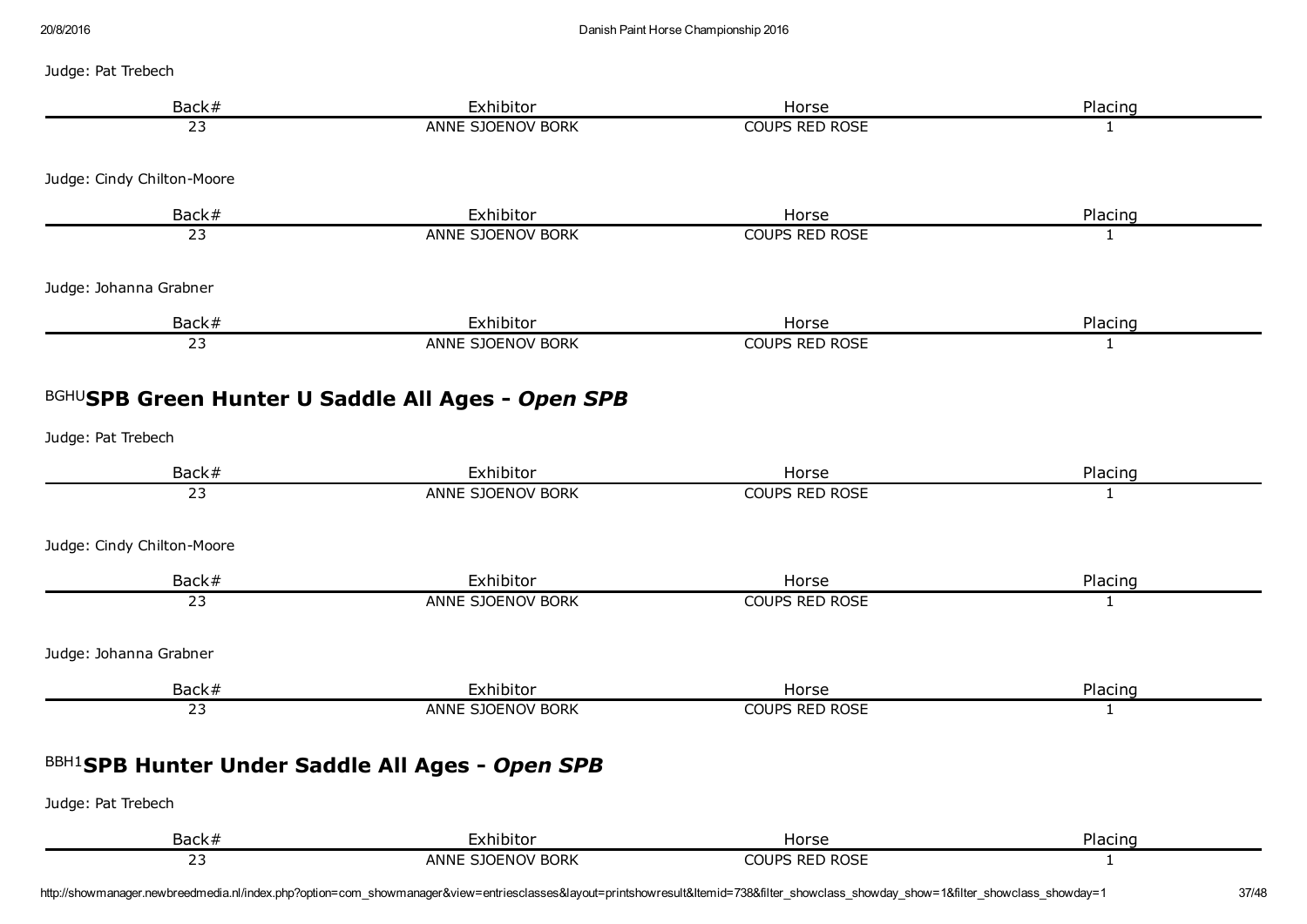| Back#                  | Exhibitor         | Horse          | Placing |
|------------------------|-------------------|----------------|---------|
| 23                     | ANNE SJOENOV BORK | COUPS RED ROSE |         |
| Judge: Johanna Grabner |                   |                |         |
| Back#                  | Exhibitor         | Horse          | Placing |
| 23                     | ANNE SJOENOV BORK | COUPS RED ROSE |         |

# YEE1 Y Hunt Seat Equitation 18 & Under *Youth Regular*

Judge: Pat Trebech

| Back# | Exhibitor              | Horse                        | Placing |
|-------|------------------------|------------------------------|---------|
| 41    | CELENA ARMAND BOECK    | <b>HIGH HILL DAISY</b>       |         |
| 18    | FREJA BALSLEV SEGELUND | <b>GAMBLERS ZEXY ZIP</b>     |         |
| 20    | MICHELE SCHOENWALD     | <b>HAWTHORNS PLEASANTZIP</b> |         |
| 26    | SIGNE OLSEN            | <b>HAWTHORNS ADELE</b>       |         |
|       | SIRI MARIE RASMUSSEN   | <b>GAMBLERS SENCI</b>        |         |
| 38    | <b>SIGNE AAGAARD</b>   | MATO PAHA                    |         |
| 35    | LAURA V OLSEN          | COUPS KIOWA                  |         |
|       | LAURA DAHL CHRISTENSEN | <b>MAGNIFICENT FRECK</b>     |         |

Judge: Cindy Chilton-Moore

| Back#                  | Exhibitor                  | Horse                        | Placing |  |
|------------------------|----------------------------|------------------------------|---------|--|
| 41                     | <b>CELENA ARMAND BOECK</b> | <b>HIGH HILL DAISY</b>       |         |  |
| 18                     | FREJA BALSLEV SEGELUND     | <b>GAMBLERS ZEXY ZIP</b>     |         |  |
| 26                     | SIGNE OLSEN                | <b>HAWTHORNS ADELE</b>       |         |  |
| 38                     | SIGNE AAGAARD              | MATO PAHA                    |         |  |
| 20                     | MICHELE SCHOENWALD         | <b>HAWTHORNS PLEASANTZIP</b> |         |  |
| 17                     | SIRI MARIE RASMUSSEN       | <b>GAMBLERS SENCI</b>        |         |  |
| 35                     | LAURA V OLSEN              | COUPS KIOWA                  |         |  |
|                        | LAURA DAHL CHRISTENSEN     | <b>MAGNIFICENT FRECK</b>     |         |  |
| Judge: Johanna Grabner |                            |                              |         |  |
| Back#                  | Exhibitor                  | Horse                        | Placing |  |
| 18                     | FREJA BALSLEV SEGELUND     | <b>GAMBLERS ZEXY ZIP</b>     |         |  |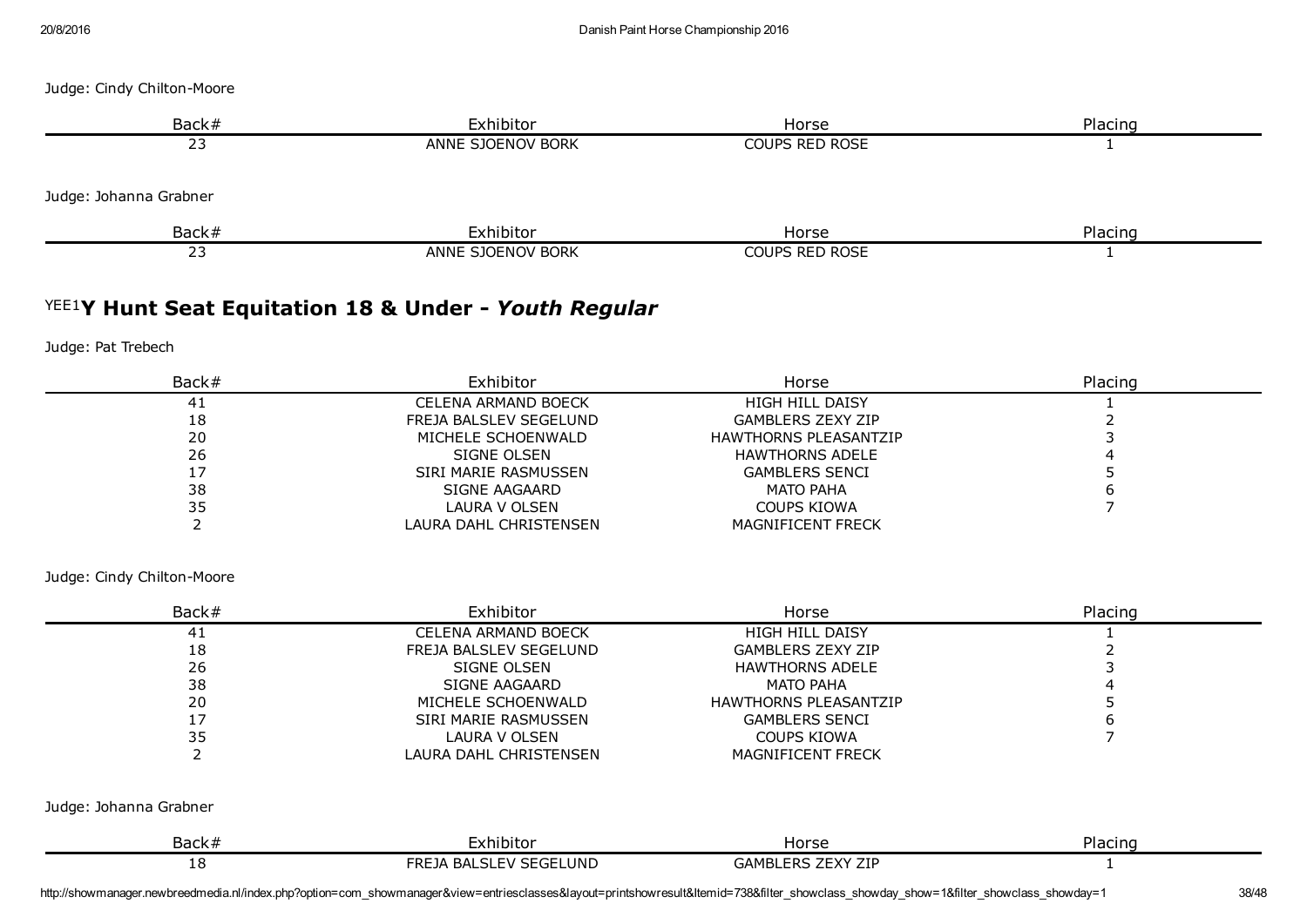#### 20/8/2016 Danish Paint Horse Championship 2016

| 41 | CELENA ARMAND BOECK    | HIGH HILL DAISY              |                |
|----|------------------------|------------------------------|----------------|
| 20 | MICHELE SCHOENWALD     | <b>HAWTHORNS PLEASANTZIP</b> |                |
| 38 | SIGNE AAGAARD          | MATO PAHA                    | $\overline{4}$ |
| 26 | SIGNE OLSEN            | <b>HAWTHORNS ADELE</b>       |                |
| 35 | LAURA V OLSEN          | COUPS KIOWA                  | 6              |
| 17 | SIRI MARIE RASMUSSEN   | <b>GAMBLERS SENCI</b>        |                |
|    | LAURA DAHL CHRISTENSEN | <b>MAGNIFICENT FRECK</b>     |                |

# NHS1 NA Hunt Seat Equitation All Ages *Novice Amateur*

#### Judge: Pat Trebech

| Back# | xhibitor                      | Horse                 | Placing |
|-------|-------------------------------|-----------------------|---------|
| ر ے   | FREJA AASE OLSEN              | MADAM BLUES DUFFY     |         |
|       | ECCA FRANSSON<br><b>RFBFC</b> | TC IMPACT IN COOL ICE |         |
|       | <b>JETTE DAWSON</b>           | SQ CASH N CLOVER      |         |

#### Judge: Cindy Chilton-Moore

| Back#      | <u>-</u> xhibitor | Horse                    | Placing |
|------------|-------------------|--------------------------|---------|
| <u>_ _</u> | FREJA AASE OLSEN  | <b>MADAM BLUES DUFFY</b> |         |
|            | REBECCA FRANSSON  | TC IMPACT IN COOL ICE    |         |
|            | TTE DAWSON        | SO CASH N CLOVER         |         |

#### Judge: Johanna Grabner

| Back#      | Exhibitor        | Horse                    | Placing |
|------------|------------------|--------------------------|---------|
|            | JETTE DAWSON     | SO CASH N CLOVER         |         |
|            | REBECCA FRANSSON | TC IMPACT IN COOL ICE    |         |
| <u>_ _</u> | FREJA AASE OLSEN | <b>MADAM BLUES DUFFY</b> |         |

# AHS1 A Hunt Seat Equitation All Ages *Amateur Regular*

| Back# | Exhibitor           | Horse                 | Placing |
|-------|---------------------|-----------------------|---------|
|       | FREJA AASE OLSEN    | MADAM BLUES DUFFY     |         |
|       | REBECCA FRANSSON    | TC IMPACT IN COOL ICE |         |
|       | <b>JETTE DAWSON</b> | SO CASH N CLOVER      |         |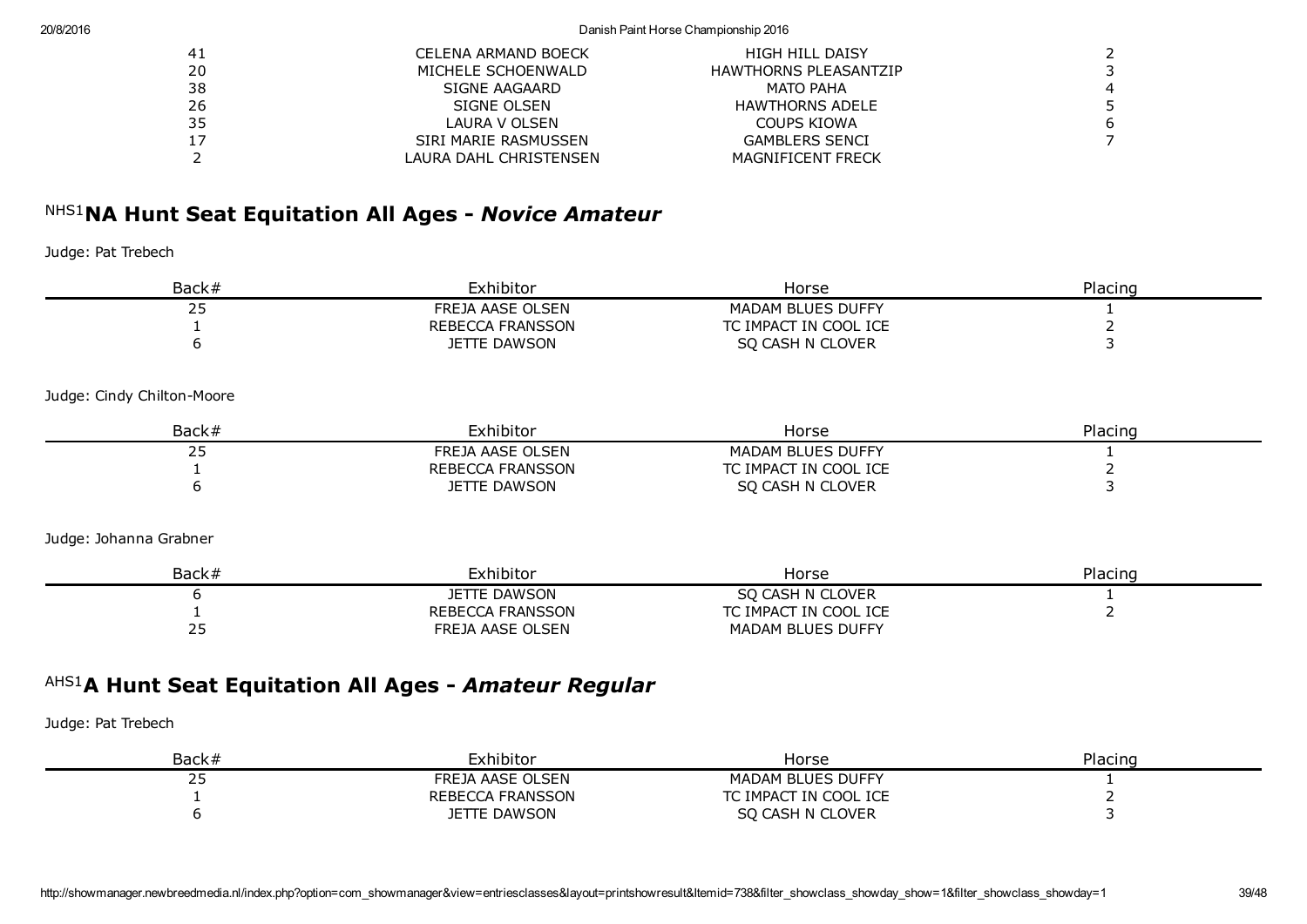| Back# | Exhibitor           | Horse                 | Placing |
|-------|---------------------|-----------------------|---------|
|       | FREJA AASE OLSEN    | MADAM BLUES DUFFY     |         |
|       | REBECCA FRANSSON    | TC IMPACT IN COOL ICE |         |
|       | <b>JETTE DAWSON</b> | SO CASH N CLOVER      |         |

Judge: Johanna Grabner

| Back# | Exhibitor               | Horse                    | Placing |
|-------|-------------------------|--------------------------|---------|
|       | <b>REBECCA FRANSSON</b> | TC IMPACT IN COOL ICE    |         |
|       | JETTE DAWSON            | SO CASH N CLOVER         |         |
| ر ے   | FREJA AASE OLSEN        | <b>MADAM BLUES DUFFY</b> |         |

# BHH1 SPB Hunter Hack All Ages *Open SPB*

| Back#                                        | Exhibitor         | Horse                 | Placing |
|----------------------------------------------|-------------------|-----------------------|---------|
| 23                                           | ANNE SJOENOV BORK | COUPS RED ROSE        |         |
| Judge: Cindy Chilton-Moore                   |                   |                       |         |
| Back#                                        | Exhibitor         | Horse                 | Placing |
| 23                                           | ANNE SJOENOV BORK | <b>COUPS RED ROSE</b> |         |
| Judge: Johanna Grabner                       |                   |                       |         |
| Back#                                        | Exhibitor         | Horse                 | Placing |
| 23                                           | ANNE SJOENOV BORK | COUPS RED ROSE        |         |
| AHH1A Hunter Hack All Ages - Amateur Regular |                   |                       |         |
| Judge: Pat Trebech                           |                   |                       |         |
| Back#                                        | Exhibitor         | Horse                 | Placing |
|                                              | REBECCA FRANSSON  | TC IMPACT IN COOL ICE |         |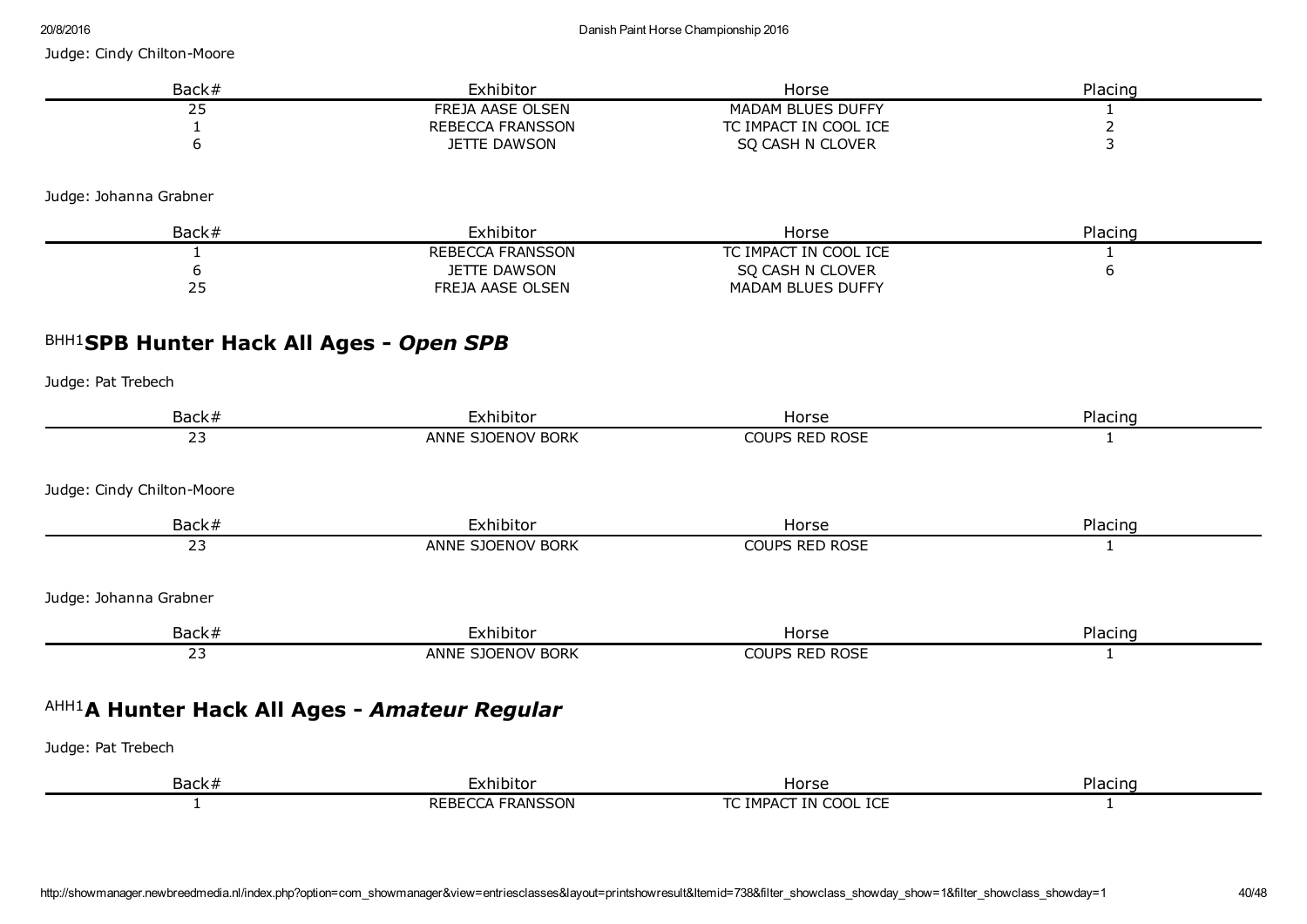| Exhibitor                                      | Horse                                                                                                                                                                  | Placing                                                                                                            |
|------------------------------------------------|------------------------------------------------------------------------------------------------------------------------------------------------------------------------|--------------------------------------------------------------------------------------------------------------------|
| <b>REBECCA FRANSSON</b>                        | TC IMPACT IN COOL ICE                                                                                                                                                  | 1                                                                                                                  |
|                                                |                                                                                                                                                                        |                                                                                                                    |
|                                                |                                                                                                                                                                        | Placing                                                                                                            |
| <b>REBECCA FRANSSON</b>                        | TC IMPACT IN COOL ICE                                                                                                                                                  | $\mathbf{1}$                                                                                                       |
|                                                |                                                                                                                                                                        |                                                                                                                    |
|                                                |                                                                                                                                                                        |                                                                                                                    |
| Exhibitor                                      | Horse                                                                                                                                                                  | Placing                                                                                                            |
| <b>JANNI FJELDBO</b>                           | DEES MR WHITE                                                                                                                                                          | 1                                                                                                                  |
|                                                |                                                                                                                                                                        | $\overline{2}$<br>3                                                                                                |
| LINDA DAHL CHRISTENSEN                         | MAGNIFICENT FRECK                                                                                                                                                      | 4                                                                                                                  |
|                                                |                                                                                                                                                                        |                                                                                                                    |
| Exhibitor                                      | Horse                                                                                                                                                                  | Placing                                                                                                            |
|                                                |                                                                                                                                                                        | 1                                                                                                                  |
|                                                |                                                                                                                                                                        | $\overline{2}$<br>3                                                                                                |
| LINDA DAHL CHRISTENSEN                         | MAGNIFICENT FRECK                                                                                                                                                      | 4                                                                                                                  |
|                                                |                                                                                                                                                                        |                                                                                                                    |
| Exhibitor                                      | Horse                                                                                                                                                                  | Placing                                                                                                            |
| <b>INGRID FRANSSON</b>                         | TC IMPACT IN COOL ICE                                                                                                                                                  | 1                                                                                                                  |
|                                                |                                                                                                                                                                        |                                                                                                                    |
| <b>JANNI FJELDBO</b><br>LINDA DAHL CHRISTENSEN | DEES MR WHITE<br>MAGNIFICENT FRECK                                                                                                                                     | $\overline{2}$<br>3                                                                                                |
|                                                | Exhibitor<br>NT1NA Trail All Ages - Novice Amateur<br><b>INGRID FRANSSON</b><br>FREJA AASE OLSEN<br><b>INGRID FRANSSON</b><br>FREJA AASE OLSEN<br><b>JANNI FJELDBO</b> | Horse<br>TC IMPACT IN COOL ICE<br>MADAM BLUES DUFFY<br>TC IMPACT IN COOL ICE<br>MADAM BLUES DUFFY<br>DEES MR WHITE |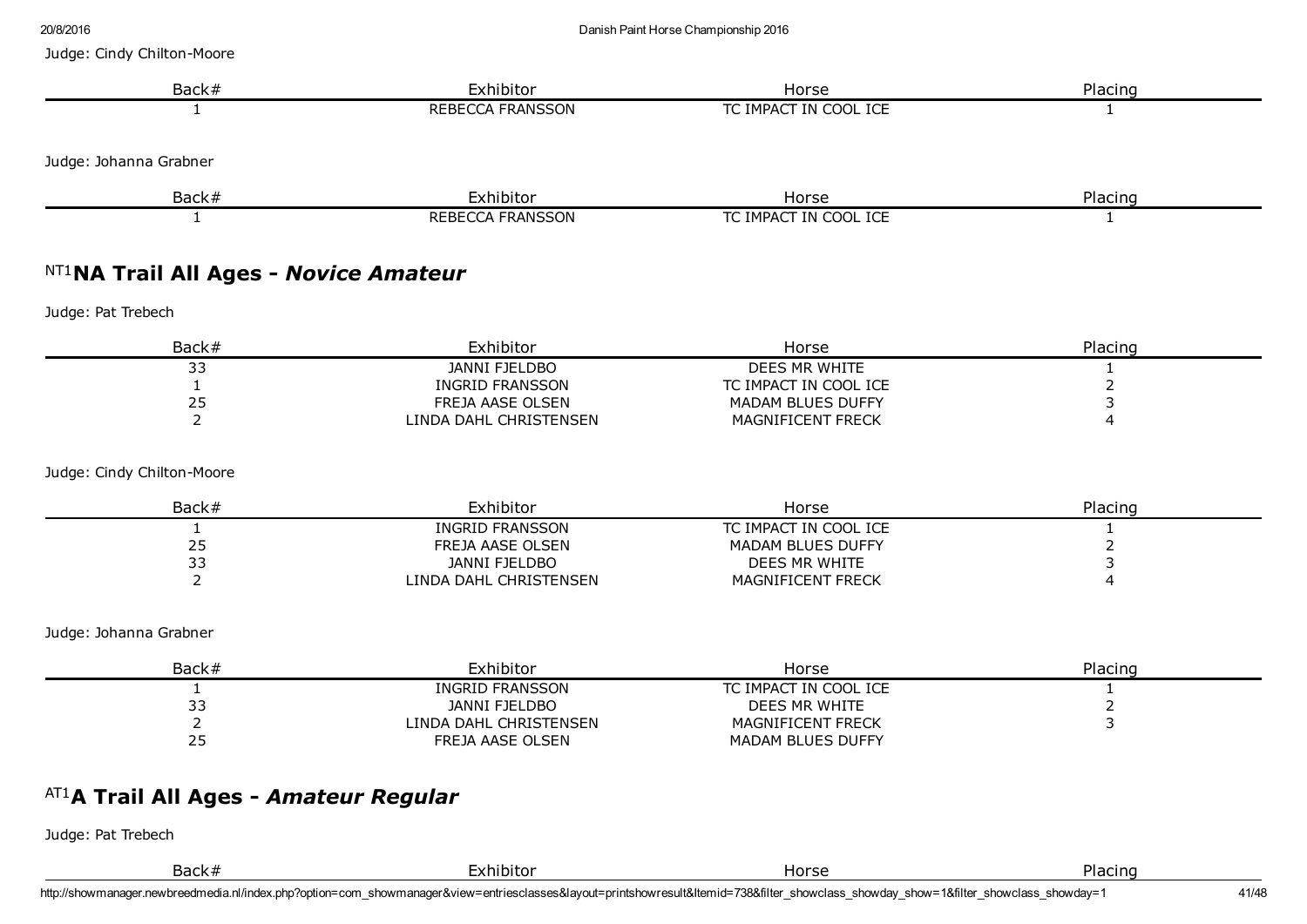#### 20/8/2016 Danish Paint Horse Championship 2016

|    | IB KRAUSE KJAER        | DITAILS LIGHT             |  |
|----|------------------------|---------------------------|--|
|    | LINDA DAHL CHRISTENSEN | MAGNIFICENT FRECK         |  |
|    | INGRID FRANSSON        | TC IMPACT IN COOL ICE     |  |
| 10 | HEIKE RUDOLPH LASNER   | <b>TCHETAN PEPP OLENA</b> |  |
| 39 | <b>BERIT RASMUSSEN</b> | RHR MIDNIGHT SNACK        |  |
| 25 | FREJA AASE OLSEN       | <b>MADAM BLUES DUFFY</b>  |  |
|    | MIA BRAVE              | <b>BRAVE FOREVER</b>      |  |
|    |                        |                           |  |

Judge: Cindy Chilton-Moore

| Back# | Exhibitor              | Horse                     | Placing |
|-------|------------------------|---------------------------|---------|
|       | IB KRAUSE KJAER        | DITAILS LIGHT             |         |
|       | LINDA DAHL CHRISTENSEN | <b>MAGNIFICENT FRECK</b>  |         |
|       | INGRID FRANSSON        | TC IMPACT IN COOL ICE     |         |
| 39    | BERIT RASMUSSEN        | <b>RHR MIDNIGHT SNACK</b> |         |
| 25    | FREJA AASE OLSEN       | <b>MADAM BLUES DUFFY</b>  |         |
| 10    | HEIKE RUDOLPH LASNER   | <b>TCHETAN PEPP OLENA</b> |         |
|       | MIA BRAVE              | <b>BRAVE FOREVER</b>      |         |

#### Judge: Johanna Grabner

| Back# | Exhibitor              | Horse                    | Placing |
|-------|------------------------|--------------------------|---------|
|       | IB KRAUSE KJAER        | DITAILS LIGHT            |         |
|       | LINDA DAHL CHRISTENSEN | MAGNIFICENT FRECK        |         |
|       | INGRID FRANSSON        | TC IMPACT IN COOL ICE    |         |
| 39    | BERIT RASMUSSEN        | RHR MIDNIGHT SNACK       |         |
| 10    | HEIKE RUDOLPH LASNER   | TCHETAN PEPP OLENA       |         |
|       | MIA BRAVE              | <b>BRAVE FOREVER</b>     |         |
| 25    | FREJA AASE OLSEN       | <b>MADAM BLUES DUFFY</b> |         |

# TRL3 Sr Trail *Open Regular*

| Back# | Exhibitor              | Horse                     | Placing |
|-------|------------------------|---------------------------|---------|
| 25    | FREJA AASE OLSEN       | <b>MADAM BLUES DUFFY</b>  |         |
| 10    | HEIKE RUDOLPH LASNER   | <b>TCHETAN PEPP OLENA</b> |         |
|       | MIA BRAVE              | <b>BRAVE FOREVER</b>      |         |
| 37    | SIGNE AAGAARD          | MY ZIPPIN DELIGHT         |         |
|       | INGRID FRANSSON        | TC IMPACT IN COOL ICE     |         |
|       | IB KRAUSE KJAER        | DITAILS LIGHT             |         |
| 38    | SIGNE AAGAARD          | MATO PAHA                 |         |
|       | LINDA DAHL CHRISTENSEN | <b>MAGNIFICENT FRECK</b>  |         |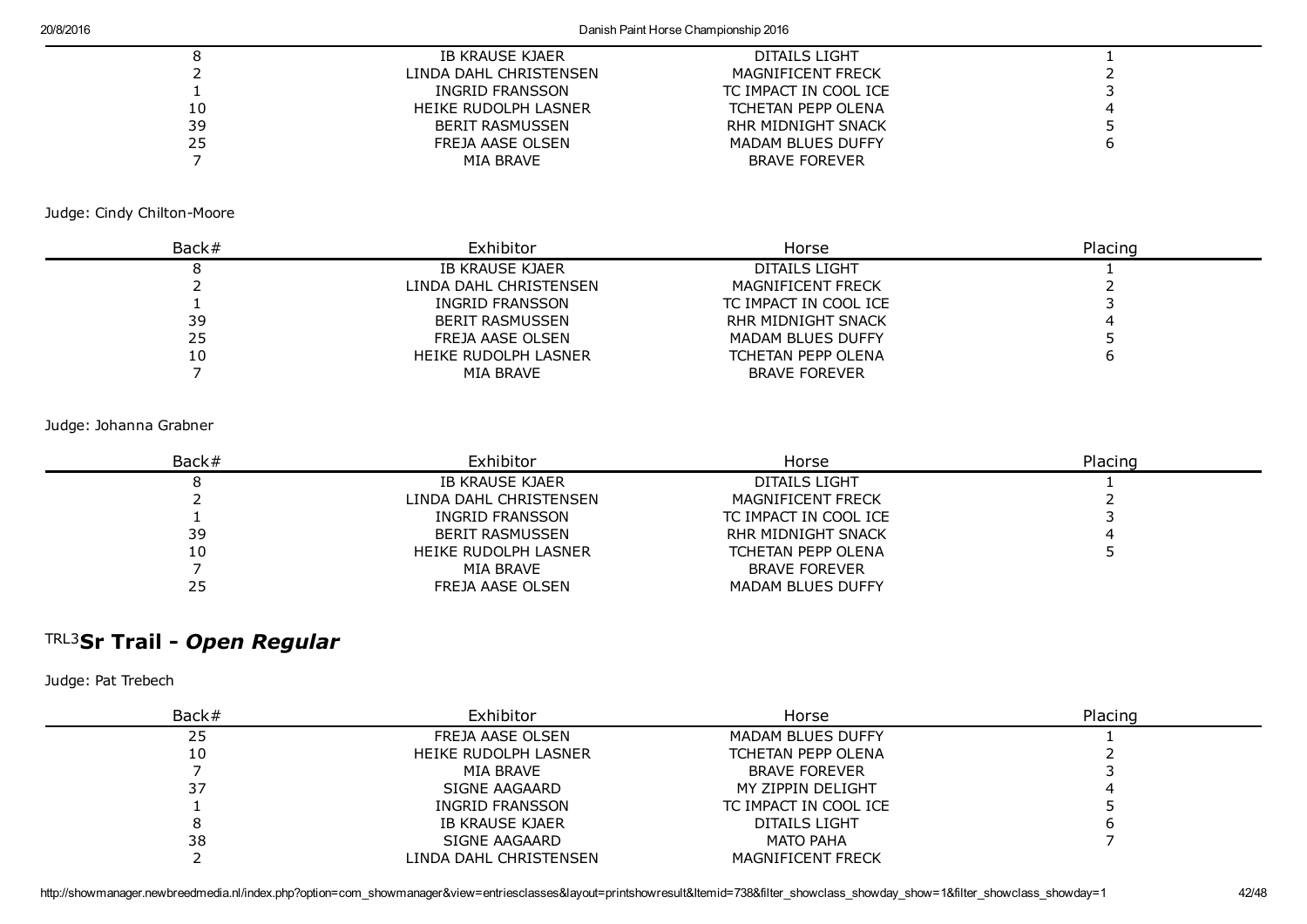|    | SIRI MARIE RASMUSSEN   | <b>GAMBLERS SENCI</b>     |  |
|----|------------------------|---------------------------|--|
| 39 | <b>BERIT RASMUSSEN</b> | <b>RHR MIDNIGHT SNACK</b> |  |

| Back# | Exhibitor              | Horse                     | Placing |
|-------|------------------------|---------------------------|---------|
| 25    | FREJA AASE OLSEN       | <b>MADAM BLUES DUFFY</b>  |         |
|       | MIA BRAVE              | <b>BRAVE FOREVER</b>      |         |
| 37    | SIGNE AAGAARD          | MY ZIPPIN DELIGHT         |         |
| 10    | HEIKE RUDOLPH LASNER   | <b>TCHETAN PEPP OLENA</b> |         |
| 38    | SIGNE AAGAARD          | <b>MATO PAHA</b>          |         |
|       | IB KRAUSE KJAER        | DITAILS LIGHT             |         |
| 39    | <b>BERIT RASMUSSEN</b> | RHR MIDNIGHT SNACK        |         |
|       | INGRID FRANSSON        | TC IMPACT IN COOL ICE     |         |
|       | LINDA DAHL CHRISTENSEN | <b>MAGNIFICENT FRECK</b>  |         |
|       | SIRI MARIE RASMUSSEN   | <b>GAMBLERS SENCI</b>     |         |

#### Judge: Johanna Grabner

| Back# | Exhibitor              | Horse                     | Placing |
|-------|------------------------|---------------------------|---------|
|       | MIA BRAVE              | <b>BRAVE FOREVER</b>      |         |
| 39    | <b>BERIT RASMUSSEN</b> | RHR MIDNIGHT SNACK        |         |
| 10    | HEIKE RUDOLPH LASNER   | <b>TCHETAN PEPP OLENA</b> |         |
| 38    | SIGNE AAGAARD          | MATO PAHA                 |         |
|       | INGRID FRANSSON        | TC IMPACT IN COOL ICE     |         |
|       | IB KRAUSE KJAER        | DITAILS LIGHT             |         |
|       | LINDA DAHL CHRISTENSEN | <b>MAGNIFICENT FRECK</b>  |         |
|       | SIRI MARIE RASMUSSEN   | <b>GAMBLERS SENCI</b>     |         |
| 25    | FREJA AASE OLSEN       | <b>MADAM BLUES DUFFY</b>  |         |
| 37    | SIGNE AAGAARD          | MY ZIPPIN DELIGHT         |         |

## <sup>MIXWPWT</sup>Western Pleasure All Ages, Walk-Trot - *All Breed, Walk-Trot*

| Back# | Exhibitor        | Horse                      | Placing |
|-------|------------------|----------------------------|---------|
|       | CECILIE STRAND   | OPTIMUM DISNEY DANCER      |         |
| ້     | LIW HELGESEN     | <b>COUPS RED ROSE</b>      |         |
| 29    | KIRSTEN CALLESEN | FULLMOONS HANKY PANKY      |         |
| 34    | EVY CHRISTENSEN  | <b>HAWTHORNS SHAMELESS</b> |         |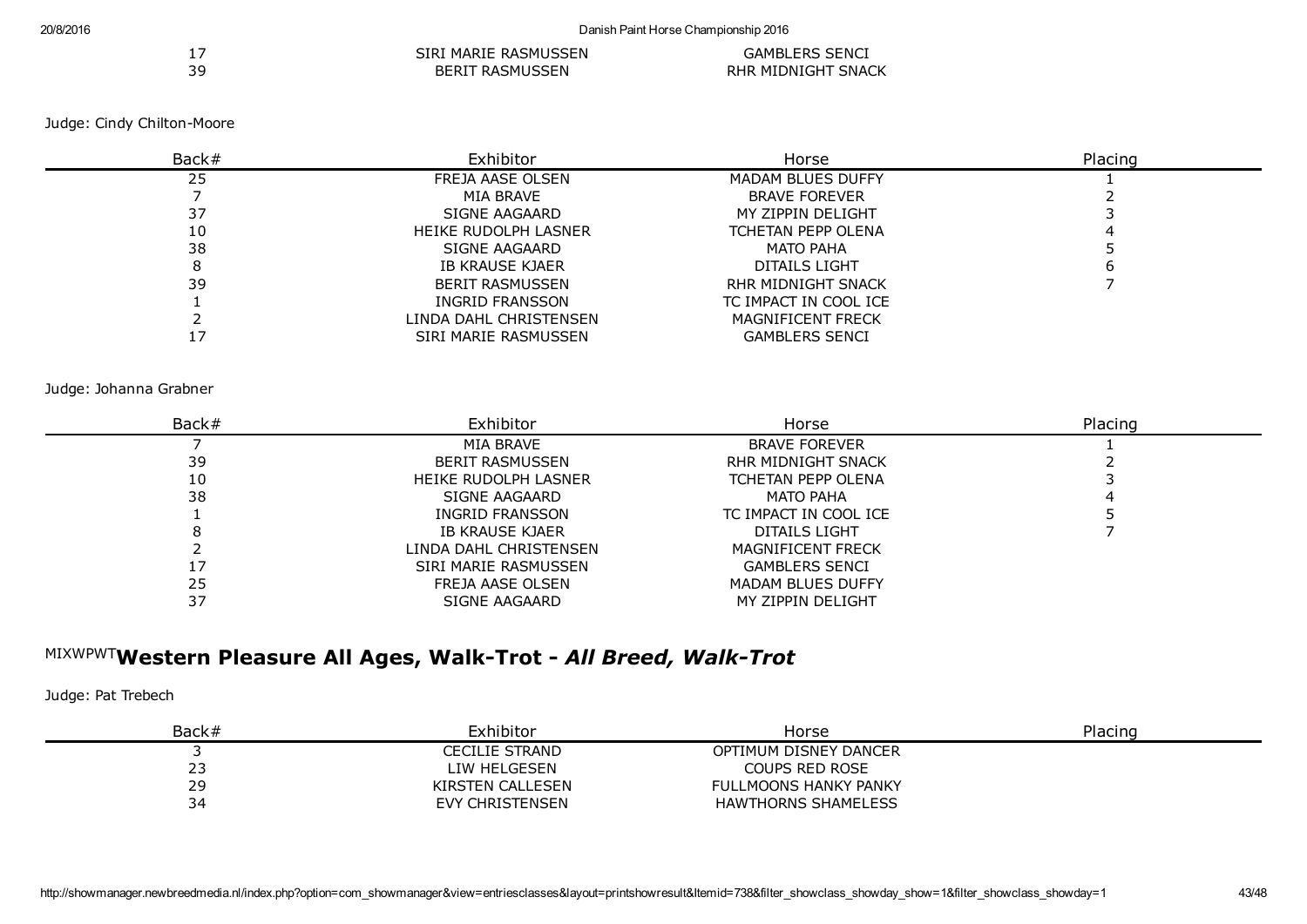| Back# | Exhibitor        | Horse                        | Placing |
|-------|------------------|------------------------------|---------|
| 34    | EVY CHRISTENSEN  | <b>HAWTHORNS SHAMELESS</b>   |         |
| 29    | KIRSTEN CALLESEN | <b>FULLMOONS HANKY PANKY</b> |         |
|       | LIW HELGESEN     | <b>COUPS RED ROSE</b>        |         |
|       | CECILIE STRAND   | OPTIMUM DISNEY DANCER        |         |

Judge: Johanna Grabner

| Back# | Exhibitor              | Horse                        | Placing |
|-------|------------------------|------------------------------|---------|
|       | CECILIE STRAND         | OPTIMUM DISNEY DANCER        |         |
| ر ے   | LIW HELGESEN           | <b>COUPS RED ROSE</b>        |         |
| 29    | KIRSTEN CALLESEN       | <b>FULLMOONS HANKY PANKY</b> |         |
| 34    | <b>EVY CHRISTENSEN</b> | <b>HAWTHORNS SHAMELESS</b>   |         |

# MIXWP Western Pleasure All Ages *All breed*

Judge: Pat Trebech

| Back# | Exhibitor         | Horse                        | Placing |
|-------|-------------------|------------------------------|---------|
|       | LIW HELGESEN      | <b>COUPS RED ROSE</b>        |         |
| 29    | KIRSTEN CALLESEN  | <b>FULLMOONS HANKY PANKY</b> |         |
| 39    | Monika Fredriksen | RHR MIDNIGHT SNACK           |         |

Judge: Cindy Chilton-Moore

| Back#      | Exhibitor                        | Horse                              | Placing |
|------------|----------------------------------|------------------------------------|---------|
| -<br>- -   | Monika Fredriksen                | MIDNIGHT SNACK<br><b>RHR</b>       |         |
| n c<br>. . | CALL FSEN<br><b>YIRS</b><br>า⊏NI | <b>LLMOONS HANKY PANKY</b><br>FUL. |         |
| - -<br>--  | <b>GESEN</b><br>TW HFI           | JUPS RED ROSE                      |         |

Judge: Johanna Grabner

| Back#            | Exhibitor         | Horse                        | Placing |
|------------------|-------------------|------------------------------|---------|
| . .              | LIW HELGESEN      | <b>COUPS RED ROSE</b>        |         |
| つロ<br><u>. .</u> | KIRSTEN CALLESEN  | <b>FULLMOONS HANKY PANKY</b> |         |
| 39               | Monika Fredriksen | RHR MIDNIGHT SNACK           |         |

# AWP1 A Western Pleasure All Ages *Amateur Regular*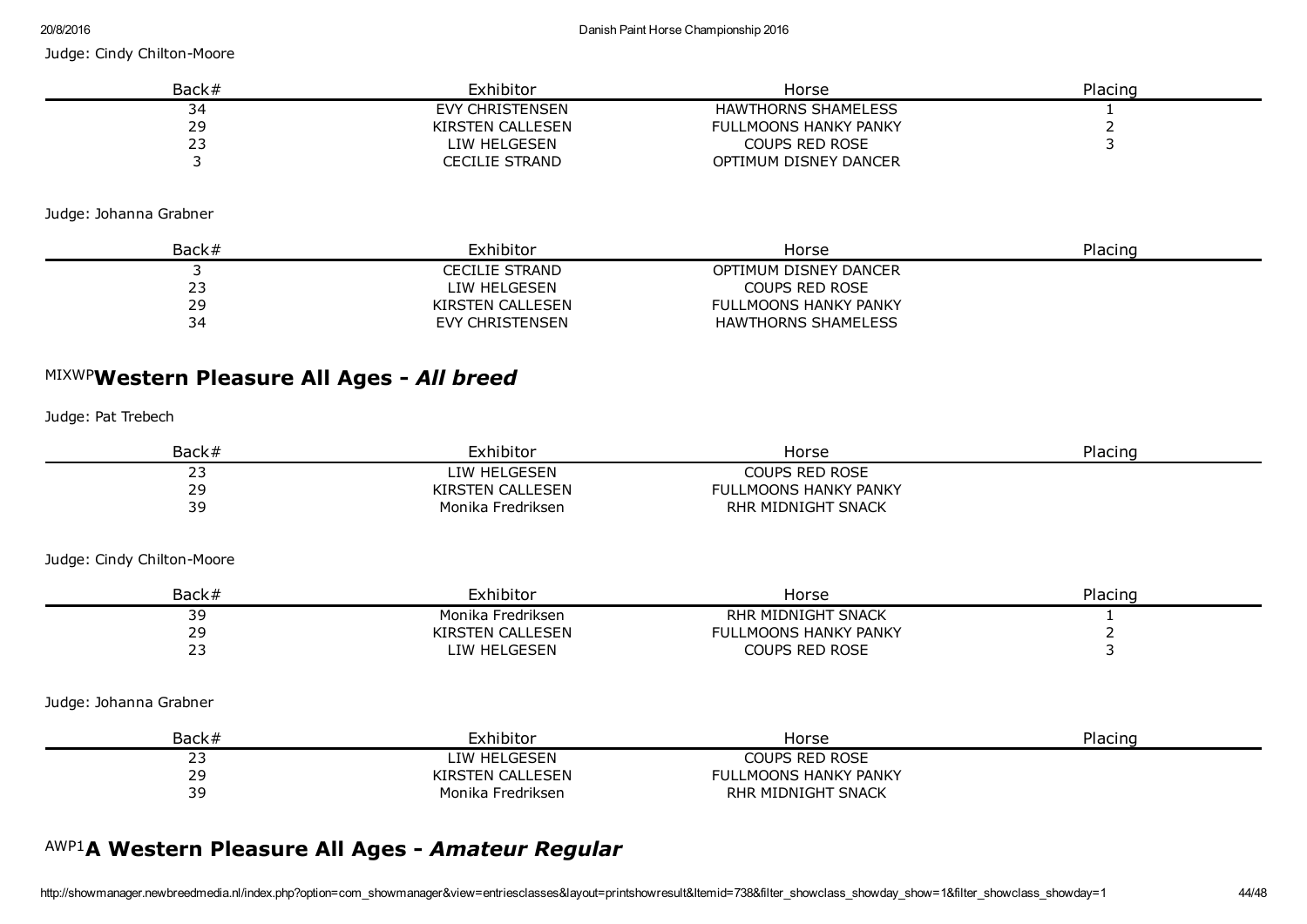#### Judge: Pat Trebech

| Back# | Exhibitor              | Horse                     | Placing |
|-------|------------------------|---------------------------|---------|
|       | ANNETTE MORTENSEN      | HES A LUCKY DELIGHT       |         |
| 39    | <b>BERIT RASMUSSEN</b> | <b>RHR MIDNIGHT SNACK</b> |         |
| 33    | JANNI FJELDBO          | DEES MR WHITE             |         |
|       | INGRID FRANSSON        | TC IMPACT IN COOL ICE     |         |
|       | JETTE DAWSON           | SO CASH N CLOVER          |         |
|       | MIA BRAVE              | <b>BRAVE FOREVER</b>      |         |
|       | MARIANNE KRAUSE KJAER  | DITAILS LIGHT             |         |
| 25    | FREJA AASE OLSEN       | MADAM BLUES DUFFY         |         |

#### Judge: Cindy Chilton-Moore

| Back# | Exhibitor              | Horse                    | Placing |
|-------|------------------------|--------------------------|---------|
|       | ANNETTE MORTENSEN      | HES A LUCKY DELIGHT      |         |
| 33    | JANNI FJELDBO          | DEES MR WHITE            |         |
| 39    | <b>BERIT RASMUSSEN</b> | RHR MIDNIGHT SNACK       |         |
|       | INGRID FRANSSON        | TC IMPACT IN COOL ICE    |         |
|       | JETTE DAWSON           | SO CASH N CLOVER         |         |
|       | MIA BRAVE              | <b>BRAVE FOREVER</b>     |         |
|       | MARIANNE KRAUSE KJAER  | DITAILS LIGHT            |         |
| 25    | FREJA AASE OLSEN       | <b>MADAM BLUES DUFFY</b> |         |

#### Judge: Johanna Grabner

| Back# | Exhibitor             | Horse                      | Placing |
|-------|-----------------------|----------------------------|---------|
|       | ANNETTE MORTENSEN     | <b>HES A LUCKY DELIGHT</b> |         |
| 39    | BERIT RASMUSSEN       | <b>RHR MIDNIGHT SNACK</b>  |         |
| 33    | JANNI FJELDBO         | DEES MR WHITE              |         |
|       | INGRID FRANSSON       | TC IMPACT IN COOL ICE      |         |
|       | JETTE DAWSON          | SO CASH N CLOVER           |         |
|       | MIA BRAVE             | <b>BRAVE FOREVER</b>       |         |
|       | MARIANNE KRAUSE KJAER | DITAILS LIGHT              |         |
| 25    | FREJA AASE OLSEN      | MADAM BLUES DUFFY          |         |

## WP2 Jr Western Pleasure *Open Regular*

| Back#     | _xhibitor_            | lorse                       | -<br>5.000<br><u>.</u><br>וסטווי |
|-----------|-----------------------|-----------------------------|----------------------------------|
| -   -   - | _DBC<br>JANNI<br>EIEL | WHIT<br><b>A</b> 4 F<br>DEI |                                  |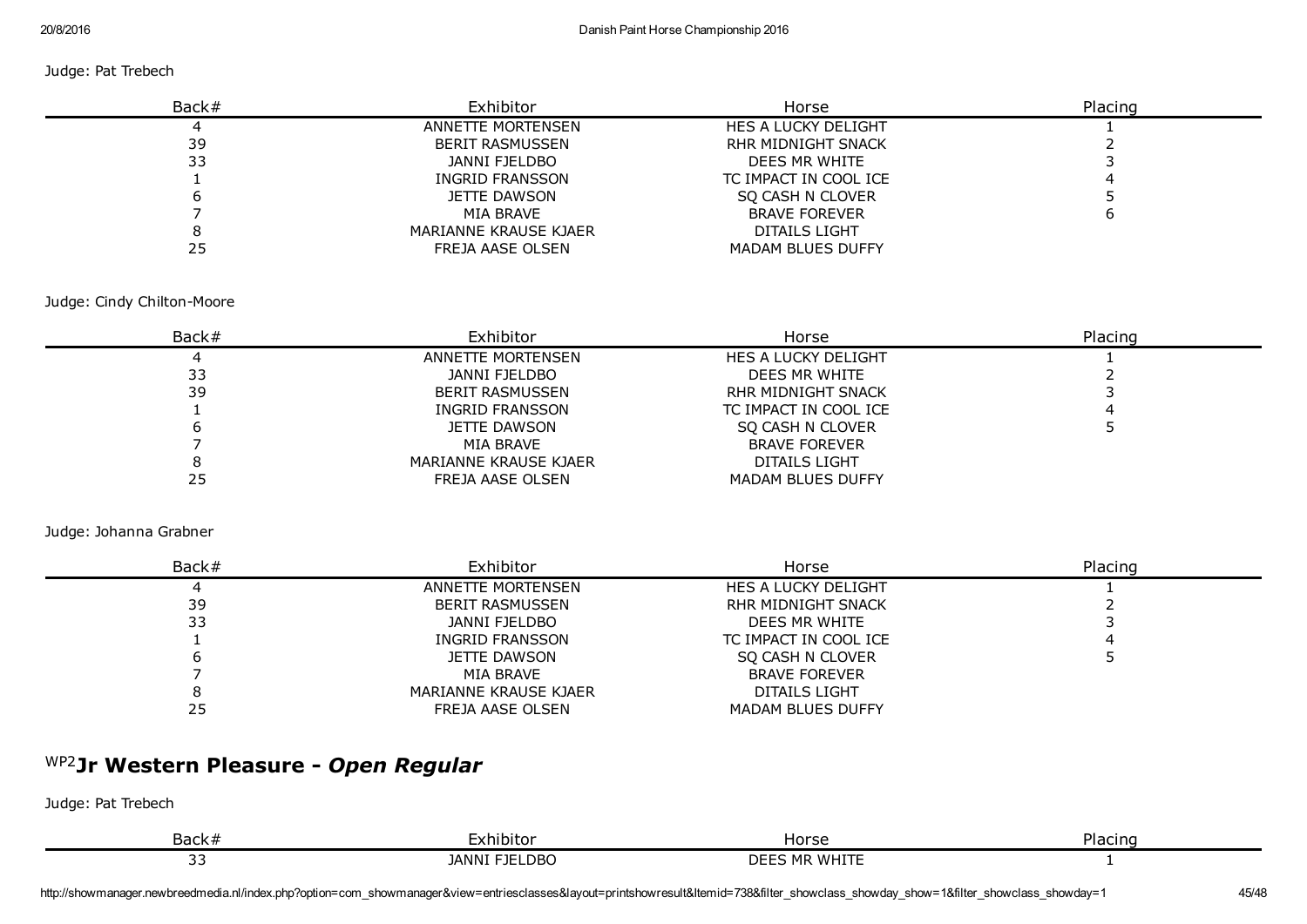| $\sim$ $\sim$<br>ں ر | LAURA V OLSEN       | COUPS KIOWA            |  |
|----------------------|---------------------|------------------------|--|
|                      | <b>DENISE HENSS</b> | NOBLE ASSET DH         |  |
| 26                   | SIGNE OLSEN         | <b>HAWTHORNS ADELE</b> |  |

| Back# | Exhibitor            | Horse                  | Placing |
|-------|----------------------|------------------------|---------|
| --    | <b>JANNI FJELDBO</b> | DEES MR WHITE          |         |
|       | <b>DENISE HENSS</b>  | NOBLE ASSET DH         |         |
| 26    | SIGNE OLSEN          | <b>HAWTHORNS ADELE</b> |         |
| --    | LAURA V OLSEN        | COUPS KIOWA            |         |

Judge: Johanna Grabner

| Back#     | Exhibitor           | Horse                  | Placing |
|-----------|---------------------|------------------------|---------|
| - -<br>-- | JANNI FJELDBO       | DEES MR WHITE          |         |
|           | <b>DENISE HENSS</b> | NOBLE ASSET DH         |         |
| --        | LAURA V OLSEN       | COUPS KIOWA            |         |
| 26        | SIGNE OLSEN         | <b>HAWTHORNS ADELE</b> |         |

# ABWP ASPB Western Pleasure All Ages *Amateur SPB*

Judge: Pat Trebech

| Back#                      | Exhibitor              | Horse                | Placing |
|----------------------------|------------------------|----------------------|---------|
| 12                         | ASTRID CELINE A GUNLEV | ZIPSINVITATIONTOGOLD |         |
| Judge: Cindy Chilton-Moore |                        |                      |         |
| Back#                      | Exhibitor              | Horse                | Placing |
| 12                         | ASTRID CELINE A GUNLEV | ZIPSINVITATIONTOGOLD |         |
| Judge: Johanna Grabner     |                        |                      |         |
| Back#                      | Exhibitor              | Horse                | Placing |
| 12                         | ASTRID CELINE A GUNLEV | ZIPSINVITATIONTOGOLD |         |
|                            |                        |                      |         |

# BWP1 SPB Western Pleasure All Ages *Open SPB*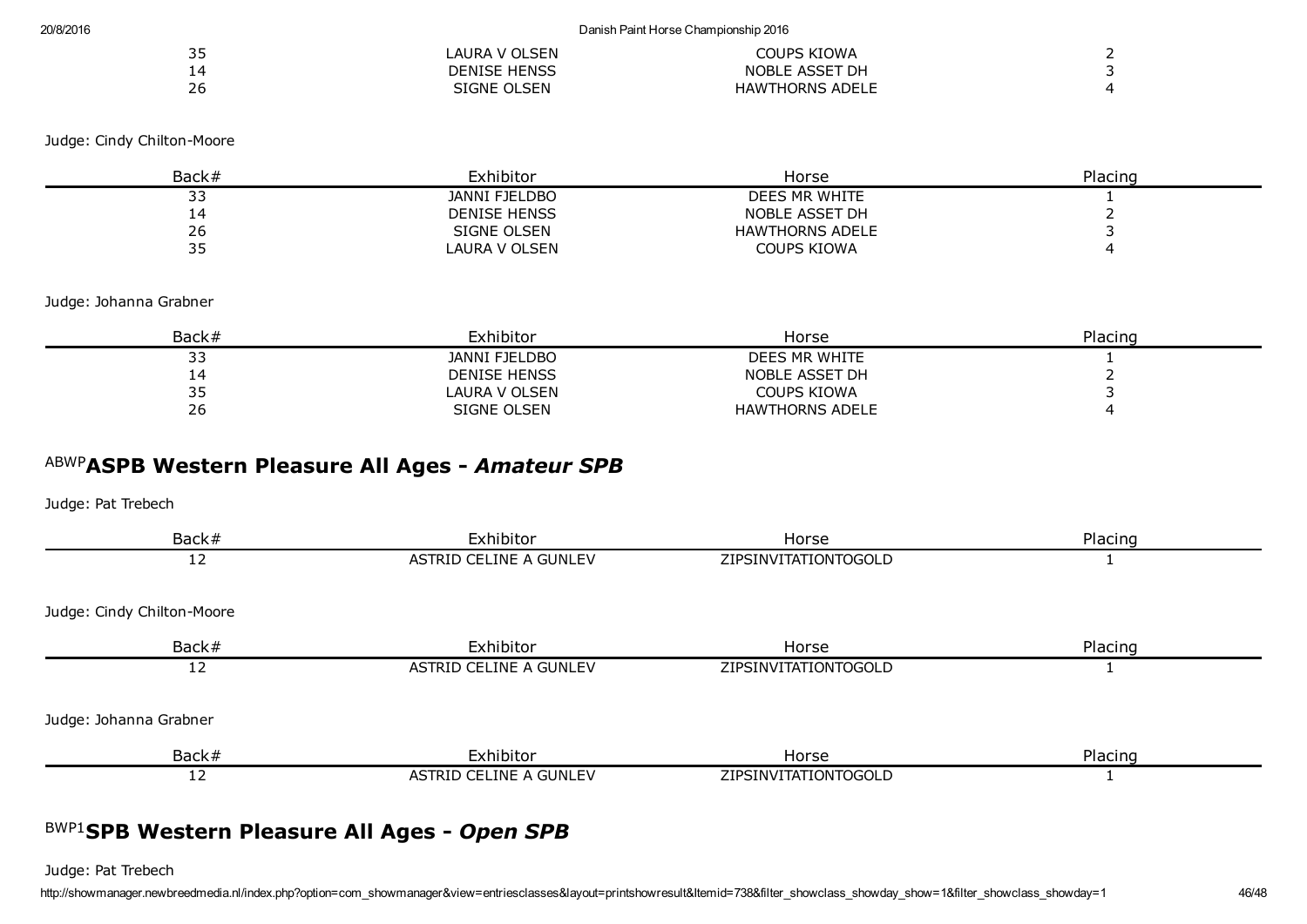| Back#                      | Exhibitor              | Horse                 | Placing |
|----------------------------|------------------------|-----------------------|---------|
| 12                         | ASTRID CELINE A GUNLEV | ZIPSINVITATIONTOGOLD  |         |
| 23                         | ANNE SJOENOV BORK      | <b>COUPS RED ROSE</b> |         |
| Judge: Cindy Chilton-Moore |                        |                       |         |
| Back#                      | Exhibitor              | Horse                 | Placing |
| 12                         | ASTRID CELINE A GUNLEV | ZIPSINVITATIONTOGOLD  |         |
| 23                         | ANNE SJOENOV BORK      | COUPS RED ROSE        |         |
| Judge: Johanna Grabner     |                        |                       |         |
| Back#                      | Exhibitor              | Horse                 | Placing |
| 12                         | ASTRID CELINE A GUNLEV | ZIPSINVITATIONTOGOLD  |         |
| 23                         | ANNE SJOENOV BORK      | <b>COUPS RED ROSE</b> |         |
|                            |                        |                       |         |

# WP3 Sr Western Pleasure *Open Regular*

Judge: Pat Trebech

| Back $#$ | Exhibitor            | Horse                 | Placing |
|----------|----------------------|-----------------------|---------|
|          | ANNETTE MORTENSEN    | HES A LUCKY DELIGHT   |         |
| ⊥ J      | KEITH LONG           | MIDNIGHT ASSET DH     |         |
| 39       | BERIT RASMUSSEN      | RHR MIDNIGHT SNACK    |         |
|          | SIGNE AAGAARD        | MY ZIPPIN DELIGHT     |         |
|          | JETTE DAWSON         | SO CASH N CLOVER      |         |
|          | SIRI MARIE RASMUSSEN | <b>GAMBLERS SENCI</b> |         |

Judge: Cindy Chilton-Moore

| Back# | Exhibitor              | Horse                 | Placing |
|-------|------------------------|-----------------------|---------|
|       | ANNETTE MORTENSEN      | HES A LUCKY DELIGHT   |         |
|       | KEITH LONG             | MIDNIGHT ASSET DH     |         |
| 39    | <b>BERIT RASMUSSEN</b> | RHR MIDNIGHT SNACK    |         |
| 37    | SIGNE AAGAARD          | MY ZIPPIN DELIGHT     |         |
|       | JETTE DAWSON           | SO CASH N CLOVER      |         |
|       | SIRI MARIE RASMUSSEN   | <b>GAMBLERS SENCI</b> |         |

Judge: Johanna Grabner